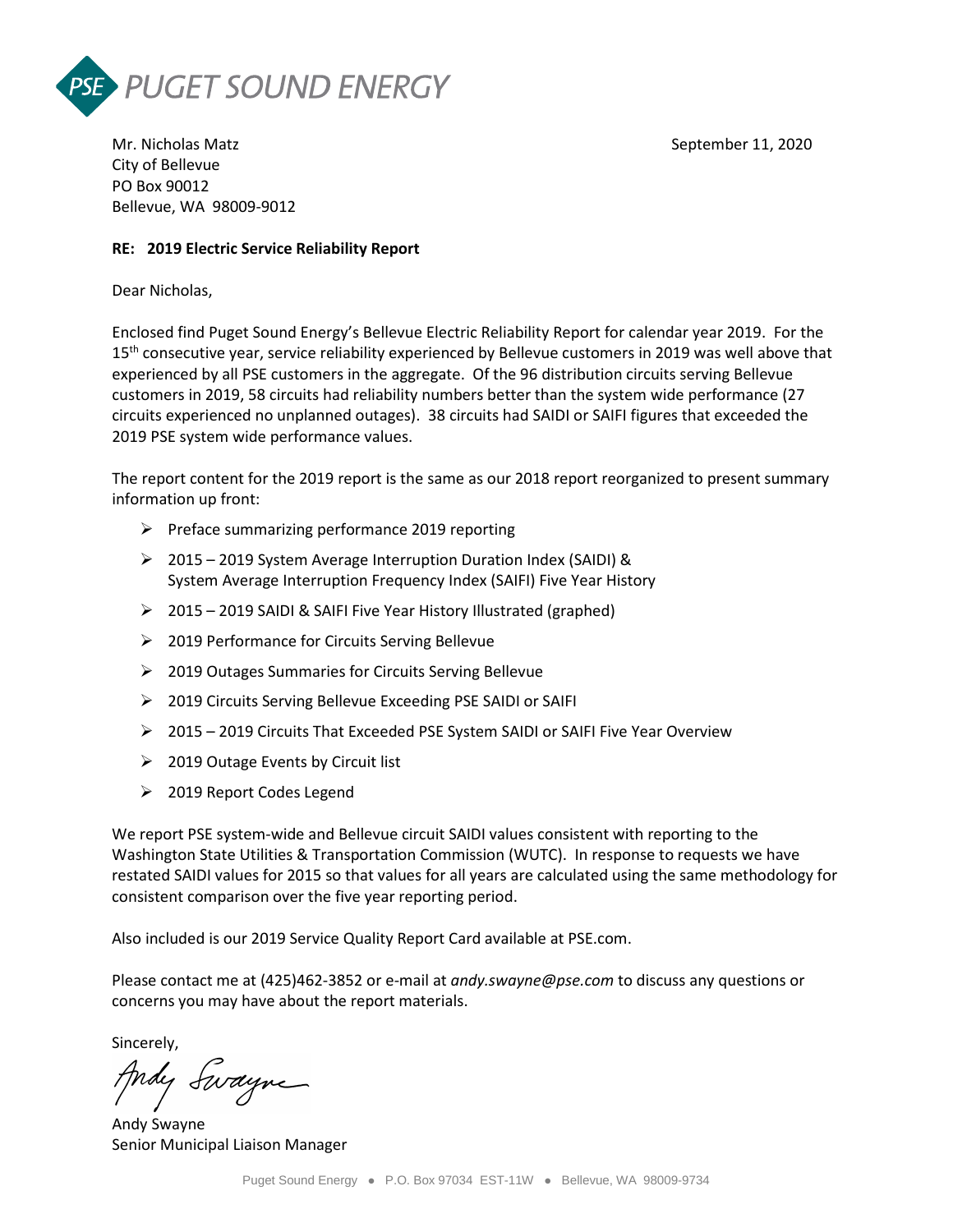CC:

Brian Rodan – City of Bellevue, Franchise Manager RaeLynn Asah – PSE, Supervisor Municipal Relations David Hoffman – PSE, Local Government Affairs & Public Policy Manager Cathy Koch – PSE, Director Planning

Enclosures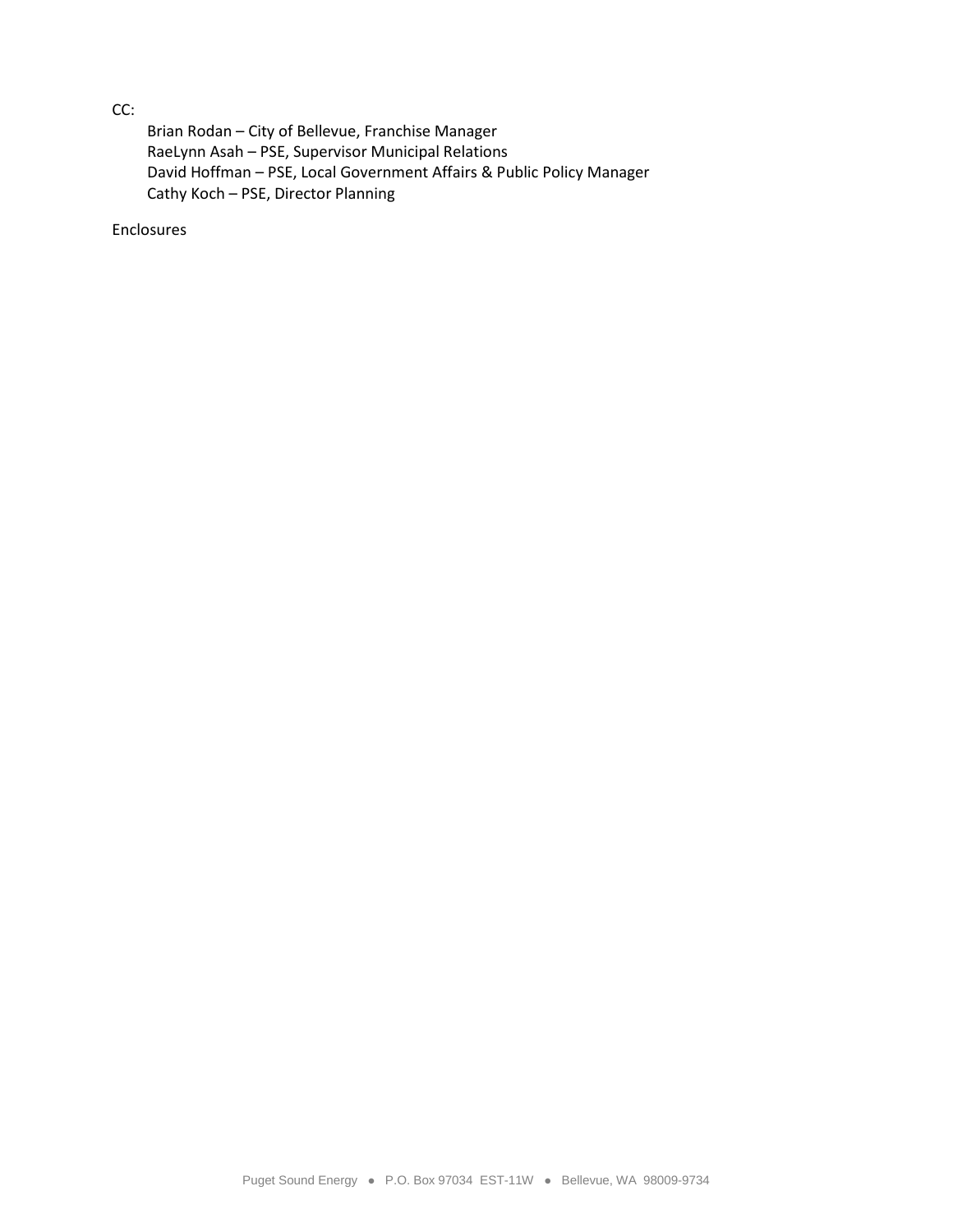## **PREFACE TO BELLEVUE ELECTRIC RELIABILITY REPORT FOR 2019**

This preface summarizes Bellevue performance reporting for the 2019 calendar year, consistent with reporting to the Washington Utilities and Transportation Commission (WUTC) using System Average Interruption Duration index (SAIDI) and System Average Interruption Frequency Index (SAIFI). All SAIDI values in the 2019 report, including restated values for performance years prior to 2016, were calculated using the IEEE 1366 methodology as summarized below. SAIFI values calculation has not changed from past years.

## **System Average Interruption Duration Index (SAIDI)**

Prior to 2010, PSE calculated and reported single year SAIDI values excluding Major Storm event (affecting 5% or more of total PSE electric customers) outages. During the period 2010 - 2015 PSE calculated and reported rolling five –year average SAIDI values (the current year and four preceding years) including *Major Storm* event outages. Eligible outages having durations longer than 1 minute were included in SAIDI calculations.

In consultation with the WUTC, in 2016 PSE began using the Institute of Electrical and Electronics Engineers (IEEE) Standard 1366 methodology for calculating SAIDI values reported to the WUTC. The IEEE Standard 1366 defines electric power reliability indices and factors that affect their calculations. The switch to the IEEE 1366 methodology returned calculation of single year SAIDI values excluding outage events occurring on *Major Event Days.* Eligible outages having durations longer than 5 minutes are included in SAIDI calculations. Detailed discussion of this methodology is contained in PSE's 2016 Service Quality and Electric Reliability Report filed with the WUTC. In summary, the IEEE methodology takes this approach:

**Major Event** – An event, such as a storm, that causes serious reliability performance problems.

**Major Event Days**- Days when outage events can be excluded from the reliability performance calculation. Types of Major Event Days include:

**SAIDI Exclusion Major Event Days**- Any day in which the daily system SAIDI exceeds the threshold value for the current year.

**5% Exclusion Major Event Days**- Days that five percent or more of electric customers are experiencing an electric outage during a 24-hour period and subsequent days when the service to those customers is being restored.

**SAIDI—System Average Interruption Duration Index**—This index is calculated based on the formula:

 $\textbf{SAIDI} = \frac{\sum \textit{Customer Minute Interruptions}}{\textit{Average Annual Electric Customer Count}}$ 

 $SAlD<sub>sol</sub><sup>*</sup>$ : The SAIDI values used in this report are calculated with the numerator including customer interruption minutes for outage events longer than five occurring during non-Major Event Days events. \*SQI- Service Quality Index

All SAIDI values in the 2019 report, including restated values for performance prior to 2016, were calculated using the IEEE Standard 1366 methodology.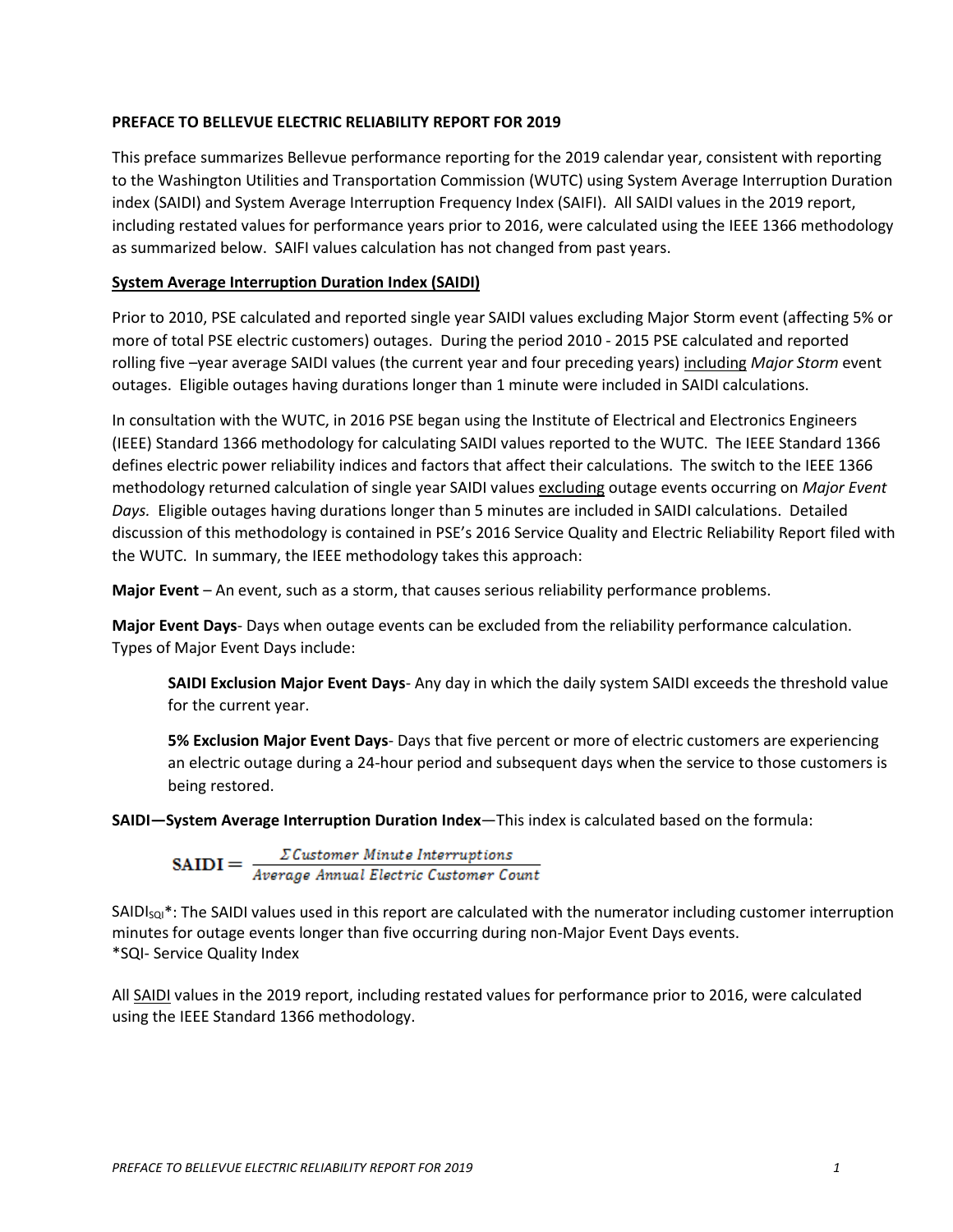## **System Average Interruption Frequency Index (SAIFI)**

Calculation of SAIFI values reported to the WUTC has not changed from past years. SAIFI values are calculated for single years excluding *5% Exclusion Major Event Day* outage events (see above). SAIFI is calculated based on the formula:

SAIFI =  $\frac{\sum Number\ of\ Customer\ Internifoldsymbol{}}{Average\ Annual\ Electric\ Customer\ Count}$ 

**SAIFISQI**\*: The SAIFI values used in this report are calculated with the numerator including customer interruptions for outage events longer than one minute occurring outside of 5% Exclusion Major Event Days. \*SQI – Service Quality Index

SAIFI values calculation has not changed from past reports.

#### **Momentary & Sustained Interruptions**

Interruptions to customer service fall into two designations:

**Momentary Interruption**— brief loss of power delivery to one or more customers caused by the opening and closing of an interrupting device:

**SAIDIsQI** – any interruption five minutes or shorter

**SAIFIsqI** – any interruption one minute or shorter

**Sustained Interruption**—any interruption not classified as Momentary (above):

**SAIDIsqi** – Any interruption longer than five minutes

**SAIFIsqi** – Any interruption longer than one minute

#### **Outage Event Codes**

Before 2016, PSE used *Storm Codes* to indicate whether an outage occurred during normal conditions (NON), weather event conditions (WTH) or major storm conditions (MAJ). In 2016, Storm Codes were discontinued and replaced with *Event Codes* to incorporate the IEEE designation of Major Event Days:

MEJ – IEEE Major Event Day & Major Storm (5% of customers effected)

MEN – IEEE Major Event Day – non Major Storm

NMJ – Non IEEE Major Event Day, but Major Storm (5% of customers effected)

NON – Non IEEE Major Event Day & non Major Storm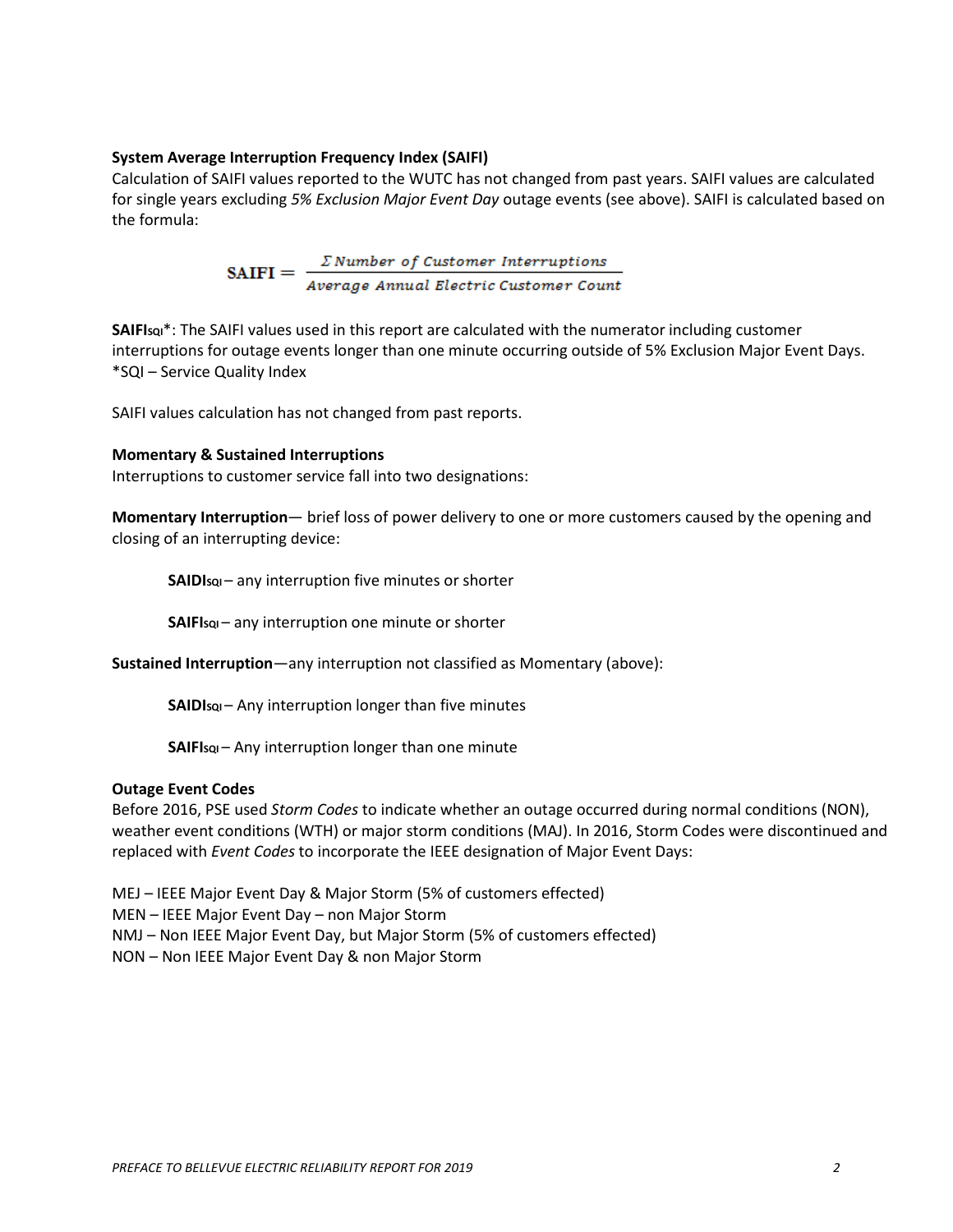# **BELLEVUE ELECTRIC RELIABILITY REPORT FOR 2019**

This report summarizes electric service reliability for customers within the City of Bellevue for calendar year 2019. For the 15th consecutive year, service reliability as measured by SAIDI & SAIFI for Bellevue customers well exceeded that experienced by all PSE customers in the aggregate. Of the 96 distribution circuits serving Bellevue customers in 2019, 58 circuits had reliability numbers better than the system wide performance (27 circuits experienced no unplanned outages). 38 circuits had SAIDI and/or SAIFI figures that exceeded 2019 system wide performance values.

## **SYSTEM AVERAGE INTERRUPTION DURATION INDEX (SAIDI) SYSTEM AVERAGE INTERRUPTION FREQUENCY INDEX (SAIFI) FIVE YEAR HISTORY**

PSE analyzes and reports on the performance of its distribution circuits using two standard benchmarks of the electric utility industry, SAIDI and SAIFI.

|      | <b>SAIDI</b>    |       | <b>SAIFI</b>    |            |  |  |
|------|-----------------|-------|-----------------|------------|--|--|
|      | <b>BELLEVUE</b> | PSE   | <b>BELLEVUE</b> | <b>PSE</b> |  |  |
| 2015 | 90.0            | 150.0 | 0.71            | 1.11       |  |  |
| 2016 | 107.0           | 148.0 | 0.74            | 1.06       |  |  |
| 2017 | 116.4           | 175.0 | 0.91            | 1.2        |  |  |
| 2018 | 111.3           | 145.0 | 0.71            | 1.02       |  |  |
| 2019 | 102.7           | 136.0 | 0.79            | 0.98       |  |  |

SAIFI figures in outage events per customer SAIDI figures in minutes per customer, calculated using the IEEE 1366 method (2015 SAIDI figures recalculated to IEEE 1366 figures)

**SAIDI<sub>IEEE</sub>:** The System Average Interruption Duration Index is a measure of how long the average customer is out of service during the year, and is determined as:

> *Total number of customers served Sum of the customer outage minutes*

*SAIDI figures are single year figures excluding outages that exceed the annual adjusted Major Event Day Threshold*

Some customers will experience more outage minutes than the average and some fewer.

**SAIFI:** The System Average Interruption Frequency Index is a measure of how often the average customer in an area is out of service during a year, and is determined as:

> *Sum of the number of customers affected by each outage Total number of customers served*

*SAIFI figures are single year figures excluding 5% Exclusion Major Event Day outage events*

Some customers will experience more outages than the average and some fewer.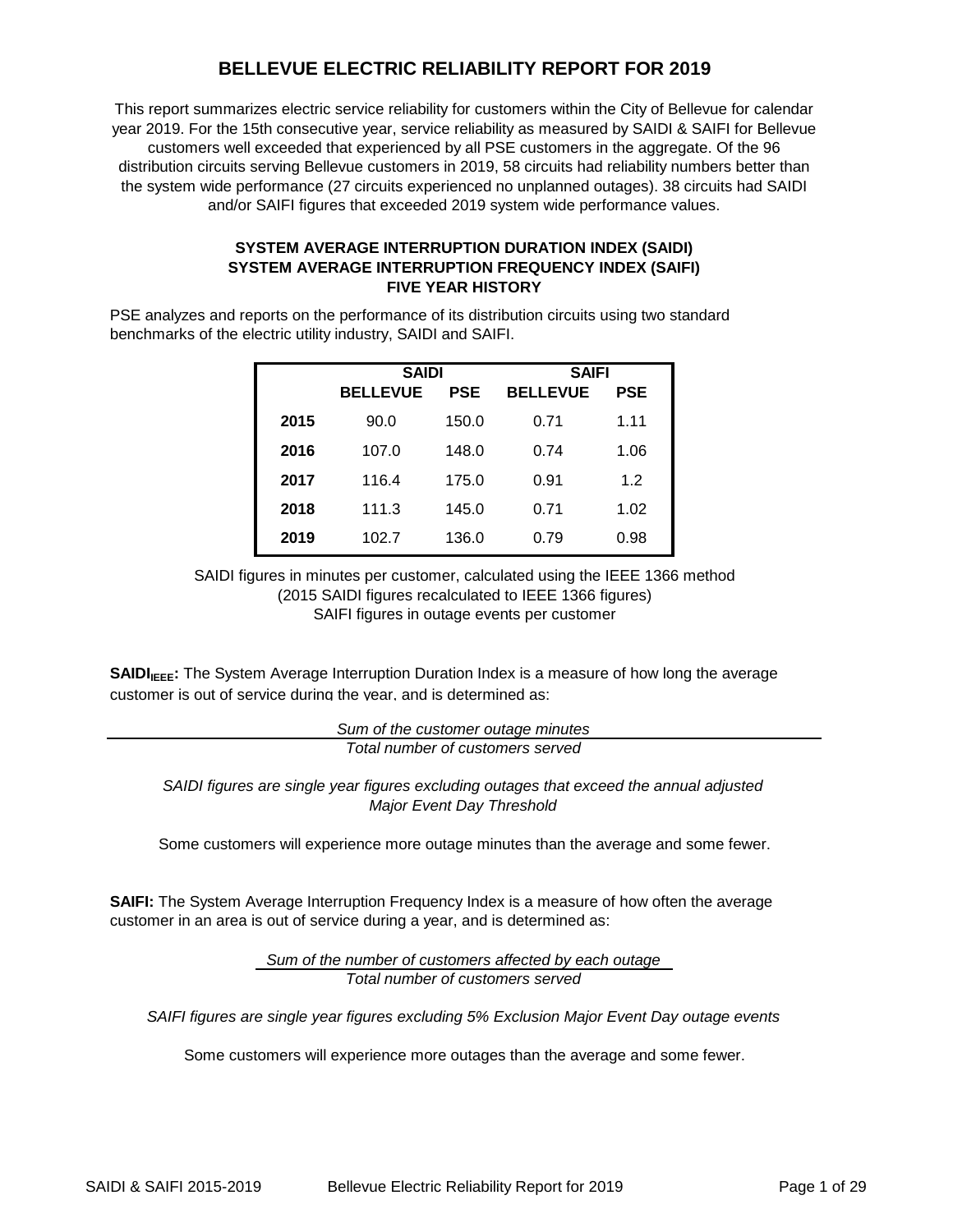# **SYSTEM AVERAGE INTERRUPTION DURATION INDEX (SAIDI) SYSTEM AVERAGE INTERRUPTION FREQUENCY INDEX (SAIFI) FIVE YEAR HISTORY**



Values in minutes for all years calculated using IEEE 1366 method



Values in outage events for all years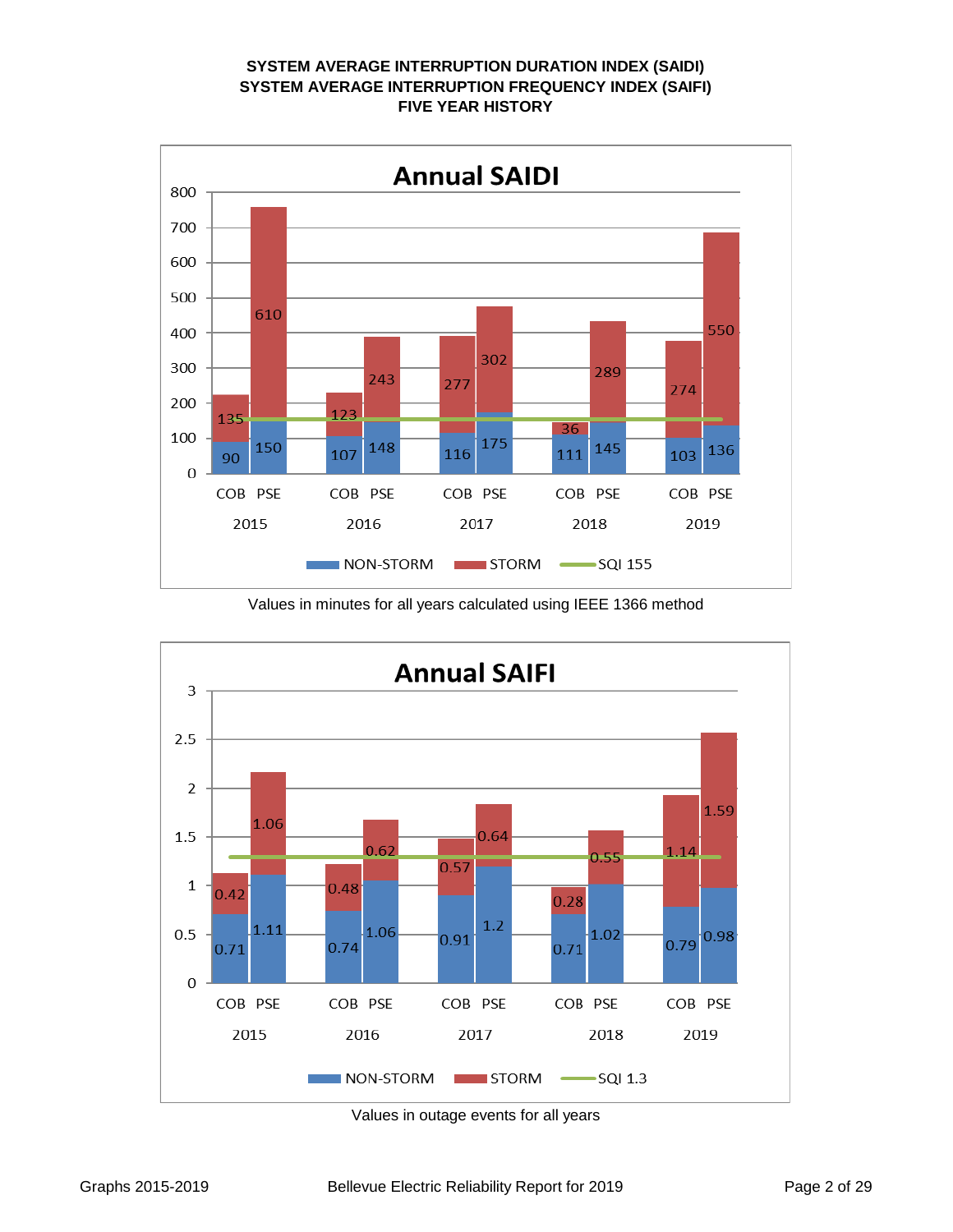## **2019 PERFORMANCE FOR CIRCUITS SERVING BELLEVUE EXCLUDING STORM OUTAGES**

|                | <b>CUSTOMERS</b> | <b>UNPLANNED</b>                         | <b>OUTAGE</b>        |                    |                                                   |
|----------------|------------------|------------------------------------------|----------------------|--------------------|---------------------------------------------------|
| <b>CIRCUIT</b> | (METERS)         | OUTAGES <sup>1</sup>                     | MINUTES <sup>1</sup> | SAIDI <sup>2</sup> | SAIFI <sup>2</sup>                                |
|                |                  | 2019 PSE Companywide performance figures |                      | 136                | 0.98                                              |
| <b>ARD-11</b>  | 220              | 0                                        | 0                    | 0                  | 0                                                 |
| ARD-13         | 745              | 0                                        | 0                    | 0                  | 0                                                 |
| ARD-14         | 139              | $\overline{c}$                           | 6,752                | 48.58              | 0.20                                              |
| <b>ARD-15</b>  | 1538             | 3                                        | 99,217               | 64.51              | 0.50                                              |
| ARD-43         | 345              | $\mathbf 0$                              | 0                    | 9.28               | 0.68 <sub>5</sub>                                 |
| <b>BTR-14</b>  | 1132             | $\overline{3}$                           | 7,001                | 10.80              | 0.14                                              |
| <b>BTR-21</b>  | 1136             | 4                                        | 5,269                | 5.29               | 0.01                                              |
| <b>BTR-22</b>  | 677              | 10                                       | 51,035               | 310.50             | 0.40                                              |
| <b>BTR-23</b>  | 642              | 0                                        | 0                    | 0                  | 0                                                 |
| <b>CEN-11</b>  | 24               | $\mathbf{1}$                             | 2,910                | 121.25             | 0.63                                              |
| <b>CEN-12</b>  | 291              | 0                                        | 0                    | 19.28              | 0.05<br>5                                         |
| <b>CEN-13</b>  | 471              | 0                                        | 0                    | 1.50               | 0.00<br>$\overline{5}$                            |
| <b>CEN-14</b>  | 45               | 0                                        | 0                    | 6.49               | 0.04<br>5                                         |
| <b>CEN-22</b>  | 505              | 0                                        | 0                    | 0.45               | 0.00<br>5                                         |
| <b>CEN-25</b>  | 964              | 1                                        | 4,809                | 8.18               | 0.07                                              |
| <b>CLY-22</b>  | 345              | $\overline{2}$                           | 9,447                | 27.38              | 1.01<br>$\overline{4}$                            |
| <b>CLY-23</b>  | 537              | $\overline{2}$                           | 13,872               | 27.30              | 1.09<br>$\overline{4}$                            |
| <b>CLY-25</b>  | 1541             | 6                                        | 66,108               | 42.90              | 1.15<br>$\overline{4}$                            |
| <b>CLY-26</b>  | 1380             | 10                                       | 75,632               | 55.58              | 1.19<br>$\overline{4}$                            |
| <b>CLY-27</b>  | 757              | $\overline{2}$                           | 17,564               | 25.07              | 1.01<br>$\overline{4}$                            |
| COL-22         | 1                | 0                                        | 0                    | 0                  | 0                                                 |
| COL-23         | 206              | 6                                        | 27,666               | 154.96             | 1.08                                              |
| COL-24         | 26               | 0                                        | 0                    | 0                  | 0                                                 |
| COL-25         | 238              | $\overline{\mathbf{c}}$                  | 769                  | 3.23               | 0.01                                              |
| COL-26         | 1846             | 18                                       | 137,190              | 77.71              | 1.50                                              |
| <b>EGT-11</b>  | 1218             | 7                                        | 126,948              | 83.15              | 1.02                                              |
| <b>EGT-12</b>  | 2756             | 14                                       | 454,659              | 164.97             | 1.80                                              |
| <b>EGT-13</b>  | 7                | 0                                        | 0                    | 0                  | 0                                                 |
| <b>EGT-15</b>  | 307              | 0                                        | $\mathbf 0$          | 20.18              | 0.06<br>5                                         |
| <b>EGT-16</b>  | 479              | 8                                        | 6,848                | 17.74              | 0.12                                              |
| <b>EGT-25</b>  | 713              | 7                                        | 242,478              | 275.57             | 2.64                                              |
| <b>EGT-26</b>  | 25               | 3                                        | 1,921                | 76.84              | 0.60                                              |
| <b>EGT-27</b>  | 599              | 1                                        | 480                  | 0.80               | 0.01                                              |
| <b>EGT-28</b>  | 1766             | 18                                       | 90,648               | 52.71              | 0.31                                              |
| <b>EVE-23</b>  | 2955             | 27                                       | 138,557              | 55.10              | 0.32                                              |
| <b>FAC-12</b>  | 1,266            | 15                                       | 33,300               | 34.14              | 0.44                                              |
| <b>FAC-13</b>  | 489              | 7                                        | 185,556              | 379.46             | 2.04                                              |
| <b>FAC-14</b>  | 463              | 1                                        | 497                  | 1.07               | 0.00                                              |
| <b>FAC-21</b>  | 96               | 0                                        | 0                    | 0                  | 0                                                 |
| <b>FAC-23</b>  | 226              | 1                                        | 436                  | 1.93               | 0.01                                              |
| <b>FAC-24</b>  | 83               | 0                                        | 0                    | 3.94               | 0.01                                              |
| <b>FAC-25</b>  | 1485             | 9                                        | 16,061               | 12.21              | 0.08                                              |
| GOO-13         | 2194             | 8                                        | 587,714              | 273.43             | 2.25                                              |
| GOO-21         | 224              | 8                                        | 207,308              | 963.27             | 3.01                                              |
| <b>HAZ-12</b>  | 2789             | 9                                        | 5,280                | 2.19               | 0.01                                              |
| <b>HAZ-13</b>  | 1220             | 15                                       | 257,641              | 215.10             | 1.18                                              |
| <b>HOU-23</b>  | 1314             | $\overline{5}$                           | 36,865               | 28.06              | 1.03<br>$\overline{4}$                            |
| <b>HOU-25</b>  | 499              | $\overline{2}$                           | 12,452               | 28.73              | 1.02                                              |
| <b>KWH-22</b>  | 1272             | $\overline{6}$                           | 142,452              | 112.64             | $\overline{4}$<br>1.08<br>$\overline{\mathbf{3}}$ |
| <b>KWH-23</b>  | 950              | 8                                        | 127,552              | 136.20             | 1.17<br>3                                         |
| <b>KWH-25</b>  | 1625             | 14                                       | 695,166              | 438.94             | 2.03<br>$\overline{3}$                            |
| <b>KWH-26</b>  | 268              | 6                                        | 43,828               | 165.12             | 1.28<br>$\overline{\mathbf{3}}$                   |
| <b>LHL-22</b>  | 1015             | 9                                        | 97,244               | 96.68              | 0.18                                              |
| LHL-23         | 1316             | $\overline{\mathbf{c}}$                  | 2,855                | 32.08              | 0.13                                              |
| <b>LHL-25</b>  | 2407             | 14                                       | 576,497              | 316.20             | 1.70                                              |
| <b>LHL-26</b>  | 553              | 3                                        | 2,716                | 4.91               | 0.02                                              |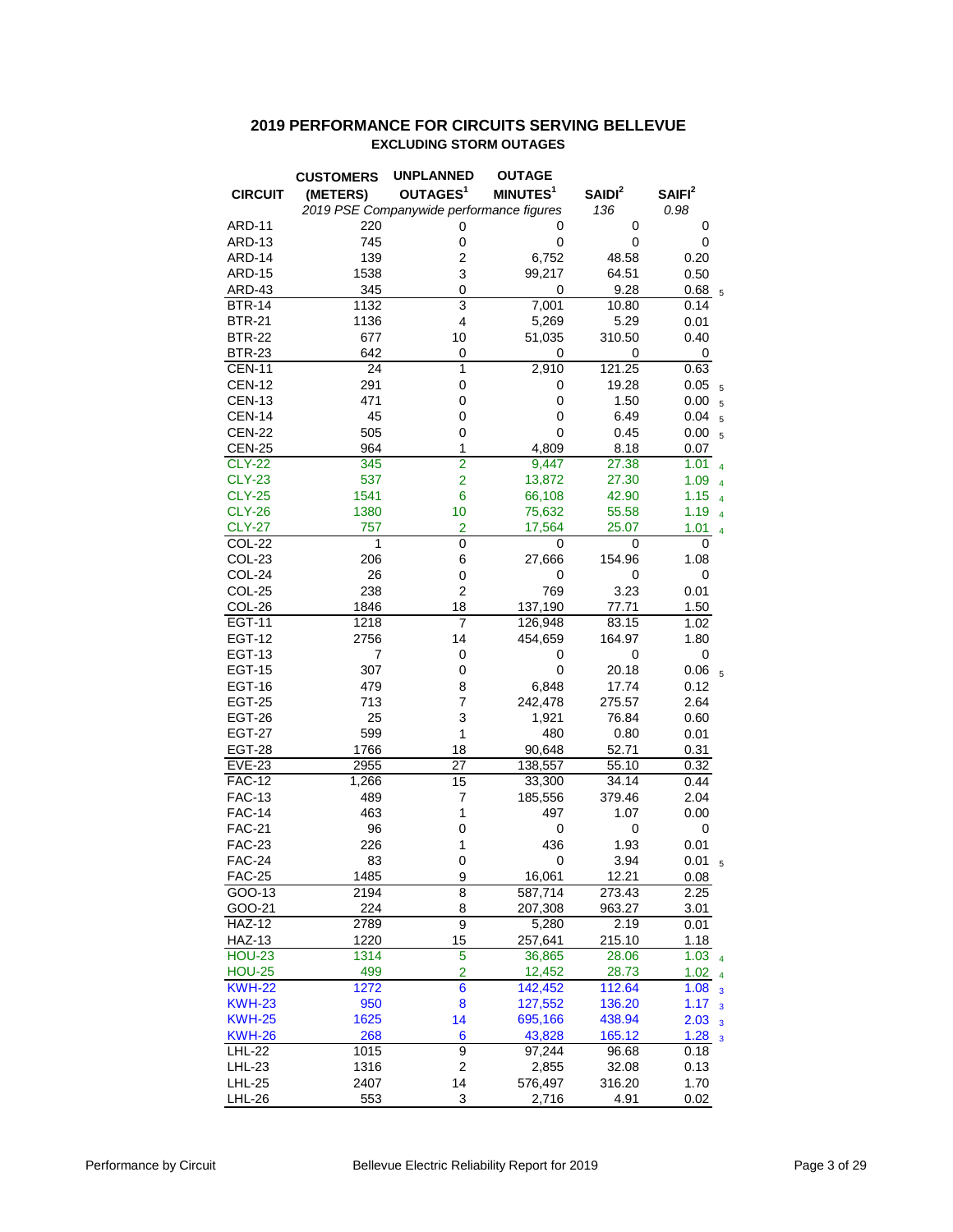| LOC-22                     | 2460             | 5                       | 10,880      | 15.98            | 0.10                            |
|----------------------------|------------------|-------------------------|-------------|------------------|---------------------------------|
| LOC-23                     | 1,959            | 0                       | 0           | 0                | 0                               |
| $LOC-24$                   | 47               | 0                       | 0           | 0                | 0                               |
| LOC-25                     | 153              | 0                       | 0           | 1.56             | 0.05<br>5                       |
| LOC-32                     | 228              | 0                       | 0           | 0                | 0                               |
| LOC-33                     | 337              | 0                       | 0           | 0                | 0                               |
| $LOC-34$                   | 308              | $\mathbf 0$             | $\mathbf 0$ | 0                | 0                               |
| <b>LOC-35</b>              | 22               | 0                       | $\Omega$    | 0                | 0                               |
| <b>MED-35</b>              | 191              | 4                       | 34,324      | 179.71           | 2.03                            |
| <b>MED-36</b>              | 672              | 8                       | 50,158      | 82.18            | 1.35                            |
| <b>MLK-12</b>              | 424              | 4                       | 6,467       | 15.25            | 0.07                            |
| <b>MLK-13</b>              | 1512             | 11                      | 321,035     | 213.33           | 0.74                            |
| <b>MLK-15</b>              | 1614             | 21                      | 571,825     | 357.63           | 3.62                            |
| <b>MLK-16</b>              | 1562             | 12                      | 53,440      | 34.21            | 0.25                            |
| <b>NOB-11</b>              | 62               | $\mathsf 0$             | 0           | 0                | 0                               |
| <b>NOB-12</b>              | 585              | 0                       | $\mathbf 0$ | 1.27             | 0.01<br>5                       |
| <b>NOB-13</b>              | 26               | 0                       | $\mathbf 0$ | $\boldsymbol{0}$ | 0                               |
| <b>NOB-14</b>              | 831              | 0                       | 0           | 241.48           | 0.39<br>5                       |
| <b>NOB-21</b>              | 5                | 0                       | 0           | 291.80           | 0.40<br>5                       |
| <b>NOB-22</b>              | 159              | 4                       | 3,326       | 55.70            | 0.42                            |
| <b>NOB-23</b>              | 954              | 1                       | 136         | 0.14             | 0.00                            |
| <b>NOB-24</b>              | 1013             | 4                       | 5,199       | 5.57             | 0.04                            |
| <b>NRU-23</b>              | $\overline{772}$ | 5                       | 3,810       | 5.23             | 0.03                            |
| <b>NRU-25</b>              | 845              | 13                      | 31,624      | 37.42            | 0.17                            |
| <b>NRU-26</b>              | 374              | 1                       | 20          | 141.46           | 0.29                            |
| <b>NRU-27</b>              | 524              | 15                      | 93,422      | 301.70           | 1.80                            |
| <b>OVE-12</b>              | 570              | $\overline{15}$         | 113,757     | 203.61           | 2.63                            |
| <b>OVE-15</b>              | 761              | 9                       | 69,096      | 93.20            | 1.73                            |
| <b>PHA-13</b>              | 1049             | 21                      | 141,695     | 148.55           | 1.20<br>$\overline{\mathbf{3}}$ |
| <b>PHA-15</b>              | 179              | 0                       | 0           | 0                | 0                               |
| <b>PHA-16</b>              | 2082             | 8                       | 316,096     | 153.86           | 0.71                            |
| <b>PHA-17</b>              | 703              | 4                       | 60,375      | 93.25            | 0.31                            |
| <b>ROS-17</b>              | 1227             | 10                      | 12,840      | 27.00            | 0.18                            |
| <b>SBE-22</b>              | 413              | 4                       | 32,078      | 79.33            | 1.15                            |
| <b>SBE-23</b>              | 124              | $\overline{\mathbf{c}}$ | 29,864      | 240.84           | 2.00                            |
| <b>SBE-25</b>              | 532              | $\overline{2}$          | 10,666      | 20.05            | 0.22                            |
| <b>SBE-26</b>              | 1748             | 11                      | 31,030      | 26.98            | 0.10                            |
| <b>SOM-13</b>              | 1174             | $\overline{5}$          | 4,825       | 4.92             | 0.04                            |
| <b>SOM-15</b>              | 1745             | 8                       | 6,858       | 3.93             | 0.03                            |
| <b>SOM-16</b>              | 2623             | 21                      | 504,922     | 206.53           | 1.34                            |
| <b>SOM-17</b>              | 1709             | 18                      | 438,906     | 256.82           | 1.92                            |
|                            |                  |                         |             |                  |                                 |
| <b>Scheduled Outages</b>   |                  | 134                     | 742,426     |                  |                                 |
| <b>Unscheduled Outages</b> |                  | 393                     | 6,835,448   |                  |                                 |
| Totals                     | 80.899           | 527                     | 7.577.874   |                  |                                 |

Notes

1 Figures exclude Major Event Day and Major Storm outages.

2 SAIDI are 2019 single year figures calculated using the IEEE 1366 method which excludes Major Event Day outage events.

 SAIFI are 2019 single year figures which exclude 5% Exclusion Major Event Day outage events.

- 3 Includes one circuit outage resulting from substation bank outage.
- 4 Includes one circuit outage resulting from transmission line outage.

5 SAIDI & SAIFI figures greater than zero reflect inclusion of scheduled outages (including customer requested outages).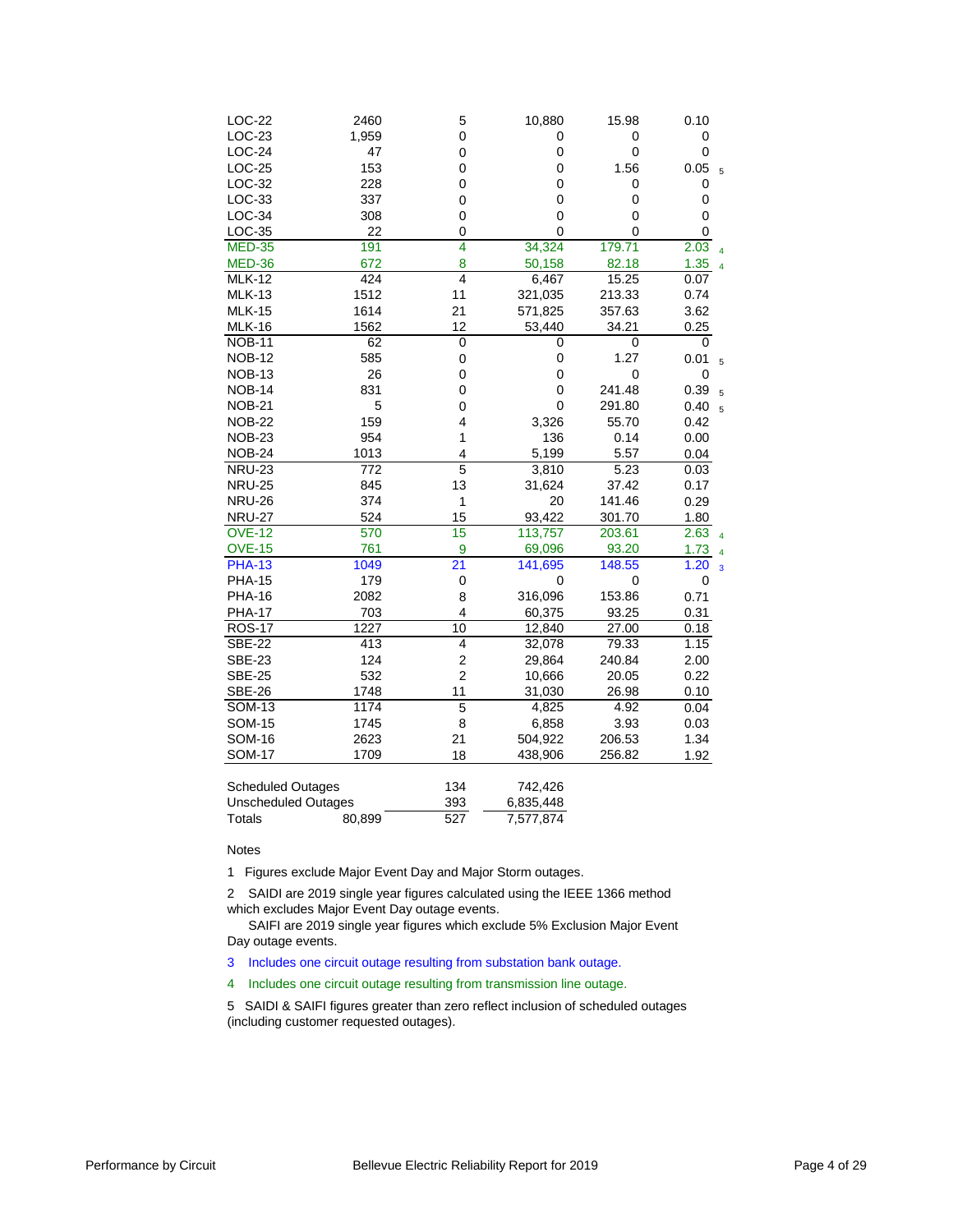## **2019 OUTAGES FOR CIRCUITS SERVING BELLEVUE EXCLUDING STORM OUTAGES**

## **BY CAUSE**

| <b>CAUSE</b> |                             |        | <b>OUTAGES</b> | <b>OUTAGE MINUTES</b> |              |                |
|--------------|-----------------------------|--------|----------------|-----------------------|--------------|----------------|
| <b>CODE</b>  | <b>CAUSE DESCRIPTION</b>    |        | <b>COUNT</b>   | <b>PERCENT</b>        | <b>COUNT</b> | <b>PERCENT</b> |
| АC           | <b>ACCIDENT</b>             |        | 14             | 8.0%                  | 332.494      | 4.0%           |
| <b>BA</b>    | <b>BIRD OR ANIMAL</b>       |        | 93             | 17.2%                 | 1,275,042    | 15.4%          |
| <b>CE</b>    | <b>CUSTOMER EQUIPMENT</b>   |        | 2              | $0.0\%$               | 328          | 0.0%           |
| <b>CP</b>    | <b>CAR EQUIPMENT</b>        |        | 10             | 1.1%                  | 172.516      | 2.1%           |
| IDU          | DIG UP UNDERGROUND          |        | 10             | 1.1%                  | 247.380      | 3.0%           |
| <b>IEF</b>   | <b>EQUIPMENT FAILURE</b>    |        | 288            | 23.3%                 | 2.127.857    | 25.6%          |
| IFI.         | <b>FAULTY INSTALLATION</b>  |        | 3              | $0.0\%$               | 529          | 0.0%           |
| $\Box$       | <b>LIGHTNING</b>            |        | 4              | $0.0\%$               | 4.658        | 0.1%           |
| OD           | <b>OUTSIDE DISTURBANCE</b>  |        | 3              | 0.1%                  | 4.238        | 0.1%           |
| OE           | <b>OUTAGE WHILE WORKING</b> |        | 3              | 7.6%                  | 100.344      | 1.2%           |
| <b>SO</b>    | SCHEDULED OUTAGE            |        | 134            | 4.5%                  | 723.177      | 8.7%           |
| <b>TV</b>    | TREE - RIGHT OF WAY UNKNOWN |        | 55             | 15.2%l                | 2.018.671    | 24.3%          |
| <b>UN</b>    | UNKNOWN CAUSE               |        | 60             | 22.0%                 | 1,293,818    | 15.6%          |
|              |                             | Totals | 679            | 100%                  | 8.301.052    | 100%           |

## **BY EQUIPMENT**

| <b>EQUIP</b> |                                       |                  | <b>OUTAGES</b> |              | <b>OUTAGE MINUTES</b> |  |  |
|--------------|---------------------------------------|------------------|----------------|--------------|-----------------------|--|--|
| <b>CODE</b>  | <b>EQUIPMENT DESCRIPTION</b>          | <b>COUNT</b>     | <b>PERCENT</b> | <b>COUNT</b> | <b>PERCENT</b>        |  |  |
| <b>ACE</b>   | ALL CUSTOMER EQUIPMENT                | 3                | 0.1%           | 3,924        | 0.1%                  |  |  |
| <b>DNO</b>   | DID NOT OPERATE                       | 1                | 0.0%           | 98           | 0.0%                  |  |  |
| <b>OAR</b>   | <b>OVERHEAD ARRESTER</b>              | 1                | 0.4%           | 19,490       | 0.3%                  |  |  |
| <b>OCN</b>   | OVERHEAD SECONDARY CONNECTOR          | 16               | 0.1%           | 4,636        | 0.1%                  |  |  |
| OCO          | OVERHEAD CONDUCTOR                    | 47               | 28.3%          | 2,819,112    | 37.2%                 |  |  |
| <b>OCR</b>   | <b>OVERHEAD CROSSARM</b>              | 2                | 0.2%           | 54.235       | 0.7%                  |  |  |
| <b>OFC</b>   | <b>OVERHEAD CUT-OUT</b>               | 20               | 0.9%           | 117,954      | 1.6%                  |  |  |
| OFU          | OVERHEAD LINE FUSE / FUSE LINK        | 18               | 1.7%           | 153,522      | 2.0%                  |  |  |
| OGD          | <b>OVERHEAD DOWN GUY</b>              | $\mathbf{1}$     | 0.0%           | 704          | 0.0%                  |  |  |
| <b>OIN</b>   | <b>OVERHEAD INSULATOR</b>             | 12               | 13.9%          | 181,106      | 2.4%                  |  |  |
| <b>ULO</b>   | <b>OVERHEAD JUMPER WIRE</b>           | $\sqrt{3}$       | 0.1%           | 9,666        | 0.1%                  |  |  |
| OMP          | OVERHEAD METER POINT (EDOM100)        | 12               | 0.0%           | 1,131        | 0.0%                  |  |  |
| <b>OPO</b>   | OVERHEAD POLE (EDOP100)               | 10               | 3.5%           | 496,765      | 6.6%                  |  |  |
| OSV          | <b>OVERHEAD SERVICE</b>               | 15               | 0.1%           | 12,928       | 0.2%                  |  |  |
| <b>OSW</b>   | OVERHEAD SWITCH (EDOS100)             | $\mathbf{1}$     | 0.0%           | 2,910        | 0.0%                  |  |  |
| <b>OTF</b>   | <b>OVERHEAD TRANSFORMER FUSE</b>      | 60               | 0.7%           | 49,900       | 0.7%                  |  |  |
| <b>OTR</b>   | <b>OVERHEAD TRANSFORMER</b>           | 19               | 0.4%           | 30,585       | 0.4%                  |  |  |
| <b>PMF</b>   | PADMOUNT SWITCH FUSE                  | 6                | 0.6%           | 38,914       | 0.5%                  |  |  |
| SCS          | <b>CIRCUIT SWITCHER</b>               | 5                | 8.5%           | 541,348      | 7.1%                  |  |  |
| <b>UEL</b>   | UNDERGROUND ELBOW                     | $\boldsymbol{9}$ | 1.1%           | 217,891      | 2.9%                  |  |  |
| <b>UFJ</b>   | UNDERGROUND J-BOX                     | $\boldsymbol{9}$ | 2.3%           | 179,565      | 2.4%                  |  |  |
| <b>UGF</b>   | UNDERGROUND SUBMERSIBLE FUSE          | $\overline{c}$   | 3.1%           | 343,910      | 4.5%                  |  |  |
| <b>UHH</b>   | UNDERGROUND HANDHOLE - SECONDARY      | 10               | 0.1%           | 11,696       | 0.2%                  |  |  |
| <b>UHM</b>   | UNDERGROUND HAMMERHEADS               | $\mathbf{1}$     | 0.3%           | 28,930       | 0.4%                  |  |  |
| <b>UOT</b>   | UNDERGROUND OUTDOOR TERMINATION       | 20               | 13.4%          | 293,829      | 3.9%                  |  |  |
| <b>UPC</b>   | UNDERGROUND PRIMARY CABLE             | 61               | 12.9%          | 1,393,511    | 18.4%                 |  |  |
| <b>UPS</b>   | UNDERGROUND PADMOUNT SWITCH (EDUS100) | 9                | 5.3%           | 325,637      | 4.3%                  |  |  |
| <b>UPT</b>   | UNDERGROUND PADMOUNT TRANSFO          | 10               | 0.6%           | 41,928       | 0.6%                  |  |  |
| <b>USC</b>   | UNDERGROUND SECONDARY CABLE           | $\overline{7}$   | 0.1%           | 7,058        | 0.1%                  |  |  |
| <b>USV</b>   | UNDERGROUND SERVICE                   | 127              | 0.5%           | 49,129       | 0.6%                  |  |  |
| <b>UTC</b>   | UNDERGROUND TERMINAL FUSE             | $\overline{c}$   | 0.0%           | 187          | 0.0%                  |  |  |
| <b>UTF</b>   | UNDERGROUND SUBMERSIBLE TRA           | 1                | 0.0%           | 1,813        | 0.0%                  |  |  |
| <b>UTR</b>   | UNDERGROUND SUBMERSIBLE TRANSFORMER   | 25               | 1.0%           | 143,863      | 1.9%                  |  |  |
|              | Totals                                | 545              | 100%           | 7,577,875    | 100%                  |  |  |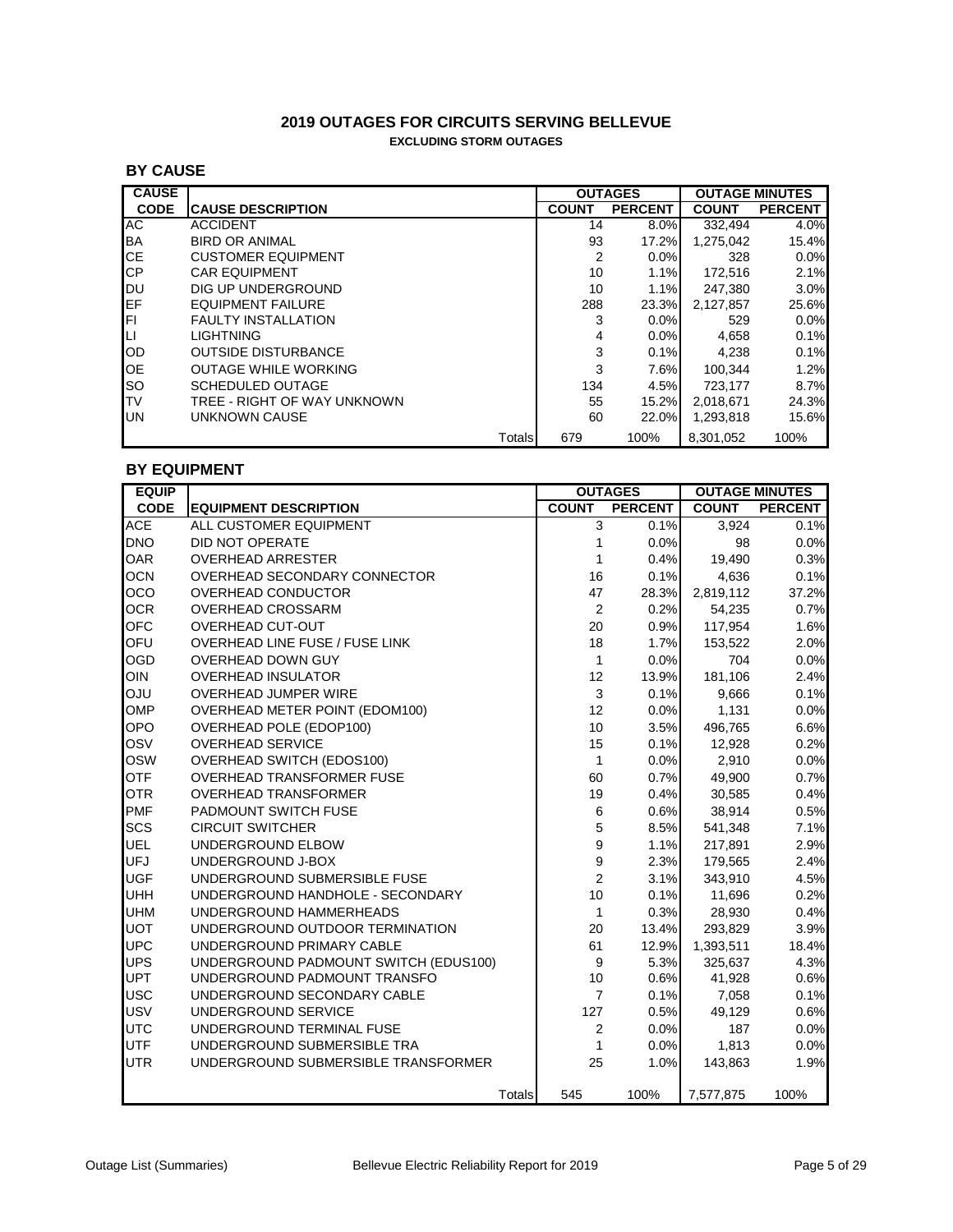| <b>CIRCUITS THAT EXCEED 2019</b><br><b>PSE SYSTEM SAIDI AND/OR SAIFI</b><br>PSE SQI: SAIDI = $155$ SAIFI = $1.30$<br>PSE Average: SAIDI = 136 SAIFI = 0.98<br>Bellevue Average: SAIDI = 103 SAIFI = 0.79 |              |              | Notes:<br>SAIDI figures reflect all non-MED outages, scheduled & unscheduled<br>SAIFI figures reflect all non-storm outages, scheduled & unscheduled                                                                                                                                                                                                                    |                                                                                                                                                                     |                                                                                                                                                                                                                                                                        |  |  |  |
|----------------------------------------------------------------------------------------------------------------------------------------------------------------------------------------------------------|--------------|--------------|-------------------------------------------------------------------------------------------------------------------------------------------------------------------------------------------------------------------------------------------------------------------------------------------------------------------------------------------------------------------------|---------------------------------------------------------------------------------------------------------------------------------------------------------------------|------------------------------------------------------------------------------------------------------------------------------------------------------------------------------------------------------------------------------------------------------------------------|--|--|--|
| <b>CIRCUIT</b>                                                                                                                                                                                           | <b>SAIDI</b> | <b>SAIFI</b> | <b>2019 Events Comments</b>                                                                                                                                                                                                                                                                                                                                             | <b>Actions Completed in 2019</b>                                                                                                                                    | <b>Planned Actions &amp; Projects</b>                                                                                                                                                                                                                                  |  |  |  |
| <b>Circuits with planned actions or investigations</b>                                                                                                                                                   |              |              |                                                                                                                                                                                                                                                                                                                                                                         |                                                                                                                                                                     |                                                                                                                                                                                                                                                                        |  |  |  |
| <b>BTR-22</b>                                                                                                                                                                                            | 310.5        | 0.40         | On February 13th two outages occurred; a tree and some limbs fell Repairs were made and power<br>through an overhead lateral lines along 132 AVE NE and tree<br>limbs fell into overhead lines along NE 60 ST.<br>These two outages accounted for 223 SAIDI minutes.                                                                                                    | restored.                                                                                                                                                           | An underground feeder conversion<br>project along private property<br>between 132 AVE NE and 140 AVE<br>NE is in design.<br>An underground conversion proposal<br>along 132 AVE NE is being<br>evaluated.                                                              |  |  |  |
| <b>SOM-17</b>                                                                                                                                                                                            | 256.8        | 1.92         | On June 9th a padmount switch and feeder cable failed causing a<br>circuit outage. On August 19th a problem in underground<br>distribution caused an extended outage. These two outages<br>accounted for 147 SAIDI minutes and a SAIFI value of 1.                                                                                                                      | The underground cable was repaired<br>and power restored. A project to<br>replace the padmount switch and<br>feeder cable was developed,<br>designed and permitted. | The switch and cable replacement<br>project is being scheduled.                                                                                                                                                                                                        |  |  |  |
| <b>EGT-12</b>                                                                                                                                                                                            | 164.9        | 1.80         | On May 7th the circuit the had a Hotline Work Switch/Non-Reclose<br>at the breaker set on to protect the crew working on the circuit;<br>during switching the beaker tripped causing a circuit outage. On<br>June 12th a problem in overhead distribution caused an extended<br>outage. These two outages accounted for 126 SAIDI minutes and<br>la SAIFI value of 1.6. | The Hotline Work Switch operated<br>as designed to protect the crew.<br>Repairs were made and power<br>restored.                                                    | A Distribution Automation scheme<br>involving Eastgate 12, Hazelwood<br>12, and Somerset 13 has been<br>developed to allow more rapid<br>restoration of service to customers in<br>the effected area. Impementation<br>(including construction) is planned in<br>2021. |  |  |  |
|                                                                                                                                                                                                          |              |              | Circuits with completed 2019 actions - no additional corrective action needed                                                                                                                                                                                                                                                                                           |                                                                                                                                                                     |                                                                                                                                                                                                                                                                        |  |  |  |
| GOO-21                                                                                                                                                                                                   | 963.3        | 3.01         | A large tree fell into overhead distribution and transmission lines<br>causing extensive damage and an extensive outage. Low hanging<br>ditribution lines were denergized for public safely and repair.                                                                                                                                                                 | Repairs were made and power<br>restored.                                                                                                                            |                                                                                                                                                                                                                                                                        |  |  |  |
| <b>KWH-25</b>                                                                                                                                                                                            | 438.9        | 2.03         | A tree brought down overhead distribution tree wire. A squirrel got<br>into the distribution bus causing a substation outage.                                                                                                                                                                                                                                           | Repairs were made and power<br>restored.                                                                                                                            |                                                                                                                                                                                                                                                                        |  |  |  |
| <b>FAC-13</b>                                                                                                                                                                                            | 379.5        | 2.04         | A tree in overhead lines and an equipment failure cause two circuit<br>outages.                                                                                                                                                                                                                                                                                         | Repairs were made and power<br>restored.                                                                                                                            |                                                                                                                                                                                                                                                                        |  |  |  |
| <b>MLK-15</b>                                                                                                                                                                                            | 357.6        | 3.62         | An underground feeder cable failure caused a circuit outage.                                                                                                                                                                                                                                                                                                            | Repairs were made and power<br>restored.                                                                                                                            |                                                                                                                                                                                                                                                                        |  |  |  |
| <b>LHL-25</b>                                                                                                                                                                                            | 316.2        | 1.70         | An underground cable failure caused a large outage. The<br>transmission line to the substation briefly deenergized to remove<br>mylar ballons entangled in the line.                                                                                                                                                                                                    | Repairs were made, the balloons<br>removed and power restored.                                                                                                      |                                                                                                                                                                                                                                                                        |  |  |  |
| <b>NRU-27</b>                                                                                                                                                                                            | 301.7        | 1.80         | A distribution cable elbow and junction box failure resulted in an<br>extended outage.                                                                                                                                                                                                                                                                                  | Repairs were made and power<br>restored.                                                                                                                            |                                                                                                                                                                                                                                                                        |  |  |  |
| <b>EGT-25</b>                                                                                                                                                                                            | 275.6        | 2.64         | Trees damaged overhead lines in two instances causing large<br>outages.                                                                                                                                                                                                                                                                                                 | Repairs were made and power<br>restored.                                                                                                                            |                                                                                                                                                                                                                                                                        |  |  |  |
| GOO-13                                                                                                                                                                                                   | 273.4        | 2.25         | A tree fell into overhead distribution lines causing a circuit outage.                                                                                                                                                                                                                                                                                                  | Repairs were made and power<br>restored.                                                                                                                            |                                                                                                                                                                                                                                                                        |  |  |  |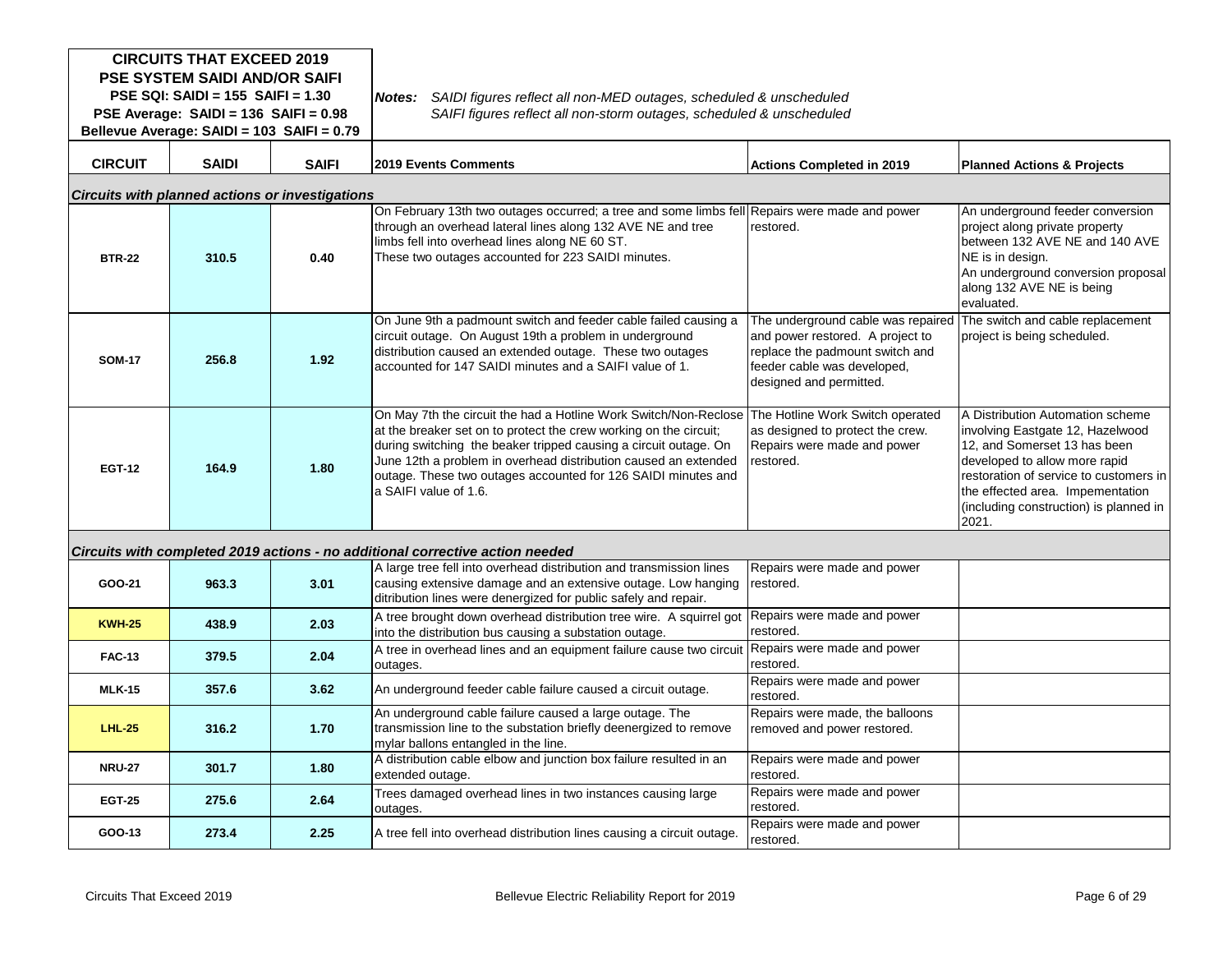| <b>SBE-23</b> | 240.8 | 2.00 | A tree fell into overhead distribution lines and broke a pole causing<br>a circuit outage.                                                                                                                                                                                                                                                                                            | Repairs were made, pole replaced<br>and power restored.                                                          |
|---------------|-------|------|---------------------------------------------------------------------------------------------------------------------------------------------------------------------------------------------------------------------------------------------------------------------------------------------------------------------------------------------------------------------------------------|------------------------------------------------------------------------------------------------------------------|
| <b>HAZ-13</b> | 215.1 | 1.18 | A failed overhead transformer cause a large outage.                                                                                                                                                                                                                                                                                                                                   | Repairs were made and power<br>restored.                                                                         |
| <b>MLK-13</b> | 213.3 | 0.74 | Two underground cable failures caused extended outages.                                                                                                                                                                                                                                                                                                                               | Repairs were made and power<br>restored.                                                                         |
| <b>SOM-16</b> | 206.5 | 1.34 | On September 7th the circuit had a Hot Line Work Switch/Non-<br>Reclose at the breaker set on for safety of a Seattle City Light crew<br>working in the area. A squirrel shorted the a line that normally<br>would cause an outage to 24 customers but tripped the circuit<br>breaker causing a circtuit outage. This outage contributed 178<br>SAIDI minutes and a SAIFI value of 1. | The Hotline Work Switch operated<br>as designed to protect the crew.<br>Repairs were made and power<br>restored. |
| <b>OVE-12</b> | 203.6 | 2.63 | A failed transmission line insulator caused a transmission line<br>outage, deergizing the substation and causing a circuit outage. A<br>failed padmount switch caused a circuit outage.                                                                                                                                                                                               | Transmission switching restored<br>power to the substation; repairs were<br>made and power restored.             |
| <b>MED-35</b> | 179.7 | 2.03 | A failed transmission line insulator caused a transmission line<br>outage, deergizing the substation and causing a circuit outage. A<br>failed feeder cable splice caused a circuit outage.                                                                                                                                                                                           | Transmission switching restored<br>power to the substation; repairs were<br>made and power restored.             |
| <b>KWH-26</b> | 165.1 | 1.28 | A squirrel got into the distribution bus causing a substation bank<br>outage.                                                                                                                                                                                                                                                                                                         | Repairs were made and power<br>restored.                                                                         |
| <b>COL-23</b> | 155.0 | 1.08 | Undeground cable failures caused large outages.                                                                                                                                                                                                                                                                                                                                       | Repairs were made and power<br>restored.                                                                         |
| <b>PHA-16</b> | 153.9 | 0.71 | A car-pole accident caused a large outage.                                                                                                                                                                                                                                                                                                                                            | Repairs were made, pole replaced<br>and power restored.                                                          |
| <b>PHA-13</b> | 148.6 | 1.20 | This circuit was tied to a KWH circuit when a squirrel caused a<br>KWH sustation bank outage.                                                                                                                                                                                                                                                                                         | Repairs were made and power<br>restored.                                                                         |
| <b>NRU-26</b> | 141.5 | 0.29 | An underground cable failure caused an extended outage.                                                                                                                                                                                                                                                                                                                               | Repairs were made and power<br>restored.                                                                         |
| <b>KWH-23</b> | 136.2 | 1.17 | A squirrel got into the distribution bus causing a substation bank<br>outage.                                                                                                                                                                                                                                                                                                         | Repairs were made and power<br>restored.                                                                         |
| <b>KWH-22</b> | 112.6 | 1.08 | A squirrel got into the distribution bus causing a substation bank<br>outage.                                                                                                                                                                                                                                                                                                         | Repairs were made and power<br>restored.                                                                         |
| <b>OVE-15</b> | 93.2  | 1.73 | A failed transmission line insulator caused a transmission line<br>outage, deergizing the substation and causing a circuit outage.                                                                                                                                                                                                                                                    | Transmission switching restored<br>power to the substation.                                                      |
| <b>EGT-11</b> | 83.1  | 1.02 | A squirrel in an overhead cable termination caused a large outage.                                                                                                                                                                                                                                                                                                                    | Serviceman replaced fuses and<br>restored power to customers.                                                    |
| <b>MED-36</b> | 82.2  | 1.35 | A failed transmission line insulator caused a transmission line<br>outage, deergizing the substation and causing a circuit outage.                                                                                                                                                                                                                                                    | Transmission switching restored<br>power to the substation.                                                      |
| <b>SBE-22</b> | 79.3  | 1.15 | A tree in overhead lines caused a circuit outage.                                                                                                                                                                                                                                                                                                                                     | Servicemen removed tree from<br>lineand restored power.                                                          |
| COL-26        | 77.7  | 1.50 | A car-pole accident caused a large outage.                                                                                                                                                                                                                                                                                                                                            | Repairs were made, pole replaced<br>and power restored.                                                          |
| <b>CLY-26</b> | 55.6  | 1.19 | A failed transmission line insulator caused a transmission line<br>outage, deergizing the substation and causing a circuit outage.                                                                                                                                                                                                                                                    | Transmission switching restored<br>power to the substation.                                                      |
| <b>CLY-25</b> | 42.9  | 1.15 | A failed transmission line insulator caused a transmission line<br>outage, deergizing the substation and causing a circuit outage.                                                                                                                                                                                                                                                    | Transmission switching restored<br>power to the substation.                                                      |
| <b>HOU-25</b> | 28.7  | 1.02 | A failed transmission line insulator caused a transmission line<br>outage, deergizing the substation and causing a circuit outage.                                                                                                                                                                                                                                                    | Transmission switching restored<br>power to the substation.                                                      |
| <b>HOU-23</b> | 28.1  | 1.03 | A failed transmission line insulator caused a transmission line<br>outage, deergizing the substation and causing a circuit outage.                                                                                                                                                                                                                                                    | Transmission switching restored<br>power to the substation.                                                      |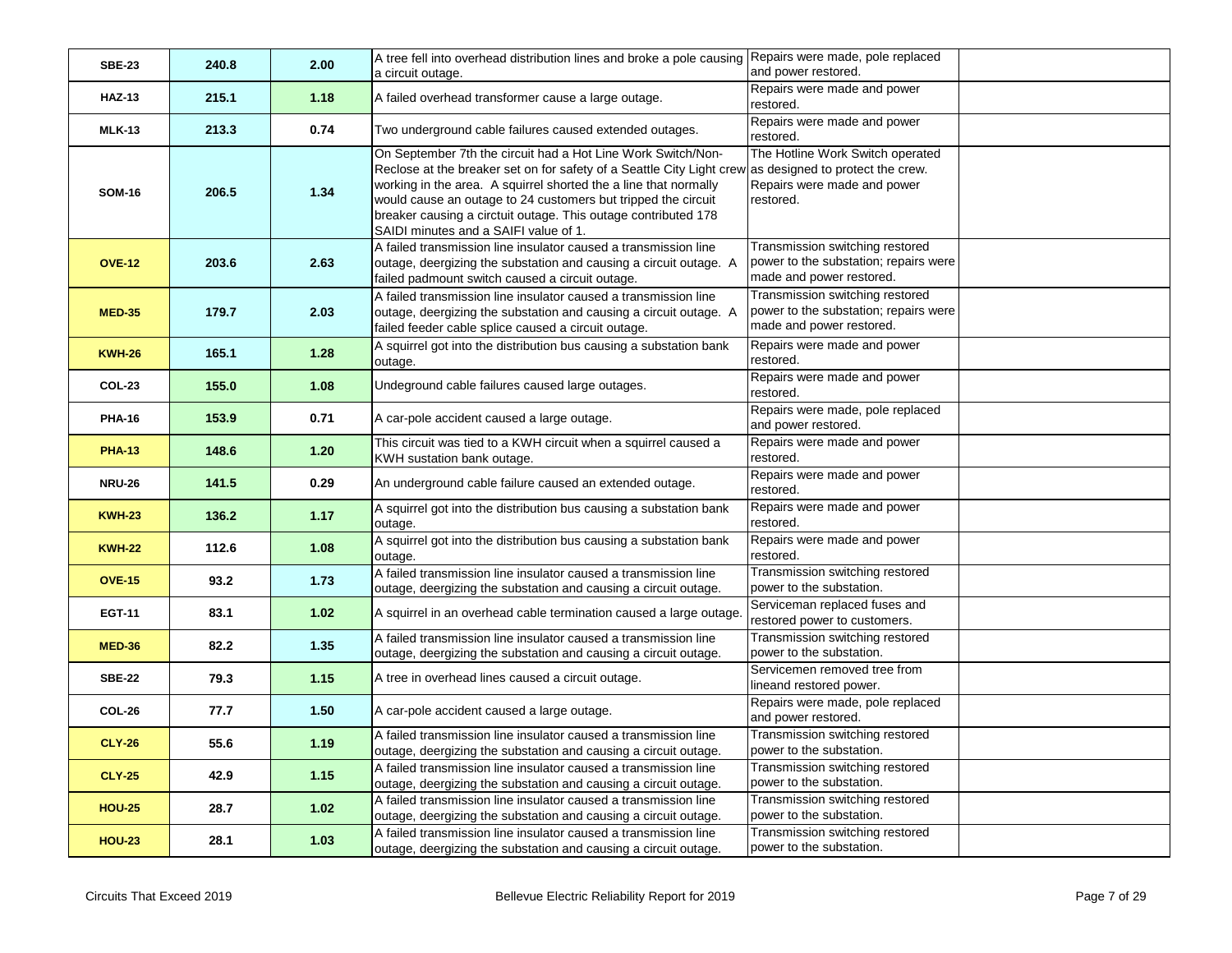| <b>CLY-22</b> | 27.4                                              | 1.01 | A failed transmission line insulator caused a transmission line<br>outage, deergizing the substation and causing a circuit outage. | Transmission switching restored<br>power to the substation. |  |  |  |  |  |
|---------------|---------------------------------------------------|------|------------------------------------------------------------------------------------------------------------------------------------|-------------------------------------------------------------|--|--|--|--|--|
| <b>CLY-23</b> | 27.3                                              | 1.09 | A failed transmission line insulator caused a transmission line<br>outage, deergizing the substation and causing a circuit outage. | Transmission switching restored<br>power to the substation. |  |  |  |  |  |
| <b>CLY-27</b> | 25.1                                              | 1.01 | A failed transmission line insulator caused a transmission line<br>outage, deergizing the substation and causing a circuit outage. | Transmission switching restored<br>power to the substation. |  |  |  |  |  |
|               | Circuits for which no corrective action is needed |      |                                                                                                                                    |                                                             |  |  |  |  |  |
| <b>NOB-21</b> | 291.8                                             | 0.40 | A scheduled outage for customer work accounted for 98% of<br>outage minutes on this circuit.                                       |                                                             |  |  |  |  |  |
| <b>NOB-14</b> | 241.5                                             | 0.39 | A scheduled outage for customer work accounted for 98% of<br>outage minutes on this circuit.                                       |                                                             |  |  |  |  |  |

Figure exceeded PSE system wide average figure

Figure exceeding system wide average and Service Quality Index

SAIFI figure results in part from circuit outages due to 2019 transmission or substation outage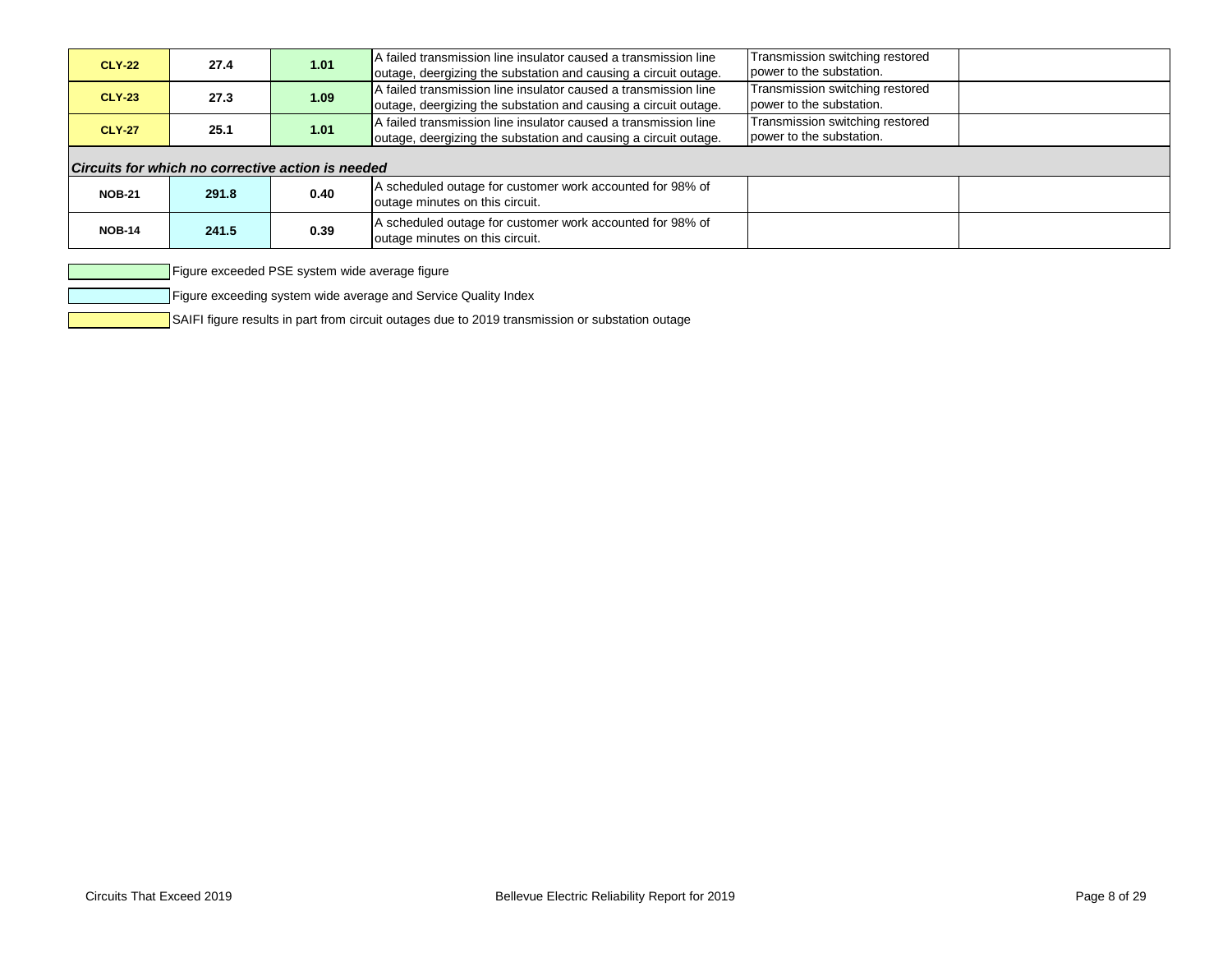## **CIRCUITS THAT EXCEEDED PSE SYSTEM SAIDI OR SAIFI BY YEAR 2015 - 2019**

During the five year period 2015-2019 73 circuits serving customers in Bellevue performed below PSE's average system wide performance in one or more years. Of these 73 circuits...

31 (42%) circuits performed below system wide performance once in five years

23 (32%) circuits performed below system wide performance twice in five years

11 (15%) circuits performed below system wide performance in three of the five years

- 6 ( 8%) circuits performed below system wide performance in four of the five years
- 2 ( 3%) circuit performed below system wide performance in five of the five years

| <b>CIRCUIT</b> | 2015 | 2016 | 2017 | 2018 | 2019 | nopour oo<br>$\mathbf{1}$ | $\overline{2}$          | $\overline{3}$ | $\overline{\mathbf{4}}$ | 5 |
|----------------|------|------|------|------|------|---------------------------|-------------------------|----------------|-------------------------|---|
| <b>ARD-11</b>  |      |      |      |      |      |                           | $\overline{2}$          |                |                         |   |
| <b>ARD-13</b>  |      |      |      |      |      | $\mathbf 1$               |                         |                |                         |   |
| <b>ARD-15</b>  |      |      |      |      |      |                           |                         | 3              |                         |   |
| $BTR-21$       |      |      |      |      |      | $\overline{1}$            |                         |                |                         |   |
| <b>BTR-22</b>  |      |      |      |      |      |                           |                         |                |                         |   |
| <b>CEN-11</b>  |      |      |      |      |      |                           | $\frac{2}{2}$           |                |                         |   |
| <b>CEN-22</b>  |      |      |      |      |      | $\mathbf 1$               |                         |                |                         |   |
| <b>CLY-22</b>  |      |      |      |      |      | $\overline{1}$            |                         |                |                         |   |
| <b>CLY-23</b>  |      |      |      |      |      |                           |                         | 3              |                         |   |
| <b>CLY-25</b>  |      |      |      |      | 1    | $\mathbf 1$               |                         |                |                         |   |
| <b>CLY-26</b>  |      |      |      |      |      | $\overline{1}$            |                         |                |                         |   |
| <b>CLY-27</b>  |      |      |      |      |      |                           | $\overline{2}$          |                |                         |   |
| <b>COL-22</b>  |      |      |      |      |      | 1                         |                         |                |                         |   |
| <b>COL-23</b>  |      |      |      |      |      |                           | $\overline{c}$          |                |                         |   |
| COL-24         |      |      |      |      |      | $\mathbf 1$               |                         |                |                         |   |
| COL-25         |      |      |      |      |      | $\mathbf{1}$              |                         |                |                         |   |
| COL-26         |      |      |      |      |      |                           | $\overline{c}$          |                |                         |   |
| <b>EGT-11</b>  |      |      |      |      |      |                           |                         | $\overline{3}$ |                         |   |
| <b>EGT-12</b>  |      |      |      |      |      |                           |                         |                | $\overline{\mathbf{4}}$ |   |
| <b>EGT-13</b>  |      |      |      |      |      |                           | $\overline{c}$          |                |                         |   |
| <b>EGT-15</b>  |      |      |      |      |      | 1                         |                         |                |                         |   |
| <b>EGT-16</b>  |      |      |      |      |      |                           | $\overline{\mathbf{c}}$ |                |                         |   |
| <b>EGT-25</b>  |      |      |      |      |      |                           | $\overline{2}$          |                |                         |   |
| <b>EGT-26</b>  |      |      |      |      |      | $\mathbf 1$               |                         |                |                         |   |
| <b>EGT-28</b>  |      |      |      |      |      |                           | $\overline{2}$          |                |                         |   |
| <b>EVE-23</b>  |      |      |      |      |      |                           |                         | 3              |                         |   |
| <b>FAC-12</b>  |      |      |      |      |      | $\mathbf 1$               |                         |                |                         |   |
| <b>FAC-13</b>  |      |      |      |      |      | $\mathbf 1$               |                         |                |                         |   |
| <b>FAC-24</b>  |      |      |      |      |      | 1                         |                         |                |                         |   |
| GOO-13         |      |      |      |      |      | $\overline{1}$            |                         |                |                         |   |
| GOO-21         |      |      |      |      |      | 1                         |                         |                |                         |   |
| <b>HAZ-12</b>  |      |      |      |      |      | $\overline{1}$            |                         |                |                         |   |
| <b>HAZ-13</b>  |      |      |      |      |      | 1                         |                         |                |                         |   |
| <b>HOU-23</b>  |      |      |      |      |      |                           |                         | $\overline{3}$ |                         |   |
| <b>HOU-25</b>  |      |      |      |      |      |                           |                         |                |                         | 5 |
| <b>KWH-22</b>  |      |      |      |      |      |                           | $\overline{\mathbf{c}}$ |                |                         |   |
| <b>KWH-23</b>  |      |      |      |      |      |                           | $\overline{2}$          |                |                         |   |
| <b>KWH-25</b>  |      |      |      |      |      |                           |                         |                | $\overline{\mathbf{4}}$ |   |
| <b>KWH-26</b>  |      |      |      |      |      |                           |                         | 3              |                         |   |
| <b>LHL-22</b>  |      |      |      |      |      | $\overline{1}$            |                         |                |                         |   |
| <b>LHL-23</b>  |      |      |      |      |      | $\mathbf 1$               |                         |                |                         |   |
| <b>LHL-25</b>  |      |      |      |      |      |                           |                         | 3              |                         |   |

Repeat Counts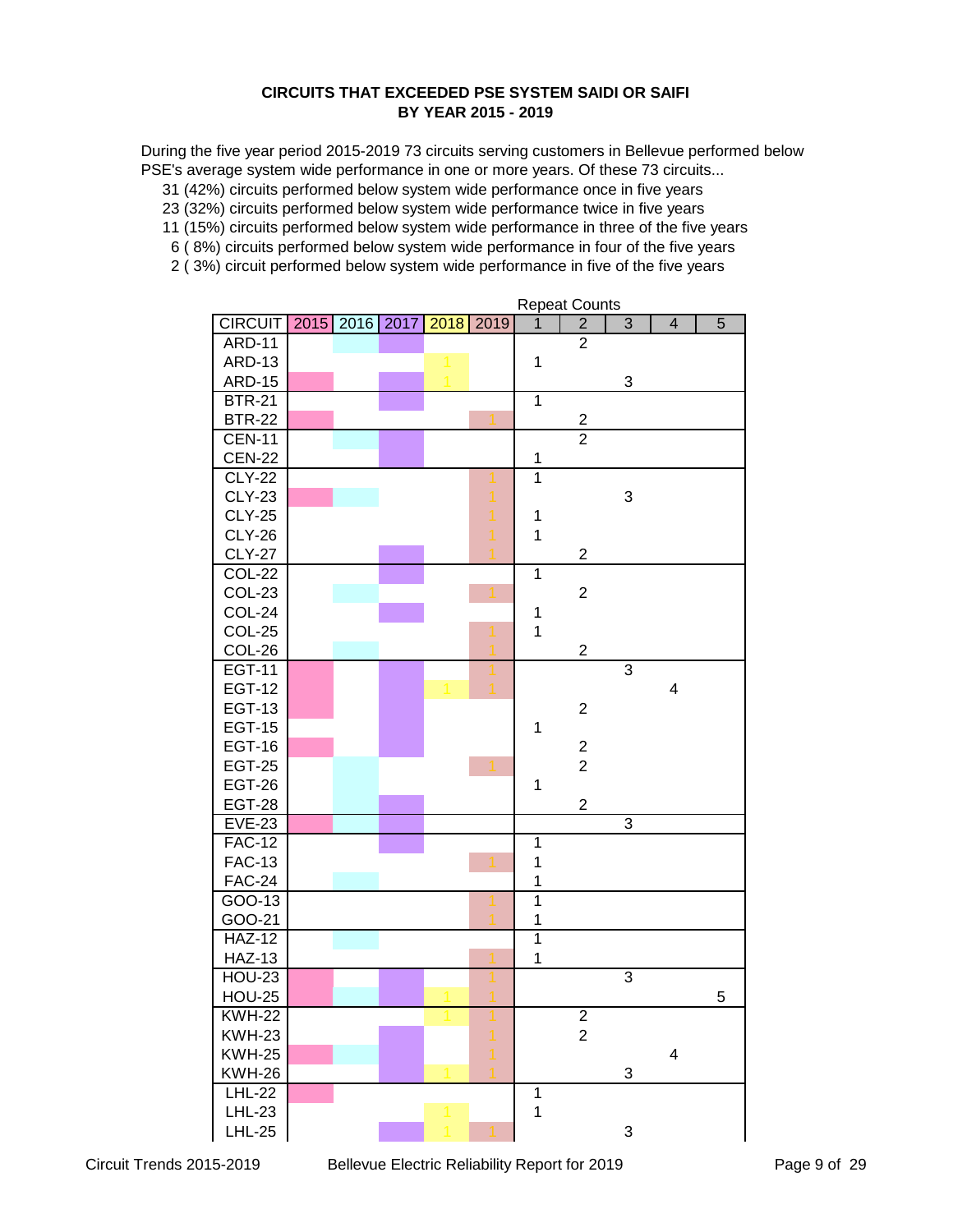| LOC-22        |      |      |      |      |      |                | $\overline{2}$   |                |                         |                |  |
|---------------|------|------|------|------|------|----------------|------------------|----------------|-------------------------|----------------|--|
| $LOC-25$      |      |      |      |      |      | $\mathbf 1$    |                  |                |                         |                |  |
| LOC-32        |      |      |      |      |      | $\mathbf{1}$   |                  |                |                         |                |  |
| LOC-33        |      |      |      |      |      | $\mathbf{1}$   |                  |                |                         |                |  |
| $MED-35$      |      |      |      |      |      |                |                  | $\overline{3}$ |                         |                |  |
| MED-36        |      |      |      |      |      |                | $\boldsymbol{2}$ |                |                         |                |  |
| <b>MLK-13</b> |      |      |      |      |      |                | $\overline{2}$   |                |                         |                |  |
| <b>MLK-15</b> |      |      |      |      |      |                | $\overline{2}$   |                |                         |                |  |
| <b>NOB-11</b> |      |      |      |      |      | $\overline{1}$ |                  |                |                         |                |  |
| <b>NOB-14</b> |      |      |      |      |      | $\mathbf 1$    |                  |                |                         |                |  |
| <b>NOB-12</b> |      |      |      |      |      | $\mathbf 1$    |                  |                |                         |                |  |
| <b>NOB-21</b> |      |      |      |      |      | $\mathbf{1}$   |                  |                |                         |                |  |
| <b>NOB-24</b> |      |      |      |      |      |                | $\frac{2}{2}$    |                |                         |                |  |
| <b>NRU-23</b> |      |      |      |      |      |                |                  |                |                         |                |  |
| <b>NRU-25</b> |      |      |      |      |      | $\mathbf{1}$   |                  |                |                         |                |  |
| <b>NRU-26</b> |      |      |      |      |      |                | $\overline{2}$   |                |                         |                |  |
| <b>NRU-27</b> |      |      |      |      |      |                |                  |                |                         | 5              |  |
| <b>OVE-12</b> |      |      |      |      |      |                | $\overline{2}$   |                |                         |                |  |
| <b>OVE-15</b> |      |      |      |      |      |                |                  |                | $\overline{\mathbf{4}}$ |                |  |
| <b>PHA-13</b> |      |      |      |      |      |                |                  | 3              |                         |                |  |
| <b>PHA-15</b> |      |      |      |      |      | $\mathbf 1$    |                  |                |                         |                |  |
| <b>PHA-16</b> |      |      |      |      |      |                |                  | 3              |                         |                |  |
| <b>PHA-17</b> |      |      |      |      |      |                | $\overline{2}$   |                |                         |                |  |
| <b>ROS-17</b> |      |      |      |      |      |                | $\overline{2}$   |                |                         |                |  |
| <b>SBE-22</b> |      |      |      |      |      |                |                  |                | $\overline{4}$          |                |  |
| <b>SBE-23</b> |      |      |      |      |      |                |                  | 3              |                         |                |  |
| <b>SBE-26</b> |      |      |      |      |      | $\mathbf 1$    |                  |                |                         |                |  |
| <b>SOM-13</b> |      |      |      |      |      | $\overline{1}$ |                  |                |                         |                |  |
| <b>SOM-15</b> |      |      |      |      |      |                | $\overline{2}$   |                |                         |                |  |
| <b>SOM-16</b> |      |      |      |      |      |                |                  |                | 4                       |                |  |
| <b>SOM-17</b> |      |      |      |      |      |                |                  |                | 4                       |                |  |
| <b>Totals</b> | 23   | 23   | 33   | 26   | 39   | 31             | 23               | 11             | $\overline{6}$          | $\overline{2}$ |  |
|               | 2015 | 2016 | 2017 | 2018 | 2019 | 42%            | 32%              | 15%            | 8%                      | 3%             |  |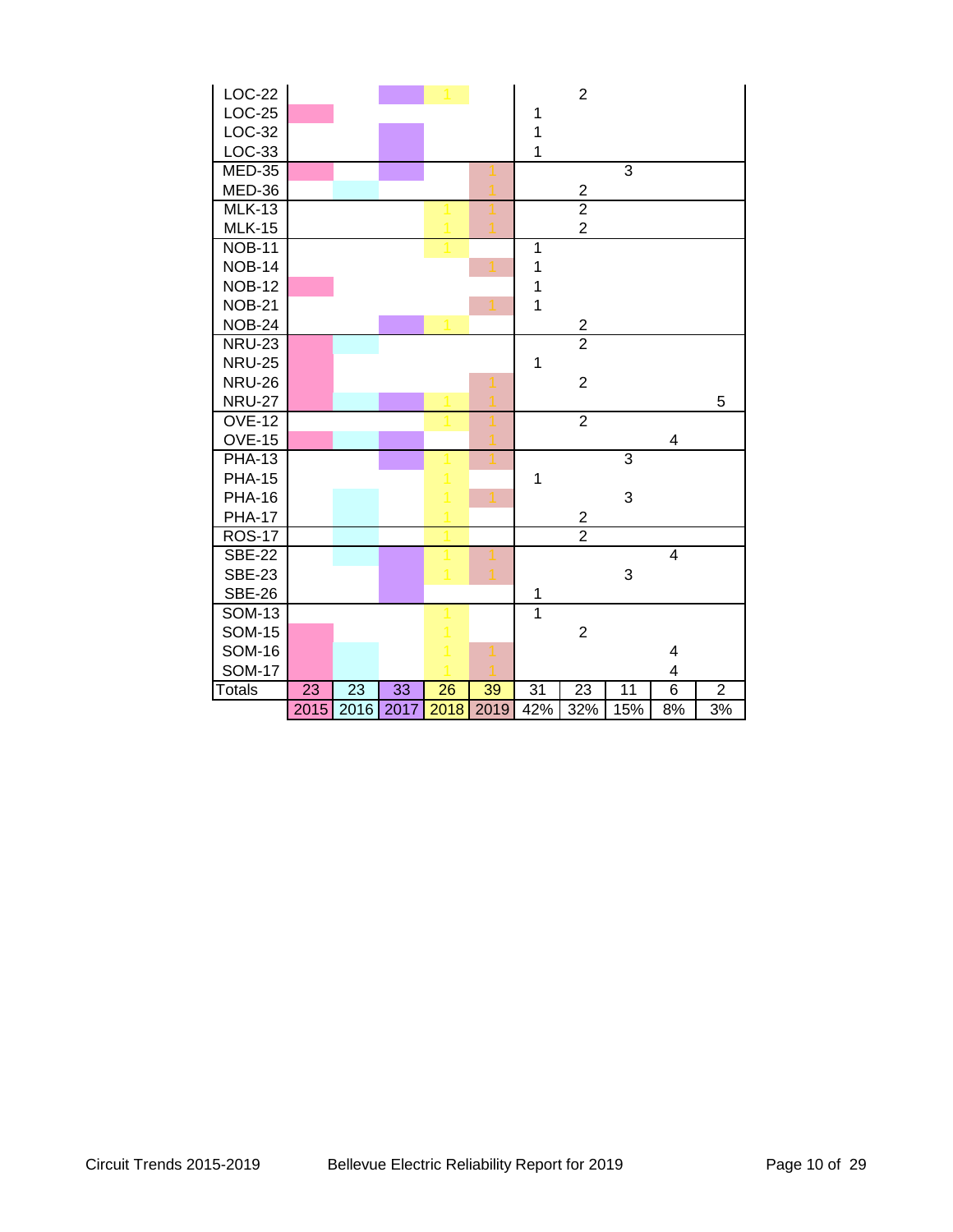# **2019 OUTAGES FOR CIRCUITS SERVING BELLEVUE**

|                  |                |              |                  | <b>CUSTOMERS CUSTOMER</b> |                | <b>STORM</b> |
|------------------|----------------|--------------|------------------|---------------------------|----------------|--------------|
| <b>DATE</b>      | <b>CIRCUIT</b> | <b>CAUSE</b> | <b>EQUIPMENT</b> | <b>OUT</b>                | <b>MINUTES</b> | <b>CODE</b>  |
| 8/1/2019         | <b>ARD-14</b>  | EF           | <b>UPS</b>       | 24                        | 4939           | <b>NON</b>   |
| 12/2/2019        | <b>ARD-14</b>  | EF           | <b>UTF</b>       | 4                         | 1813           | <b>NON</b>   |
| 2/8/2019         | <b>ARD-15</b>  | <b>SO</b>    | <b>UHH</b>       | 153                       | 19249          | <b>MEN</b>   |
| 6/15/2019        | <b>ARD-15</b>  | BA           | <b>PMF</b>       | 206                       | 24181          | <b>NON</b>   |
| 7/4/2019         | <b>ARD-15</b>  | BA           | <b>UOT</b>       | 206                       | 41767          | <b>NON</b>   |
| 7/12/2019        | <b>ARD-15</b>  | BA           | <b>UGF</b>       | 206                       | 33269          | <b>NON</b>   |
| 11/16/2019       | <b>ARD-43</b>  | <b>SO</b>    | <b>ACE</b>       | 236                       | 3202           | <b>NON</b>   |
| 2/8/2019         | <b>BTR-14</b>  | EF           | <b>UPT</b>       | 117                       | 21180          | <b>MEN</b>   |
| 2/12/2019        | <b>BTR-14</b>  | <b>TV</b>    | <b>OCO</b>       | $\overline{4}$            | 11219          | <b>MEJ</b>   |
| 2/13/2019        | <b>BTR-14</b>  | <b>TV</b>    | <b>OCO</b>       | 3                         | 3497           | <b>NMJ</b>   |
| 2/14/2019        | <b>BTR-14</b>  | EF           | <b>PTF</b>       | $6\phantom{1}6$           | 1732           | <b>NMJ</b>   |
| 5/5/2019         | <b>BTR-14</b>  | EF           | <b>USV</b>       | 4                         | 428            | <b>NON</b>   |
| 8/9/2019         | <b>BTR-14</b>  | BA           | <b>OFC</b>       | 13                        | 732            | <b>NON</b>   |
| 9/15/2019        | <b>BTR-14</b>  | EF           | <b>UPC</b>       | 22                        | 5841           | <b>NON</b>   |
| 2/11/2019        | <b>BTR-21</b>  | <b>TV</b>    | <b>OCO</b>       | 13                        | 19739          | <b>MEJ</b>   |
| 2/12/2019        | <b>BTR-21</b>  | <b>TV</b>    | <b>OCO</b>       | 42                        | 9329           | <b>MEJ</b>   |
| 2/12/2019        | <b>BTR-21</b>  | <b>TV</b>    | <b>OCO</b>       | 3                         | 7330           | <b>MEJ</b>   |
| 2/14/2019        | <b>BTR-21</b>  | <b>TV</b>    | <b>OSV</b>       | 1                         | 262            | <b>NMJ</b>   |
| 3/19/2019        | <b>BTR-21</b>  | <b>SO</b>    | <b>OFU</b>       | 5                         | 482            | <b>NON</b>   |
| 5/20/2019        | <b>BTR-21</b>  | EF           | <b>USV</b>       | 1                         | 497            | <b>NON</b>   |
| 6/14/2019        | <b>BTR-21</b>  | EF           | <b>UPC</b>       | 5                         | 2216           | <b>NON</b>   |
| 8/2/2019         | <b>BTR-21</b>  | EF           | <b>USC</b>       | 1                         | 214            | <b>NON</b>   |
| 8/10/2019        | <b>BTR-21</b>  | EF           | <b>UPC</b>       | 5                         | 2342           | <b>NON</b>   |
| 1/6/2019         | <b>BTR-22</b>  | <b>TV</b>    | <b>OCO</b>       | 118                       | 126408         | <b>MEJ</b>   |
| 2/11/2019        | <b>BTR-22</b>  | <b>TV</b>    | <b>OCO</b>       | 118                       | 276596         | <b>MEJ</b>   |
| 2/12/2019        | <b>BTR-22</b>  | <b>TV</b>    | <b>OCO</b>       | $\mathbf 0$               | 31630          | <b>MEJ</b>   |
| 2/13/2019        | <b>BTR-22</b>  | <b>TV</b>    | <b>OCO</b>       | 225                       | 80856          | <b>NMJ</b>   |
| 2/13/2019        | <b>BTR-22</b>  | <b>UN</b>    | <b>OTF</b>       | $\overline{2}$            | 3879           | <b>NMJ</b>   |
| 2/13/2019        | <b>BTR-22</b>  | <b>TV</b>    | <b>OTF</b>       | 1                         | 579            | <b>NMJ</b>   |
| 2/13/2019        | <b>BTR-22</b>  | <b>TV</b>    | <b>OCO</b>       | 118                       | 64646          | <b>NMJ</b>   |
| 2/13/2019 BTR-22 |                | TV           | <b>OCO</b>       | 1.                        | 1379           | NMJ          |
| 2/13/2019        | <b>BTR-22</b>  | <b>TV</b>    | <b>OSV</b>       | 1                         | 1295           | <b>NMJ</b>   |
| 2/13/2019        | <b>BTR-22</b>  | <b>TV</b>    | <b>OTF</b>       | 5                         | 1589           | <b>NMJ</b>   |
| 2/14/2019        | <b>BTR-22</b>  | <b>TV</b>    | <b>OSV</b>       | 1                         | 172            | <b>NMJ</b>   |
| 2/20/2019        | <b>BTR-22</b>  | EF           | <b>OMP</b>       | 1                         | 72             | <b>NON</b>   |
| 3/2/2019         | <b>BTR-22</b>  | EF           | UEL              | 58                        | 12792          | <b>NON</b>   |
| 4/3/2019         | <b>BTR-22</b>  | TV           | OFU              | 3                         | 131            | <b>NON</b>   |
| 4/4/2019         | <b>BTR-22</b>  | EF           | <b>UPC</b>       | 22                        | 6101           | <b>NON</b>   |
| 4/24/2019        | <b>BTR-22</b>  | EF           | <b>UTR</b>       | 70                        | 9339           | <b>NON</b>   |
| 5/30/2019        | <b>BTR-22</b>  | <b>SO</b>    | <b>UFJ</b>       | 25                        | 4779           | <b>NON</b>   |
| 7/7/2019         | <b>BTR-22</b>  | EF           | <b>OFC</b>       | 53                        | 14804          | <b>NON</b>   |
| 7/7/2019         | <b>BTR-22</b>  | BA           | <b>OTF</b>       | 1                         | 85             | <b>NON</b>   |
| 7/18/2019        | <b>BTR-22</b>  | EF           | OFU              | 18                        | 2931           | <b>NON</b>   |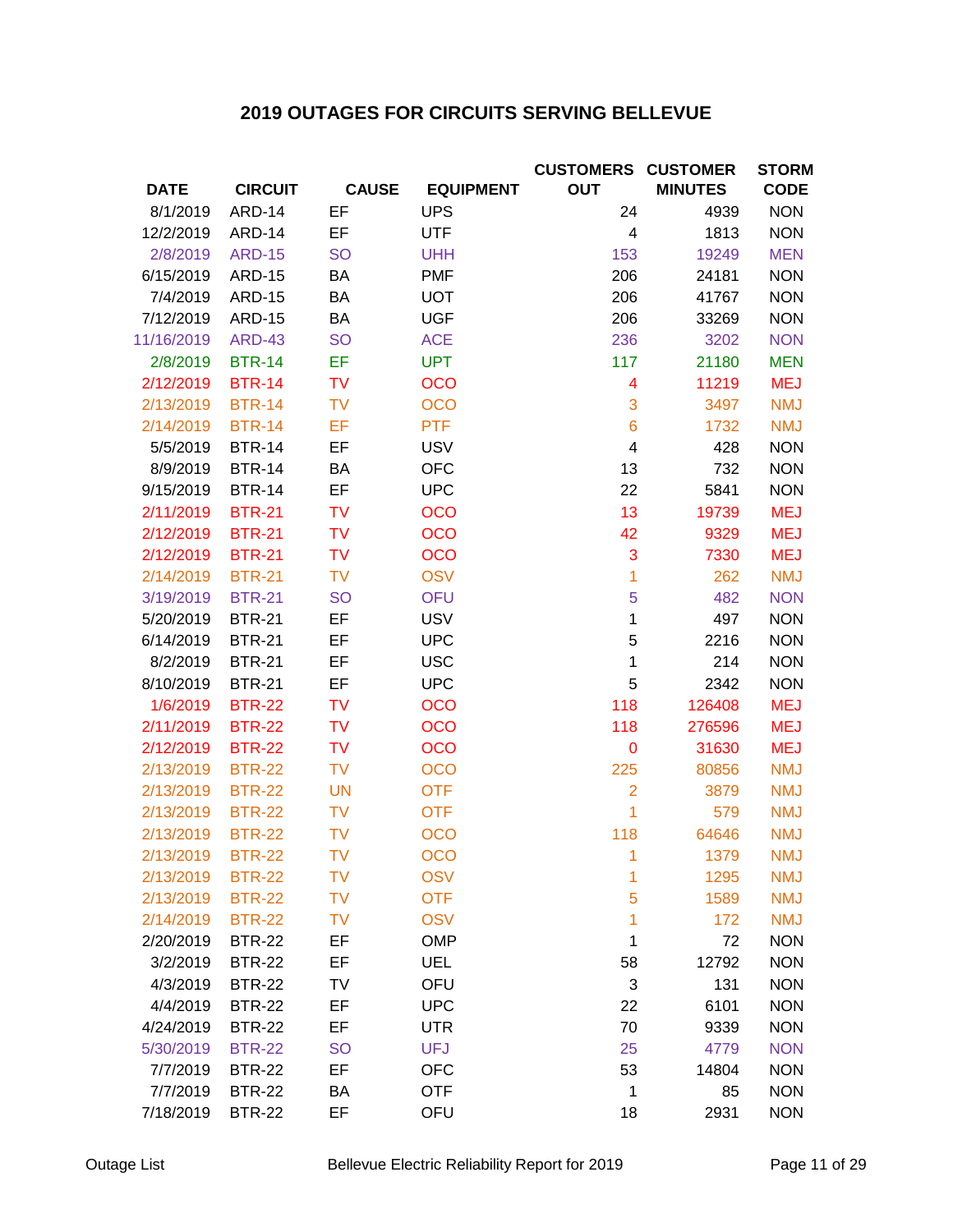| 7/18/2019       | <b>BTR-22</b> | EF                                   | <b>UOT</b> | 17                      | 4190   | <b>NON</b> |
|-----------------|---------------|--------------------------------------|------------|-------------------------|--------|------------|
| 11/13/2019      | <b>BTR-22</b> | EF                                   | <b>UPC</b> | $\mathbf 1$             | 590    | <b>NON</b> |
| 5/10/2019       | <b>CEN-11</b> | EF                                   | <b>OSW</b> | 15                      | 2910   | <b>NON</b> |
| 6/26/2019       | <b>CEN-12</b> | <b>SO</b>                            | <b>ACE</b> | 4                       | 1622   | <b>NON</b> |
| 6/26/2019       | <b>CEN-12</b> | <b>SO</b>                            | <b>ACE</b> | $\overline{\mathbf{4}}$ | 532    | <b>NON</b> |
| 11/9/2019       | <b>CEN-12</b> | <b>SO</b>                            | <b>ACE</b> | $\overline{7}$          | 3457   | <b>NON</b> |
| 8/24/2019       | <b>CEN-13</b> | <b>SO</b>                            |            | $\mathbf{1}$            | 706    | <b>NON</b> |
| 11/27/2019      | <b>CEN-14</b> | <b>SO</b>                            | <b>ACE</b> | $\overline{2}$          | 292    | <b>NON</b> |
| 7/21/2019       | <b>CEN-22</b> | <b>SO</b>                            | <b>UEL</b> | 1                       | 227    | <b>NON</b> |
| 1/2/2019        | <b>CEN-25</b> | BA                                   | <b>UOT</b> | 59                      | 4809   | <b>NON</b> |
| 7/31/2019       | <b>CEN-25</b> | <b>SO</b>                            | <b>OPO</b> | 8                       | 2813   | <b>NON</b> |
| 10/26/2019      | <b>CEN-25</b> | <b>SO</b>                            | <b>OCO</b> | 1                       | 263    | <b>NON</b> |
| 5/13/2019       | <b>CLY-22</b> | $2$ UN                               | OIN        | 345                     | 7245   | <b>NON</b> |
| 7/18/2019       | <b>CLY-22</b> | DU                                   | <b>UPC</b> | 5                       | 2202   | <b>NON</b> |
| 2/11/2019       | <b>CLY-23</b> | EF                                   | <b>OTF</b> | $\overline{2}$          | 279    | <b>MEJ</b> |
| 2/11/2019       | <b>CLY-23</b> | <b>TV</b>                            | <b>OTF</b> | 39                      | 116524 | <b>MEJ</b> |
| 5/13/2019       | <b>CLY-23</b> | $2$ EF                               | <b>OIN</b> | 537                     | 11277  | <b>NON</b> |
| 11/2/2019       | <b>CLY-23</b> | BA                                   | <b>OTF</b> | 47                      | 2595   | <b>NON</b> |
| 12/27/2019      | <b>CLY-23</b> | <b>SO</b>                            | <b>OPO</b> | 3                       | 789    | <b>NON</b> |
| 4/9/2019        | <b>CLY-25</b> | <b>UN</b>                            | <b>USV</b> | 1                       | 151    | <b>NON</b> |
| 5/13/2019       | <b>CLY-25</b> | $2$ EF                               | OIN        | 1541                    | 32361  | <b>NON</b> |
| 7/15/2019       | <b>CLY-25</b> | EF                                   | <b>USV</b> | 1                       | 166    | <b>NON</b> |
| 8/21/2019       | <b>CLY-25</b> | EF                                   | <b>UTR</b> | 233                     | 32873  | <b>NON</b> |
| 11/6/2019       | <b>CLY-25</b> | <b>OE</b>                            | <b>OMP</b> | 1                       | 146    | <b>NON</b> |
| 12/23/2019      | <b>CLY-25</b> | EF                                   | <b>OTF</b> | 1                       | 411    | <b>NON</b> |
| 1/6/2019        | <b>CLY-26</b> | <b>TV</b>                            | <b>OCO</b> | 49                      | 176238 | <b>MEJ</b> |
| 1/19/2019       | <b>CLY-26</b> | <b>UN</b>                            | <b>OTF</b> | 5                       | 229    | <b>NON</b> |
| 3/28/2019       | <b>CLY-26</b> | BA                                   | OFU        | 75                      | 3394   | <b>NON</b> |
| 4/9/2019        | <b>CLY-26</b> | EF                                   | <b>UPC</b> | 139                     | 39598  | <b>NON</b> |
| 5/13/2019       | <b>CLY-26</b> | $2$ EF                               | <b>OIN</b> | 1380                    | 28980  | <b>NON</b> |
| 5/13/2019       | <b>CLY-26</b> | EF                                   | <b>USV</b> | 1                       | 157    | <b>NON</b> |
| 6/3/2019        | <b>CLY-26</b> | EF                                   | <b>OMP</b> | 1                       | 61     | <b>NON</b> |
| 6/6/2019 CLY-26 |               | <b>SO</b>                            | <b>ACE</b> | 4                       | 650    | <b>NON</b> |
| 6/18/2019       | <b>CLY-26</b> | EF                                   | <b>USC</b> | $\overline{c}$          | 221    | <b>NON</b> |
| 8/2/2019        | <b>CLY-26</b> | <b>SO</b>                            | <b>ACE</b> | 5                       | 218    | <b>NON</b> |
| 9/23/2019       | <b>CLY-26</b> | <b>TV</b>                            | OCO        | $\overline{7}$          | 964    | <b>NON</b> |
| 9/23/2019       | <b>CLY-26</b> | TV                                   | OCO        | $\overline{c}$          | 270    | <b>NON</b> |
| 9/29/2019       | <b>CLY-26</b> | BA                                   | OFU        | 13                      | 1758   | <b>NON</b> |
| 10/30/2019      | <b>CLY-26</b> | <b>SO</b>                            | <b>OPO</b> | $\overline{2}$          | 199    | <b>NON</b> |
| 1/6/2019        | <b>CLY-27</b> | <b>UN</b>                            | <b>OCO</b> | $\overline{4}$          | 8552   | <b>MEJ</b> |
| 2/9/2019        | <b>CLY-27</b> | EF                                   | <b>USV</b> | 1                       | 635    | <b>MEJ</b> |
| 5/13/2019       | <b>CLY-27</b> | $\overline{\mathbf{c}}$<br><b>UN</b> | OIN        | 757                     | 15897  | <b>NON</b> |
| 7/17/2019       | <b>CLY-27</b> | TV                                   | OCO        | 4                       | 1667   | <b>NON</b> |
| 7/31/2019       | <b>CLY-27</b> | <b>SO</b>                            | <b>UPT</b> | $\overline{7}$          | 1417   | <b>NON</b> |
| 8/24/2019       | <b>COL-23</b> | <b>SO</b>                            | <b>UEL</b> | 5                       | 456    | <b>NON</b> |
| 9/6/2019        | COL-23        | EF                                   | <b>UPC</b> | 144                     | 17034  | <b>NON</b> |
| 10/14/2019      | COL-23        | EF                                   | <b>UPC</b> | $\overline{7}$          | 1452   | <b>NON</b> |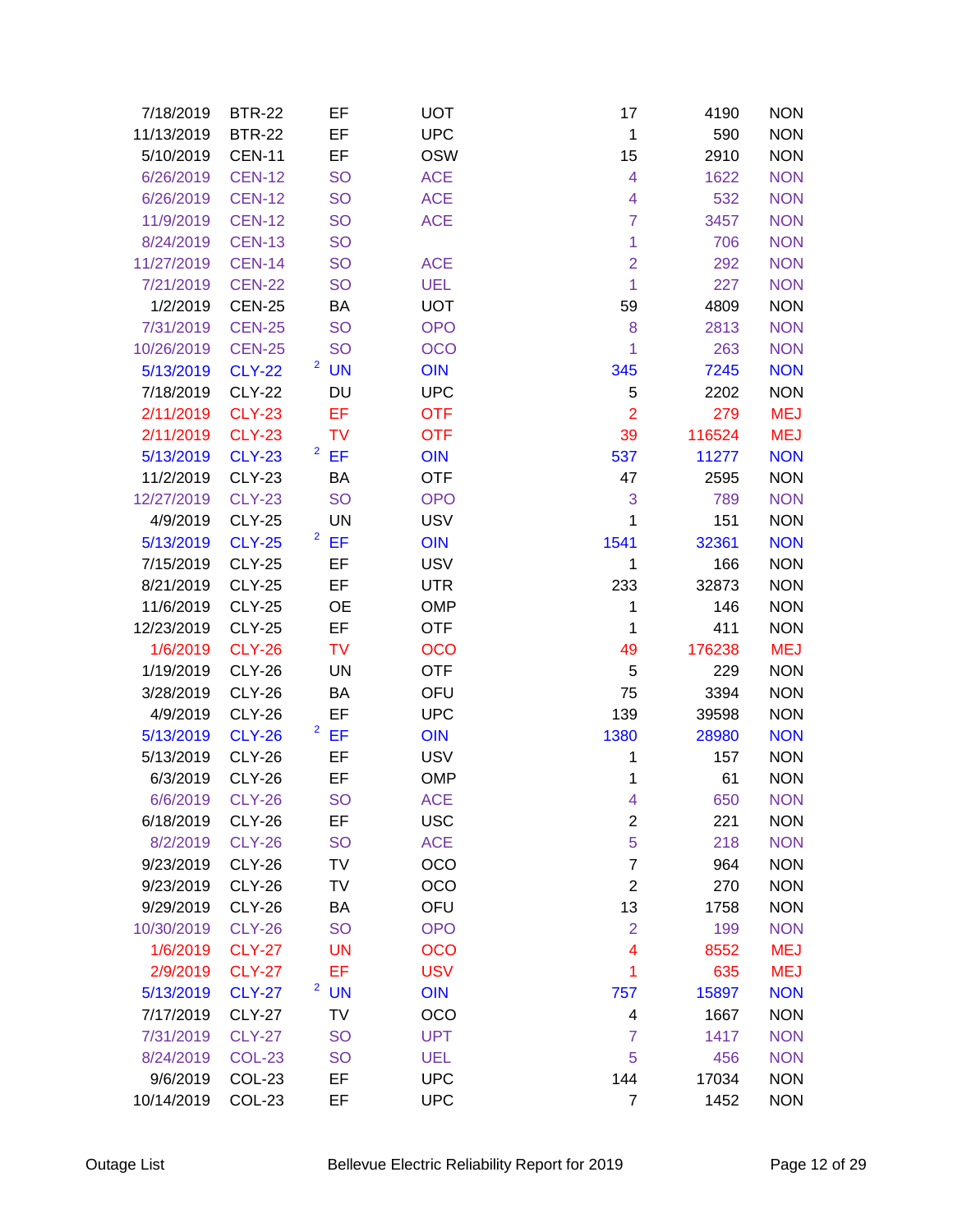| 11/23/2019       | <b>COL-23</b> | <b>SO</b> | <b>USV</b> | 5              | 3800    | <b>NON</b> |
|------------------|---------------|-----------|------------|----------------|---------|------------|
| 12/21/2019       | COL-23        | EF        | UEL        | 21             | 4732    | <b>NON</b> |
| 12/22/2019       | COL-23        | EF        | <b>UEL</b> | 19             | 1295    | <b>NON</b> |
| 12/22/2019       | COL-23        | EF        | <b>UTR</b> | $\mathbf 0$    | 105     | <b>NON</b> |
| 12/22/2019       | COL-23        | EF        | UEL        | 21             | 3048    | <b>NON</b> |
| 1/14/2019        | COL-25        | EF        | <b>USV</b> | 1              | 666     | <b>NON</b> |
| 12/18/2019       | <b>COL-25</b> | EF        | <b>USV</b> | $\mathbf 1$    | 103     | <b>NON</b> |
| 1/6/2019         | <b>COL-26</b> | <b>TV</b> | <b>OCO</b> | 8              | 20833   | <b>MEJ</b> |
| 2/7/2019         | COL-26        | AC        | <b>ACE</b> | $\overline{7}$ | 1082    | <b>NON</b> |
| 2/19/2019        | COL-26        | BA        | <b>OTF</b> | 1              | 155     | <b>NON</b> |
| 5/6/2019         | COL-26        | EF        | <b>USV</b> | $\mathbf 1$    | 157     | <b>NON</b> |
| 5/10/2019        | COL-26        | UN        | <b>OFC</b> | 59             | 18957   | <b>NON</b> |
| 5/17/2019        | COL-26        | EF        | <b>USV</b> | 1              | 161     | <b>NON</b> |
| 7/1/2019         | COL-26        | BA        | OTF        | 6              | 321     | <b>NON</b> |
| 7/5/2019         | COL-26        | EF        | <b>OTR</b> | $\overline{7}$ | 1671    | <b>NON</b> |
| 7/14/2019        | COL-26        | AC        | <b>UOT</b> | 1843           | 2641    | <b>NON</b> |
| 7/14/2019        | COL-26        | CP        | <b>UOT</b> | 398            | 51167   | <b>NON</b> |
| 7/17/2019        | COL-26        | EF        | <b>UHH</b> | 3              | 647     | <b>NON</b> |
| 8/18/2019        | COL-26        | AC        | <b>OTR</b> | 24             | 3226    | <b>NON</b> |
| 8/19/2019        | COL-26        | BA        | <b>OTF</b> | $\mathbf 1$    | 121     | <b>NON</b> |
| 8/30/2019        | COL-26        | EF        | <b>UPC</b> | 62             | 7510    | <b>NON</b> |
| 9/30/2019        | COL-26        | EF        | OSV        | $\mathbf{1}$   | 189     | <b>NON</b> |
| 11/8/2019        | COL-26        | EF        | <b>UPC</b> | 226            | 32963   | <b>NON</b> |
| 11/13/2019       | <b>COL-26</b> | <b>SO</b> | <b>OPO</b> | 30             | 8912    | <b>NON</b> |
| 11/15/2019       | COL-26        | EF        | <b>USV</b> | $\mathbf 1$    | 61      | <b>NON</b> |
| 12/8/2019        | COL-26        | EF        | <b>UPC</b> | 34             | 5641    | <b>NON</b> |
| 12/17/2019       | COL-26        | EF        | <b>UPC</b> | 62             | 10520   | <b>NON</b> |
| 1/31/2019        | <b>EGT-11</b> | <b>SO</b> | <b>UPC</b> | 10             | 1809    | <b>NON</b> |
| 4/29/2019        | <b>EGT-11</b> | <b>SO</b> | <b>USV</b> | 3              | 259     | <b>NON</b> |
| 5/8/2019         | <b>EGT-11</b> | UN        | <b>USV</b> | 1              | 168     | <b>NON</b> |
| 5/10/2019        | <b>EGT-11</b> | BA        | <b>OTF</b> | 1              | 105     | <b>NON</b> |
| 5/10/2019        | <b>EGT-11</b> | <b>SO</b> | <b>ACE</b> | $\overline{2}$ | 316     | <b>NON</b> |
| 5/13/2019 EGT-11 |               | <b>SO</b> | <b>ACE</b> | 12             | 350     | <b>NON</b> |
| 6/12/2019        | <b>EGT-11</b> | <b>SO</b> | <b>UPC</b> | 75             | 11496   | <b>NON</b> |
| 6/17/2019        | <b>EGT-11</b> | EF        | <b>USV</b> | $\mathbf 1$    | 172     | <b>NON</b> |
| 7/1/2019         | <b>EGT-11</b> | EF        | <b>OTR</b> | $\overline{7}$ | 1800    | <b>NON</b> |
| 7/7/2019         | <b>EGT-11</b> | BA        | <b>UOT</b> | 361            | 42038   | <b>NON</b> |
| 12/31/2019       | <b>EGT-11</b> | TV        | OCO        | 612            | 70565   | <b>NON</b> |
| 12/31/2019       | <b>EGT-11</b> | TV        | OCO        | 158            | 12100   | <b>NON</b> |
| 1/6/2019         | <b>EGT-12</b> | <b>TV</b> | <b>OPO</b> | 84             | 90433   | <b>MEJ</b> |
| 1/6/2019         | <b>EGT-12</b> | <b>TV</b> | OCO        | 2856           | 658831  | <b>MEJ</b> |
| 1/6/2019         | <b>EGT-12</b> | <b>TV</b> | <b>OCO</b> | 27             | 110448  | <b>MEJ</b> |
| 1/6/2019         | <b>EGT-12</b> | <b>TV</b> | <b>OCO</b> | 3              | 13578   | <b>MEJ</b> |
| 1/10/2019        | <b>EGT-12</b> | EF        | <b>USV</b> | $\mathbf{1}$   | 202     | <b>NON</b> |
| 1/24/2019        | <b>EGT-12</b> | TV        | OCO        | 132            | 5905    | <b>NON</b> |
| 2/5/2019         | <b>EGT-12</b> | <b>TV</b> | OCO        | 122            | 70896   | <b>NON</b> |
| 2/11/2019        | <b>EGT-12</b> | <b>TV</b> | <b>OCO</b> | 1997           | 1472588 | <b>MEJ</b> |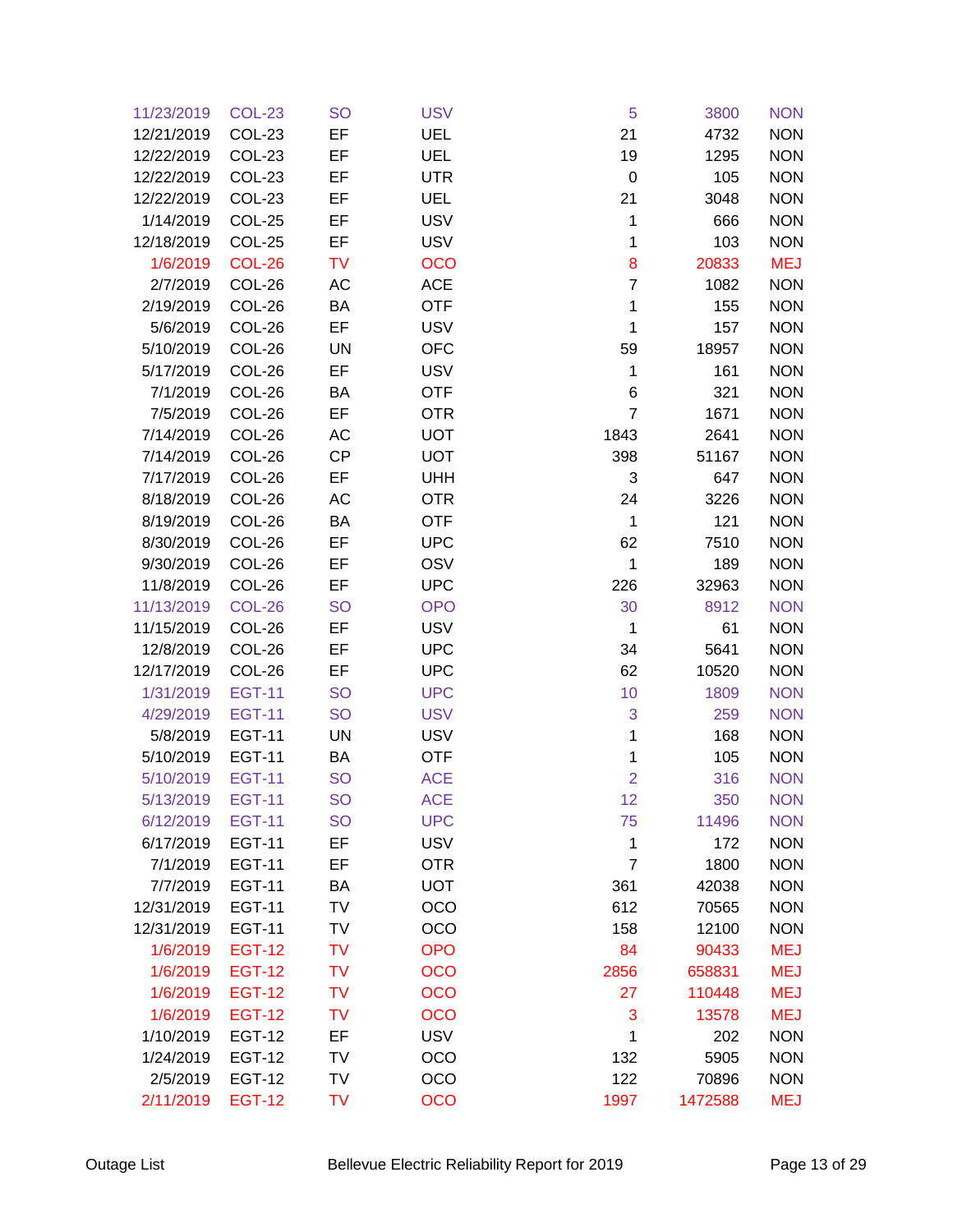| 2/12/2019        | <b>EGT-12</b> | <b>TV</b> | <b>OCO</b> | 8              | 22242  | <b>MEJ</b> |
|------------------|---------------|-----------|------------|----------------|--------|------------|
| 3/10/2019        | <b>EGT-12</b> | BA        | <b>OTF</b> | 1              | 94     | <b>NON</b> |
| 4/12/2019        | <b>EGT-12</b> | EF        | OCO        | 4              | 82     | <b>NON</b> |
| 4/18/2019        | <b>EGT-12</b> | EF        | <b>USV</b> | 1              | 128    | <b>NON</b> |
| 4/19/2019        | <b>EGT-12</b> | TV        | <b>OTF</b> | 43             | 5042   | <b>NON</b> |
| 5/7/2019         | <b>EGT-12</b> | <b>OE</b> | <b>UOT</b> | 2756           | 55900  | <b>NON</b> |
| 5/21/2019        | <b>EGT-12</b> | BA        | <b>OTF</b> | $\mathbf{1}$   | 103    | <b>NON</b> |
| 6/12/2019        | <b>EGT-12</b> | <b>UN</b> | <b>OCO</b> | 1696           | 292846 | <b>NON</b> |
| 11/7/2019        | <b>EGT-12</b> | BA        | <b>OTF</b> | 4              | 365    | <b>NON</b> |
| 11/26/2019       | <b>EGT-12</b> | EF        | <b>UPT</b> | 209            | 22642  | <b>NON</b> |
| 12/3/2019        | <b>EGT-12</b> | EF        | <b>USV</b> | 1              | 305    | <b>NON</b> |
| 12/24/2019       | <b>EGT-12</b> | EF        | <b>OCN</b> | 1              | 150    | <b>NON</b> |
| 2/12/2019        | <b>EGT-13</b> | EF        | <b>UPS</b> | $\overline{7}$ | 2138   | <b>MEJ</b> |
| 9/17/2019        | <b>EGT-15</b> | <b>SO</b> | <b>OTF</b> | 3              | 472    | <b>NON</b> |
| 9/19/2019        | <b>EGT-15</b> | <b>SO</b> | <b>OCO</b> | 14             | 5723   | <b>NON</b> |
| 3/25/2019        | <b>EGT-16</b> | BA        | <b>OTF</b> | 8              | 717    | <b>NON</b> |
| 6/1/2019         | <b>EGT-16</b> | BA        | <b>OTF</b> | 11             | 1302   | <b>NON</b> |
| 6/1/2019         | <b>EGT-16</b> | UN        | <b>OTR</b> | 3              | 887    | <b>NON</b> |
| 6/10/2019        | <b>EGT-16</b> | BA        | <b>OTF</b> | 5              | 513    | <b>NON</b> |
| 6/23/2019        | <b>EGT-16</b> | EF        | <b>UPC</b> | 4              | 668    | <b>NON</b> |
| 7/8/2019         | <b>EGT-16</b> | EF        | <b>OTR</b> | 3              | 719    | <b>NON</b> |
| 7/8/2019         | <b>EGT-16</b> | BA        | <b>OFC</b> | 14             | 1460   | <b>NON</b> |
| 10/15/2019       | <b>EGT-16</b> | <b>SO</b> | <b>UPC</b> | 1              | 470    | <b>NON</b> |
| 10/16/2019       | <b>EGT-16</b> | <b>SO</b> | <b>UPC</b> | $\overline{2}$ | 777    | <b>NON</b> |
| 10/18/2019       | <b>EGT-16</b> | <b>SO</b> | <b>UPC</b> | 1              | 402    | <b>NON</b> |
| 11/12/2019       | <b>EGT-16</b> | BA        | <b>OTF</b> | 6              | 582    | <b>NON</b> |
| 1/6/2019         | <b>EGT-25</b> | <b>TV</b> | <b>OCO</b> | 689            | 100123 | <b>MEJ</b> |
| 1/6/2019         | <b>EGT-25</b> | <b>TV</b> | <b>OCO</b> | $\overline{2}$ | 5035   | <b>MEJ</b> |
| 7/6/2019         | <b>EGT-25</b> | ВA        | <b>OTF</b> | 5              | 627    | <b>NON</b> |
| 8/5/2019         | <b>EGT-25</b> | <b>SO</b> | <b>OPO</b> | 3              | 489    | <b>NON</b> |
| 9/10/2019        | <b>EGT-25</b> | BA        | <b>OTF</b> | $\overline{2}$ | 162    | <b>NON</b> |
| 9/26/2019        | <b>EGT-25</b> | TV        | OCO        | 432            | 37311  | <b>NON</b> |
| 9/26/2019 EGT-25 |               | TV        | <b>OCO</b> | 713            | 120794 | <b>NON</b> |
| 10/21/2019       | <b>EGT-25</b> | TV        | <b>OFC</b> | 14             | 953    | <b>NON</b> |
| 12/28/2019       | <b>EGT-25</b> | EF        | OSV        | $\overline{2}$ | 420    | <b>NON</b> |
| 12/31/2019       | <b>EGT-25</b> | TV        | OCO        | 713            | 82211  | <b>NON</b> |
| 3/20/2019        | <b>EGT-26</b> | BA        | OCO        | 8              | 731    | <b>NON</b> |
| 7/23/2019        | <b>EGT-26</b> | BA        | <b>PMF</b> | 5              | 463    | <b>NON</b> |
| 11/2/2019        | <b>EGT-26</b> | EF        | <b>UPC</b> | $\overline{2}$ | 727    | <b>NON</b> |
| 1/6/2019         | <b>EGT-27</b> | <b>TV</b> | <b>OFU</b> | 61             | 45052  | <b>MEJ</b> |
| 1/6/2019         | <b>EGT-27</b> | <b>TV</b> | <b>OCO</b> | 48             | 33935  | <b>MEJ</b> |
| 5/22/2019        | <b>EGT-27</b> | ВA        | <b>OTF</b> | 4              | 480    | <b>NON</b> |
| 1/2/2019         | <b>EGT-28</b> | EF        | <b>USV</b> | 1              | 541    | <b>NON</b> |
| 1/6/2019         | <b>EGT-28</b> | TV        | <b>OSV</b> | 3              | 5282   | <b>MEJ</b> |
| 2/12/2019        | <b>EGT-28</b> | TV        | <b>OCO</b> | $\overline{2}$ | 6763   | <b>MEJ</b> |
| 2/12/2019        | <b>EGT-28</b> | <b>TV</b> | <b>OCO</b> | $\overline{7}$ | 13272  | <b>MEJ</b> |
| 2/22/2019        | <b>EGT-28</b> | EF        | <b>USV</b> | 1              | 659    | <b>NON</b> |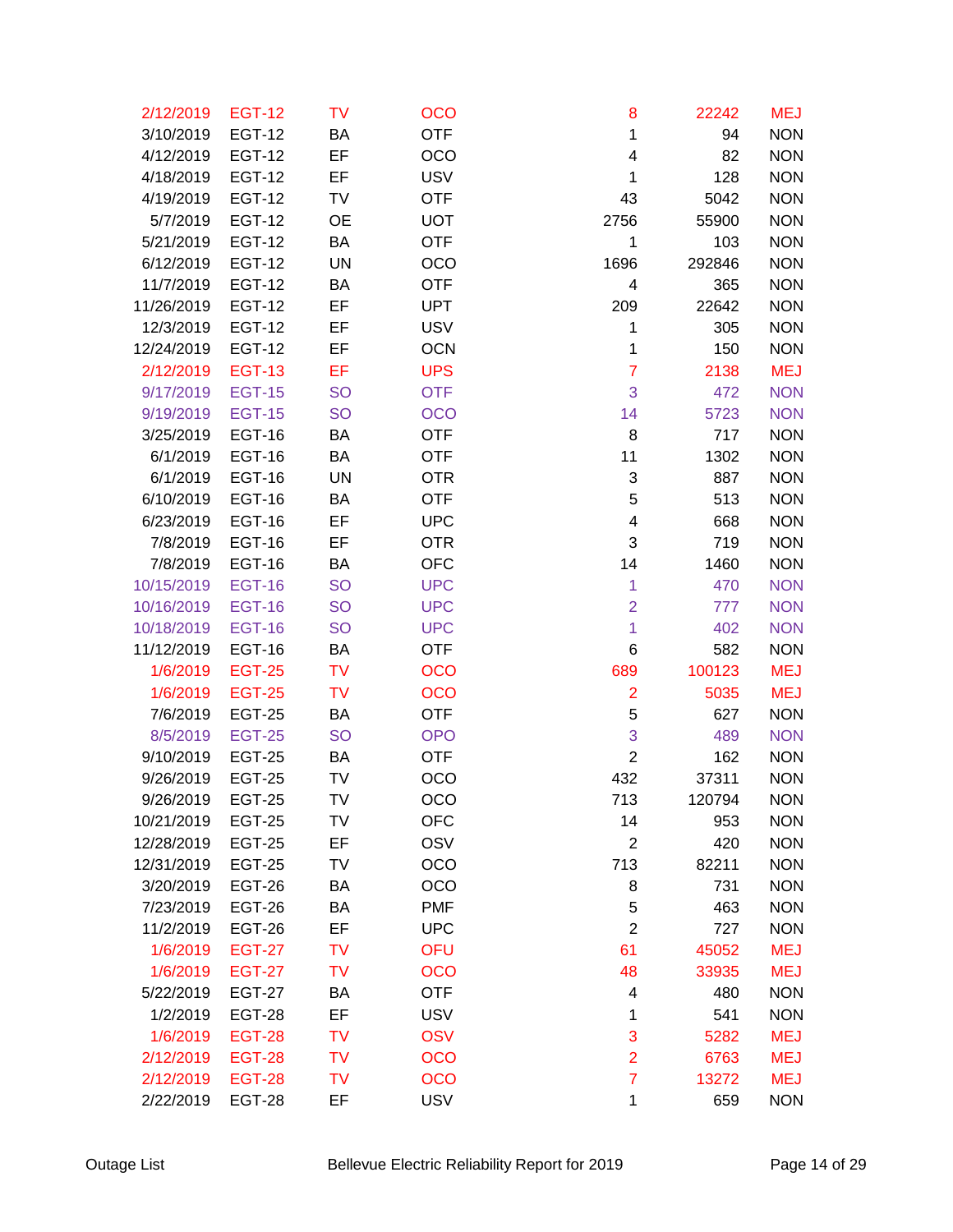| 3/9/2019   | <b>EGT-28</b> | <b>UN</b> | <b>USV</b> | 1                       | 90    | <b>NON</b> |
|------------|---------------|-----------|------------|-------------------------|-------|------------|
| 3/16/2019  | <b>EGT-28</b> | <b>UN</b> | <b>USV</b> | 1                       | 63    | <b>NON</b> |
| 3/17/2019  | <b>EGT-28</b> | EF        | <b>UHH</b> | $\overline{\mathbf{4}}$ | 770   | <b>NON</b> |
| 4/7/2019   | <b>EGT-28</b> | UN        | <b>USC</b> | $\overline{c}$          | 834   | <b>NON</b> |
| 4/12/2019  | <b>EGT-28</b> | <b>UN</b> | <b>UTR</b> | 15                      | 2567  | <b>NON</b> |
| 4/12/2019  | <b>EGT-28</b> | EF        | <b>USV</b> | 1                       | 73    | <b>NON</b> |
| 4/14/2019  | <b>EGT-28</b> | EF        | <b>UHH</b> | 1                       | 739   | <b>NON</b> |
| 6/7/2019   | <b>EGT-28</b> | UN        | <b>USV</b> | 1                       | 181   | <b>NON</b> |
| 6/11/2019  | <b>EGT-28</b> | EF        | <b>OTR</b> | 1                       | 408   | <b>NON</b> |
| 7/2/2019   | <b>EGT-28</b> | EF        | <b>USV</b> | 1                       | 214   | <b>NON</b> |
| 7/12/2019  | <b>EGT-28</b> | <b>SO</b> | <b>UPT</b> | 17                      | 2436  | <b>NON</b> |
| 7/29/2019  | <b>EGT-28</b> | EF        | <b>USV</b> | 1                       | 469   | <b>NON</b> |
| 9/18/2019  | <b>EGT-28</b> | EF        | <b>UPC</b> | 91                      | 12318 | <b>NON</b> |
| 10/8/2019  | <b>EGT-28</b> | TV        | OCO        | 267                     | 68891 | <b>NON</b> |
| 10/13/2019 | <b>EGT-28</b> | EF        | <b>USV</b> | 1                       | 224   | <b>NON</b> |
| 10/25/2019 | <b>EGT-28</b> | EF        | <b>UFJ</b> | 132                     | 1354  | <b>NON</b> |
| 12/16/2019 | <b>EGT-28</b> | EF        | <b>USV</b> | 1                       | 253   | <b>NON</b> |
| 1/3/2019   | <b>EVE-23</b> | <b>SO</b> | <b>UPC</b> | 3                       | 67    | <b>NON</b> |
| 1/6/2019   | <b>EVE-23</b> | <b>TV</b> | <b>OTF</b> | 5                       | 5278  | <b>MEJ</b> |
| 1/9/2019   | <b>EVE-23</b> | <b>TV</b> | <b>OFU</b> | 198                     | 23638 | <b>NMJ</b> |
| 1/15/2019  | <b>EVE-23</b> | EF        | <b>USV</b> | 1                       | 112   | <b>NON</b> |
| 1/19/2019  | <b>EVE-23</b> | EF        | <b>USV</b> | 1                       | 157   | <b>NON</b> |
| 2/12/2019  | <b>EVE-23</b> | <b>TV</b> | <b>OCO</b> | 1                       | 461   | <b>MEJ</b> |
| 3/4/2019   | <b>EVE-23</b> | <b>CP</b> | OCO        | 198                     | 18553 | <b>NON</b> |
| 3/22/2019  | <b>EVE-23</b> | <b>CP</b> | <b>UPT</b> | 25                      | 560   | <b>NON</b> |
| 4/1/2019   | <b>EVE-23</b> | EF        | <b>OAR</b> | 245                     | 19490 | <b>NON</b> |
| 4/2/2019   | <b>EVE-23</b> | EF        | <b>USV</b> | 1                       | 150   | <b>NON</b> |
| 4/4/2019   | <b>EVE-23</b> | EF        | <b>USV</b> | 1                       | 283   | <b>NON</b> |
| 4/30/2019  | <b>EVE-23</b> | EF        | <b>USV</b> | 1                       | 281   | <b>NON</b> |
| 4/30/2019  | <b>EVE-23</b> | EF        | <b>USV</b> | 1                       | 164   | <b>NON</b> |
| 5/1/2019   | <b>EVE-23</b> | EF        | <b>USV</b> | 1                       | 383   | <b>NON</b> |
| 5/10/2019  | <b>EVE-23</b> | EF        | <b>UPC</b> | 18                      | 11062 | <b>NON</b> |
| 5/17/2019  | <b>EVE-23</b> | EF        | <b>UPC</b> | 49                      | 21445 | <b>NON</b> |
| 5/19/2019  | <b>EVE-23</b> | EF        | <b>USV</b> | 1                       | 318   | <b>NON</b> |
| 6/16/2019  | <b>EVE-23</b> | EF        | <b>OTF</b> | $\overline{2}$          | 238   | <b>NON</b> |
| 7/10/2019  | <b>EVE-23</b> | <b>CP</b> | <b>UPT</b> | 38                      | 8078  | <b>NON</b> |
| 7/15/2019  | <b>EVE-23</b> | BA        | <b>OFC</b> | 6                       | 450   | <b>NON</b> |
| 7/15/2019  | <b>EVE-23</b> | BA        | <b>UPS</b> | 6                       | 1108  | <b>NON</b> |
| 7/28/2019  | <b>EVE-23</b> | EF        | <b>UPC</b> | 73                      | 26271 | <b>NON</b> |
| 8/4/2019   | <b>EVE-23</b> | BA        | <b>UOT</b> | 197                     | 17588 | <b>NON</b> |
| 8/7/2019   | <b>EVE-23</b> | EF        | OFU        | 44                      | 8470  | <b>NON</b> |
| 8/24/2019  | <b>EVE-23</b> | BA        | <b>OTF</b> | 1                       | 55    | <b>NON</b> |
| 9/6/2019   | <b>EVE-23</b> | EF        | <b>USV</b> | 1                       | 494   | <b>NON</b> |
| 9/8/2019   | <b>EVE-23</b> | BA        | <b>UOT</b> | 9                       | 2156  | <b>NON</b> |
| 10/7/2019  | <b>EVE-23</b> | TV        | <b>OFC</b> | 1                       | 97    | <b>NON</b> |
| 11/5/2019  | <b>EVE-23</b> | TV        | <b>OCN</b> | $\overline{c}$          | 198   | <b>NON</b> |
| 12/3/2019  | <b>EVE-23</b> | <b>CP</b> | <b>UPT</b> | 3                       | 312   | <b>NON</b> |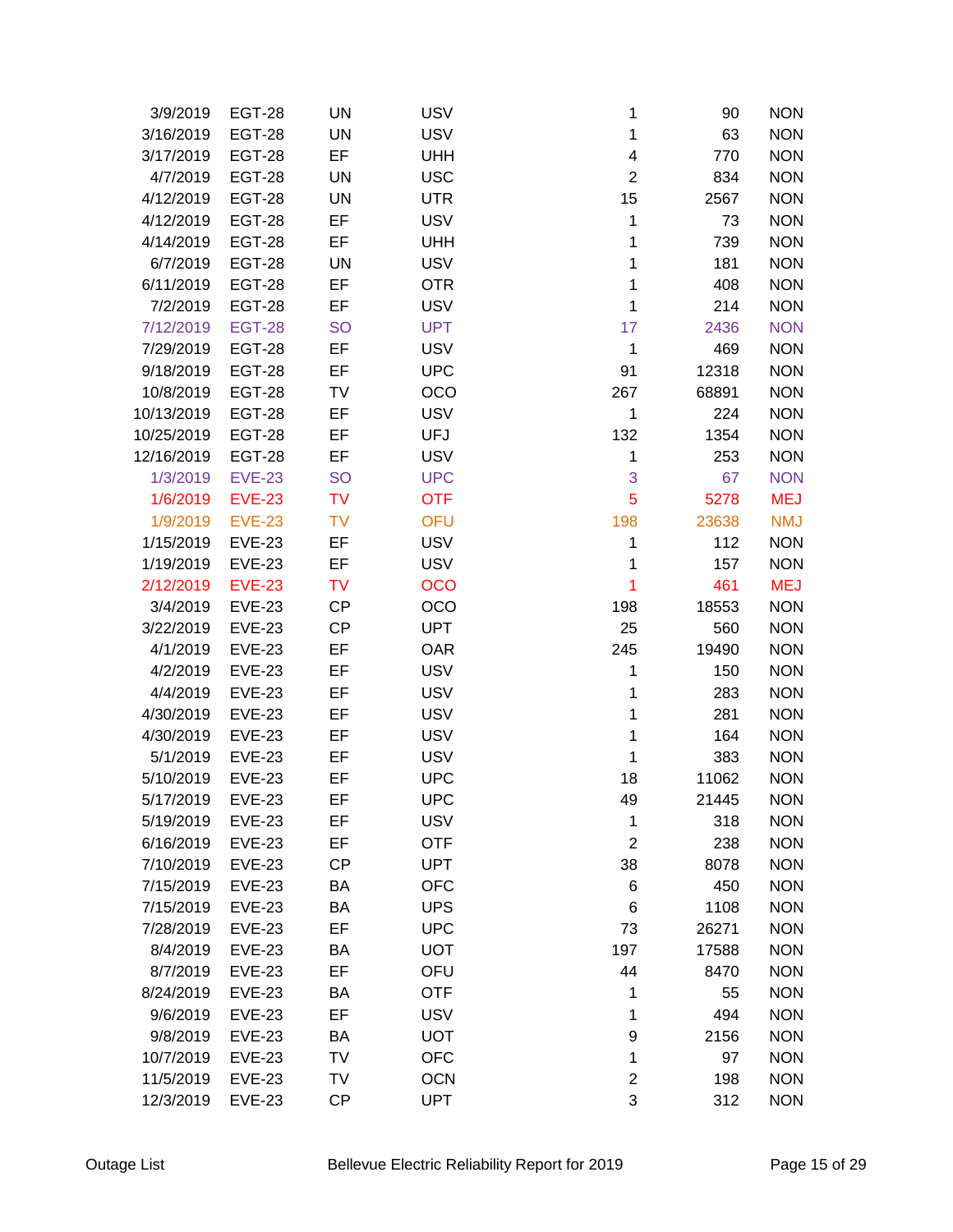| 12/18/2019 | <b>EVE-23</b> | EF                     | <b>USV</b> | 1                | 84     | <b>NON</b> |
|------------|---------------|------------------------|------------|------------------|--------|------------|
| 12/23/2019 | <b>EVE-23</b> | <b>SO</b>              | <b>ACE</b> | 11               | 554    | <b>NON</b> |
| 1/6/2019   | <b>FAC-12</b> | <b>TV</b>              | <b>OCO</b> | 32               | 51861  | <b>MEJ</b> |
| 1/12/2019  | <b>FAC-12</b> | UN                     | <b>OCN</b> | 15               | 568    | <b>NON</b> |
| 1/17/2019  | <b>FAC-12</b> | <b>SO</b>              | <b>UPC</b> | $\boldsymbol{9}$ | 2048   | <b>NON</b> |
| 1/21/2019  | <b>FAC-12</b> | <b>SO</b>              | <b>UPC</b> | 13               | 7872   | <b>NON</b> |
| 1/31/2019  | <b>FAC-12</b> | DU                     | <b>USV</b> | 5                | 772    | <b>NON</b> |
| 2/11/2019  | <b>FAC-12</b> | <b>TV</b>              | <b>OCO</b> | 15               | 4504   | <b>MEJ</b> |
| 3/1/2019   | <b>FAC-12</b> | <b>SO</b>              | <b>UPC</b> | 93               | 302    | <b>NON</b> |
| 3/1/2019   | <b>FAC-12</b> | <b>SO</b>              | <b>UPC</b> | 50               | 76     | <b>NON</b> |
| 3/1/2019   | <b>FAC-12</b> | <b>SO</b>              | <b>UPC</b> | 89               | 119    | <b>NON</b> |
| 3/24/2019  | <b>FAC-12</b> | UN                     | <b>USV</b> | 1                | 189    | <b>NON</b> |
| 4/11/2019  | <b>FAC-12</b> | EF                     | <b>OTF</b> | 111              | 16847  | <b>NON</b> |
| 4/11/2019  | <b>FAC-12</b> | EF                     | <b>USV</b> | 3                | 372    | <b>NON</b> |
| 4/14/2019  | <b>FAC-12</b> | <b>UN</b>              | <b>USV</b> | 122              | 9946   | <b>NON</b> |
| 5/14/2019  | <b>FAC-12</b> | BA                     | <b>OTF</b> | 10               | 220    | <b>NON</b> |
| 5/26/2019  | <b>FAC-12</b> | EF                     | <b>UHH</b> | 3                | 1202   | <b>NON</b> |
| 6/4/2019   | <b>FAC-12</b> | UN                     | <b>USV</b> | 1                | 145    | <b>NON</b> |
| 6/5/2019   | <b>FAC-12</b> | <b>UN</b>              | <b>USV</b> | 1                | 415    | <b>NON</b> |
| 6/12/2019  | <b>FAC-12</b> | AC                     | <b>USV</b> | 1                | 169    | <b>NON</b> |
| 6/27/2019  | <b>FAC-12</b> | BA                     | <b>OTF</b> | 10               | 255    | <b>NON</b> |
| 7/5/2019   | <b>FAC-12</b> | EF                     | <b>USV</b> | 1                | 162    | <b>NON</b> |
| 8/19/2019  | <b>FAC-12</b> | DU                     | <b>USV</b> | 19               | 1952   | <b>NON</b> |
| 9/30/2019  | <b>FAC-12</b> | EF                     | <b>USV</b> | 1                | 86     | <b>NON</b> |
| 3/19/2019  | <b>FAC-13</b> | EF                     | OFU        | 489              | 90554  | <b>NON</b> |
| 3/19/2019  | <b>FAC-13</b> | EF                     | OFU        | 1                | 6689   | <b>NON</b> |
| 4/5/2019   | <b>FAC-13</b> | TV                     | <b>OPO</b> | 489              | 84704  | <b>NON</b> |
| 4/15/2019  | <b>FAC-13</b> | EF                     | <b>USC</b> | 1                | 396    | <b>NON</b> |
| 8/22/2019  | <b>FAC-13</b> | EF                     | <b>UPC</b> | 9                | 2036   | <b>NON</b> |
| 9/13/2019  | <b>FAC-13</b> | $\mathsf{L}\mathsf{I}$ | <b>UPS</b> | $\overline{7}$   | 1070   | <b>NON</b> |
| 12/3/2019  | <b>FAC-13</b> | EF                     | OCO        | 1                | 107    | <b>NON</b> |
| 5/23/2019  | <b>FAC-14</b> | EF                     | <b>UTR</b> | 1                | 497    | <b>NON</b> |
| 5/9/2019   | <b>FAC-23</b> | BA                     | <b>PMF</b> | 2                | 436    | <b>NON</b> |
| 1/19/2019  | <b>FAC-24</b> | <b>SO</b>              | <b>ACE</b> | 1                | 327    | <b>NON</b> |
| 1/16/2019  | <b>FAC-25</b> | UN                     | <b>USV</b> | 1                | 124    | <b>NON</b> |
| 1/17/2019  | <b>FAC-25</b> | <b>SO</b>              | <b>OPO</b> | $\overline{2}$   | 257    | <b>NON</b> |
| 2/1/2019   | <b>FAC-25</b> | EF                     | <b>UHH</b> | 19               | 2596   | <b>NON</b> |
| 3/16/2019  | <b>FAC-25</b> | <b>SO</b>              | <b>UPT</b> | 3                | 1084   | <b>NON</b> |
| 4/12/2019  | <b>FAC-25</b> | <b>SO</b>              | <b>OPO</b> | 4                | 737    | <b>NON</b> |
| 4/16/2019  | <b>FAC-25</b> | <b>UN</b>              | <b>USV</b> | 1                | 192    | <b>NON</b> |
| 4/17/2019  | <b>FAC-25</b> | EF                     | OIN        | 3                | 1199   | <b>NON</b> |
| 6/7/2019   | <b>FAC-25</b> | EF                     | <b>USV</b> | 1                | 128    | <b>NON</b> |
| 7/18/2019  | <b>FAC-25</b> | EF                     | OFU        | 48               | 3882   | <b>NON</b> |
| 7/19/2019  | <b>FAC-25</b> | EF                     | <b>OFC</b> | 13               | 1644   | <b>NON</b> |
| 11/11/2019 | <b>FAC-25</b> | EF                     | <b>OPO</b> | 13               | 1406   | <b>NON</b> |
| 11/12/2019 | <b>FAC-25</b> | EF                     | <b>OPO</b> | 13               | 4890   | <b>NON</b> |
| 1/6/2019   | GOO-13        | TV                     | <b>OCO</b> | 2194             | 408084 | <b>MEJ</b> |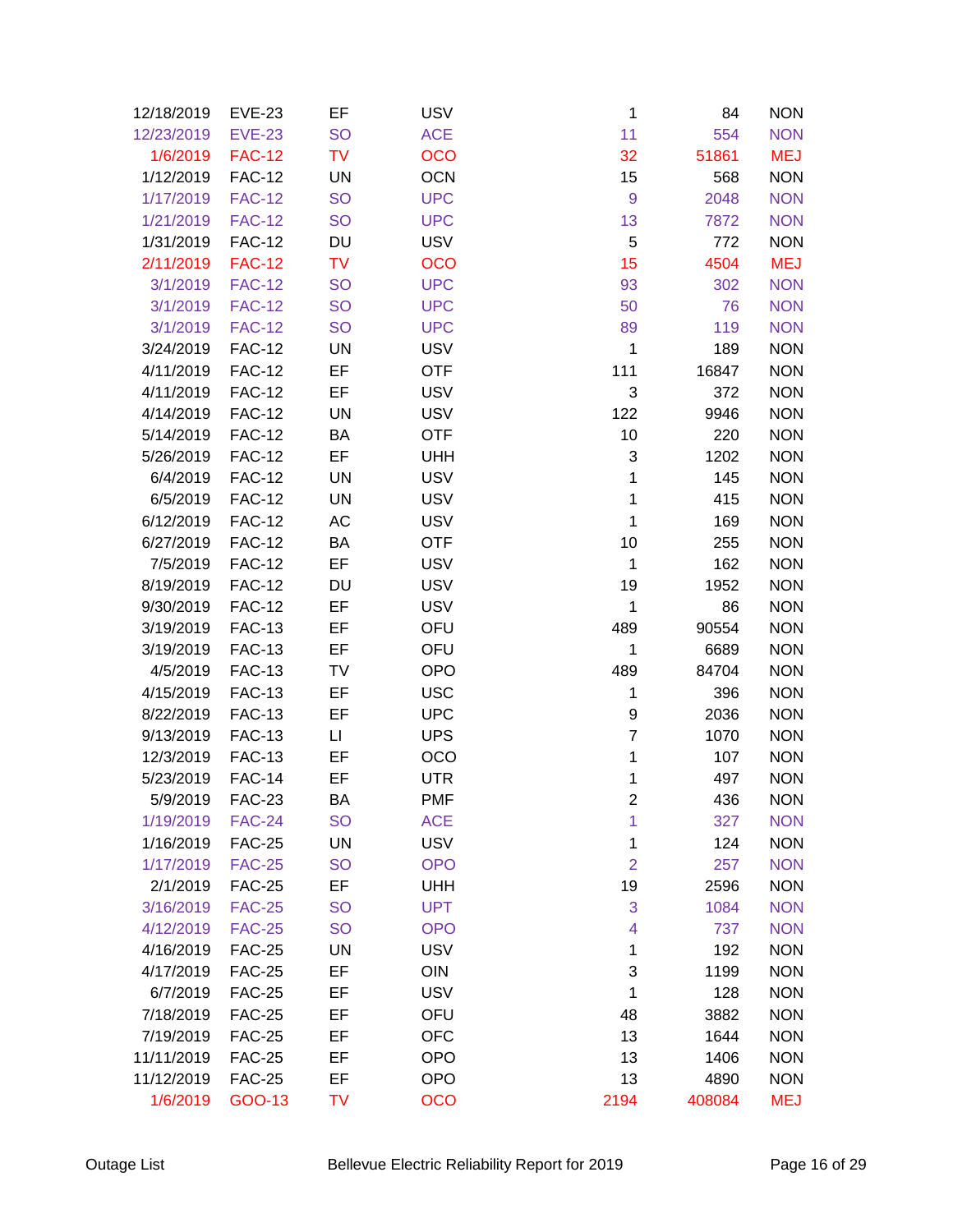| 1/6/2019        | GOO-13        | <b>TV</b> | <b>OCO</b> | 1910           | 1689076 | <b>MEJ</b> |
|-----------------|---------------|-----------|------------|----------------|---------|------------|
| 4/30/2019       | GOO-13        | <b>UN</b> | <b>USV</b> | 1              | 212     | <b>NON</b> |
| 5/7/2019        | GOO-13        | <b>SO</b> | <b>OPO</b> | 55             | 11312   | <b>NON</b> |
| 5/7/2019        | GOO-13        | OE        | <b>UOT</b> | 2184           | 44298   | <b>NON</b> |
| 5/7/2019        | GOO-13        | <b>SO</b> | <b>OPO</b> | 55             | 872     | <b>NON</b> |
| 5/13/2019       | GOO-13        | EF        | OFU        | 17             | 997     | <b>NON</b> |
| 5/26/2019       | GOO-13        | EF        | <b>USV</b> | 1              | 658     | <b>NON</b> |
| 6/17/2019       | GOO-13        | TV        | OCO        | 2211           | 349798  | <b>NON</b> |
| 8/1/2019        | GOO-13        | DU        | <b>UPC</b> | 411            | 191464  | <b>NON</b> |
| 10/22/2019      | GOO-13        | EF        | <b>OCN</b> | $\overline{2}$ | 43      | <b>NON</b> |
| 10/28/2019      | GOO-13        | EF        | <b>USV</b> | 1              | 244     | <b>NON</b> |
| 1/6/2019        | GOO-21        | <b>TV</b> | <b>OPO</b> | 224            | 241155  | <b>MEJ</b> |
| 1/6/2019        | GOO-21        | <b>TV</b> | <b>OCO</b> | 363            | 60621   | <b>MEJ</b> |
| 1/6/2019        | GOO-21        | <b>TV</b> | <b>OCO</b> | 55             | 198692  | <b>MEJ</b> |
| 1/7/2019        | GOO-21        | <b>TV</b> | <b>OCO</b> | $\mathbf 0$    | 5570    | <b>NMJ</b> |
| 1/9/2019        | GOO-21        | <b>TV</b> | <b>OCO</b> | $\overline{2}$ | 17      | <b>NMJ</b> |
| 1/23/2019       | GOO-21        | TV        | OCO        | 129            | 22526   | <b>NON</b> |
| 1/24/2019       | GOO-21        | TV        | OCO        | 224            | 10020   | <b>NON</b> |
| 2/5/2019        | GOO-21        | <b>TV</b> | OCO        | 224            | 130169  | <b>NON</b> |
| 2/8/2019        | GOO-21        | <b>TV</b> | <b>OCO</b> | 55             | 11761   | <b>MEJ</b> |
| 2/11/2019       | GOO-21        | <b>TV</b> | <b>OCO</b> | 6              | 38687   | <b>MEJ</b> |
| 2/12/2019       | GOO-21        | <b>TV</b> | <b>OCO</b> | 148            | 60830   | <b>MEJ</b> |
| 2/12/2019       | GOO-21        | <b>TV</b> | <b>OCO</b> | 6              | 3228    | <b>MEJ</b> |
| 6/18/2019       | GOO-21        | TV        | OCO        | $\overline{7}$ | 541     | <b>NON</b> |
| 6/26/2019       | GOO-21        | BA        | <b>OFC</b> | $\overline{7}$ | 474     | <b>NON</b> |
| 8/6/2019        | GOO-21        | ВA        | <b>OTF</b> | 3              | 367     | <b>NON</b> |
| 9/3/2019        | GOO-21        | <b>SO</b> | <b>UPT</b> | 1              | 176     | <b>NON</b> |
| 9/11/2019       | GOO-21        | <b>SO</b> |            | 21             | 2674    | <b>NON</b> |
| 10/17/2019      | GOO-21        | <b>SO</b> | <b>USV</b> | $\mathbf{1}$   | 28      | <b>NON</b> |
| 10/20/2019      | GOO-21        | TV        | OCO        | 55             | 42901   | <b>NON</b> |
| 10/20/2019      | GOO-21        | TV        | OCO        | $\overline{c}$ | 310     | <b>NON</b> |
| 1/6/2019        | <b>HAZ-12</b> | EF        | <b>OCO</b> | 5              | 12779   | <b>MEJ</b> |
| 1/6/2019 HAZ-12 |               | TV        | <b>OCO</b> | 6              | 21276   | MEJ        |
| 1/18/2019       | <b>HAZ-12</b> | EF        | <b>OMP</b> | 1              | 120     | <b>NON</b> |
| 2/11/2019       | <b>HAZ-12</b> | <b>TV</b> | OFU        | 9              | 3445    | <b>MEJ</b> |
| 2/16/2019       | <b>HAZ-12</b> | FI        | <b>OMP</b> | 1              | 115     | <b>NON</b> |
| 2/16/2019       | <b>HAZ-12</b> | EF        | <b>OMP</b> | 1              | 109     | <b>NON</b> |
| 2/19/2019       | <b>HAZ-12</b> | UN        | <b>USV</b> | 1              | 326     | <b>NON</b> |
| 3/7/2019        | <b>HAZ-12</b> | <b>SO</b> | <b>UGV</b> | $\overline{2}$ | 555     | <b>NON</b> |
| 4/25/2019       | <b>HAZ-12</b> | <b>SO</b> | <b>ACE</b> | $\overline{2}$ | 259     | <b>NON</b> |
| 6/5/2019        | <b>HAZ-12</b> | EF        | OSV        | 1              | 100     | <b>NON</b> |
| 6/21/2019       | <b>HAZ-12</b> | ВA        | <b>OTF</b> | 4              | 209     | <b>NON</b> |
| 7/11/2019       | <b>HAZ-12</b> | EF        | <b>USC</b> | 14             | 2688    | <b>NON</b> |
| 12/22/2019      | <b>HAZ-12</b> | EF        | <b>OTF</b> | 4              | 363     | <b>NON</b> |
| 12/24/2019      | <b>HAZ-12</b> | EF        | <b>OTR</b> | 4              | 1250    | <b>NON</b> |
| 1/7/2019        | <b>HAZ-13</b> | <b>TV</b> | <b>OCO</b> | 5              | 2567    | <b>NMJ</b> |
| 1/10/2019       | <b>HAZ-13</b> | EF        | <b>USV</b> | 1              | 311     | <b>NON</b> |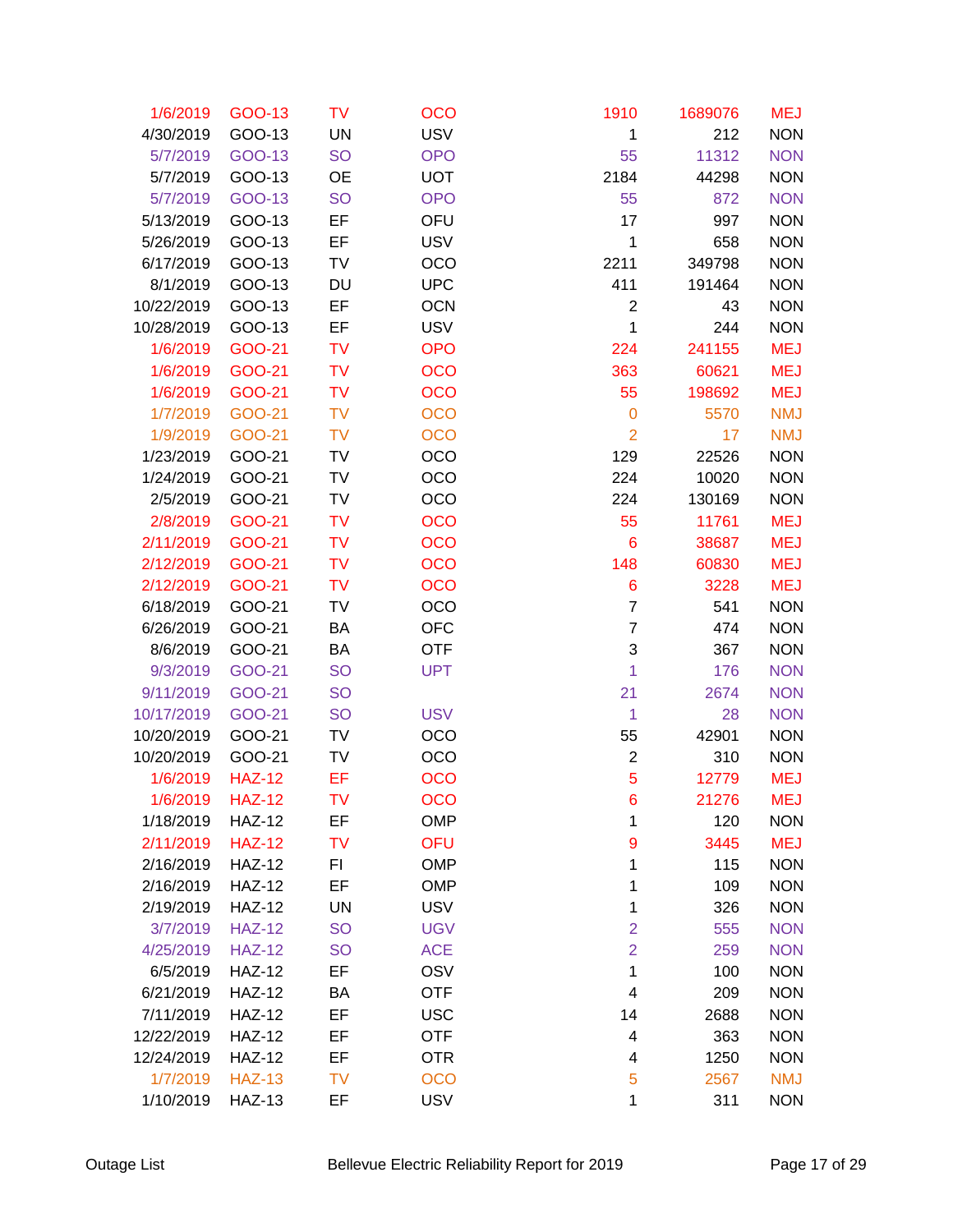| 1/30/2019        | <b>HAZ-13</b> | UN        | <b>USV</b> | 1                       | 68     | <b>NON</b> |
|------------------|---------------|-----------|------------|-------------------------|--------|------------|
| 2/8/2019         | <b>HAZ-13</b> | <b>TV</b> | OFU        | 19                      | 1773   | <b>MEN</b> |
| 2/8/2019         | <b>HAZ-13</b> | <b>TV</b> | <b>OCO</b> | 19                      | 5503   | <b>MEJ</b> |
| 2/9/2019         | <b>HAZ-13</b> | <b>UN</b> | <b>OFU</b> | 61                      | 28106  | <b>MEJ</b> |
| 2/9/2019         | <b>HAZ-13</b> | <b>TV</b> | <b>OCO</b> | 45                      | 30007  | <b>MEJ</b> |
| 2/19/2019        | <b>HAZ-13</b> | EF        | <b>OTR</b> | 5                       | 905    | <b>NON</b> |
| 3/16/2019        | <b>HAZ-13</b> | EF        | <b>USV</b> | 1                       | 86     | <b>NON</b> |
| 3/18/2019        | <b>HAZ-13</b> | EF        | <b>USV</b> | 8                       | 1208   | <b>NON</b> |
| 4/19/2019        | <b>HAZ-13</b> | EF        | <b>OCN</b> | 1                       | 123    | <b>NON</b> |
| 6/4/2019         | <b>HAZ-13</b> | EF        | <b>UPC</b> | $\,6$                   | 1620   | <b>NON</b> |
| 6/6/2019         | <b>HAZ-13</b> | <b>SO</b> | <b>UPC</b> | 12                      | 2016   | <b>NON</b> |
| 6/7/2019         | <b>HAZ-13</b> | <b>SO</b> | <b>UPC</b> | $\overline{2}$          | 194    | <b>NON</b> |
| 6/14/2019        | <b>HAZ-13</b> | EF        | <b>OCR</b> | 56                      | 6781   | <b>NON</b> |
| 7/7/2019         | <b>HAZ-13</b> | BA        | <b>OTF</b> | 1                       | 131    | <b>NON</b> |
| 7/17/2019        | <b>HAZ-13</b> | TV        | <b>OTF</b> | 1                       | 90     | <b>NON</b> |
| 9/11/2019        | <b>HAZ-13</b> | EF        | <b>USV</b> | 1                       | 266    | <b>NON</b> |
| 9/26/2019        | <b>HAZ-13</b> | TV        | <b>OCR</b> | 44                      | 47454  | <b>NON</b> |
| 10/20/2019       | <b>HAZ-13</b> | EF        | OCO        | 1216                    | 180489 | <b>NON</b> |
| 10/22/2019       | <b>HAZ-13</b> | TV        | OCO        | 60                      | 17634  | <b>NON</b> |
| 11/8/2019        | <b>HAZ-13</b> | EF        | <b>USV</b> | 1                       | 475    | <b>NON</b> |
| 4/1/2019         | <b>HOU-23</b> | FI        | <b>OCN</b> | $\overline{\mathbf{4}}$ | 362    | <b>NON</b> |
| 4/18/2019        | <b>HOU-23</b> | EF        | <b>USV</b> | 1                       | 117    | <b>NON</b> |
| 5/13/2019        | <b>HOU-23</b> | $2$ UN    | <b>OIN</b> | 1314                    | 27594  | <b>NON</b> |
| 6/23/2019        | <b>HOU-23</b> | UN        | <b>USV</b> | 1                       | 474    | <b>NON</b> |
| 11/8/2019        | <b>HOU-23</b> | EF        | <b>UPC</b> | 34                      | 8318   | <b>NON</b> |
| 1/9/2019         | <b>HOU-25</b> | <b>TV</b> | <b>OCN</b> | 1                       | 146    | <b>NMJ</b> |
| 1/9/2019         | <b>HOU-25</b> | EF        | <b>UPC</b> | $\overline{7}$          | 1738   | <b>NMJ</b> |
| 2/8/2019         | <b>HOU-25</b> | EF        | <b>UPC</b> | 5                       | 1036   | <b>MEJ</b> |
| 5/13/2019        | <b>HOU-25</b> | $2$ UN    | <b>OIN</b> | 499                     | 10479  | <b>NON</b> |
| 12/26/2019       | <b>HOU-25</b> | EF        | <b>UPC</b> | 8                       | 1973   | <b>NON</b> |
| 1/6/2019         | <b>KWH-22</b> | <b>ND</b> | <b>OCO</b> | 1357                    | 99023  | <b>MEJ</b> |
| 2/9/2019         | <b>KWH-22</b> | EF        | <b>USV</b> | 1                       | 1078   | <b>MEJ</b> |
| 2/11/2019 KWH-22 |               | TV        | <b>OCO</b> | 7                       | 22180  | MEJ        |
| 2/11/2019        | <b>KWH-22</b> | TV        | <b>OCO</b> | 96                      | 77600  | <b>MEJ</b> |
| 2/12/2019        | <b>KWH-22</b> | <b>TV</b> | <b>OCO</b> | 266                     | 300363 | <b>MEJ</b> |
| 2/12/2019        | <b>KWH-22</b> | <b>TV</b> | <b>OTF</b> | 4                       | 7241   | <b>MEJ</b> |
| 3/25/2019        | <b>KWH-22</b> | <b>SO</b> | <b>OPO</b> | $\overline{7}$          | 823    | <b>NON</b> |
| 4/26/2019        | <b>KWH-22</b> | EF        | <b>USV</b> | 1                       | 501    | <b>NON</b> |
| 5/10/2019        | <b>KWH-22</b> | UN        | <b>UHH</b> | 1                       | 583    | <b>NON</b> |
| 7/2/2019         | <b>KWH-22</b> | BA        | <b>OTF</b> | 4                       | 368    | <b>NON</b> |
| 7/10/2019        | <b>KWH-22</b> | <b>BA</b> | <b>SCS</b> | 1357                    | 140434 | <b>NON</b> |
| 10/9/2019        | <b>KWH-22</b> | EF        | <b>USV</b> | 1                       | 421    | <b>NON</b> |
| 11/13/2019       | <b>KWH-22</b> | EF        | <b>OCN</b> | 1                       | 145    | <b>NON</b> |
| 1/6/2019         | <b>KWH-23</b> | <b>ND</b> | <b>OCO</b> | 953                     | 69543  | <b>MEJ</b> |
| 1/6/2019         | <b>KWH-23</b> | <b>TV</b> | <b>OCO</b> | 945                     | 878928 | <b>MEJ</b> |
| 1/6/2019         | <b>KWH-23</b> | <b>TV</b> | <b>OCO</b> | 519                     | 379086 | <b>MEJ</b> |
| 1/6/2019         | <b>KWH-23</b> | <b>TV</b> | <b>OCO</b> | 81                      | 24381  | <b>MEJ</b> |
|                  |               |           |            |                         |        |            |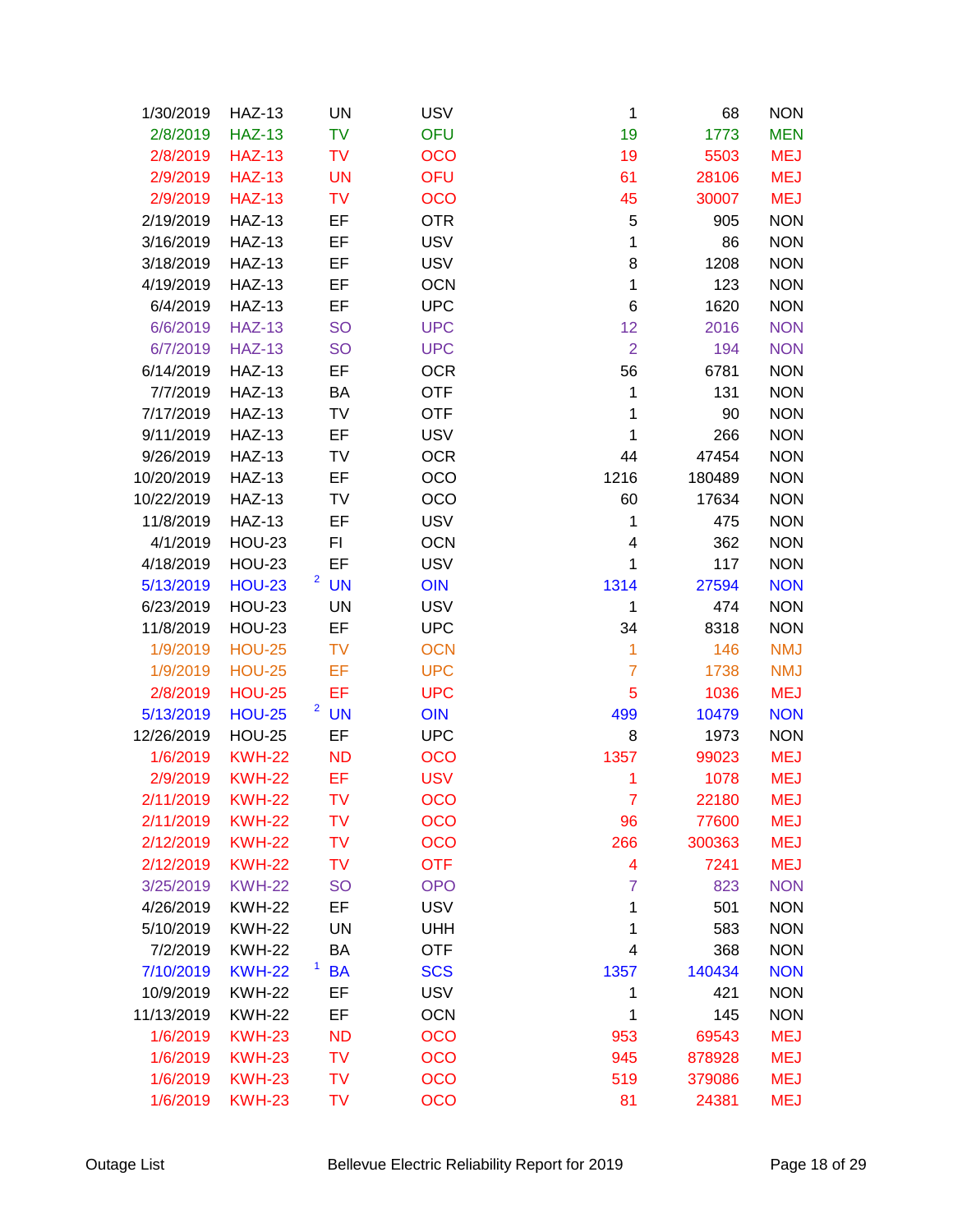| 2/12/2019        | <b>KWH-23</b> | TV                        | <b>OTF</b> | 11                  | 29737  | <b>MEJ</b> |
|------------------|---------------|---------------------------|------------|---------------------|--------|------------|
| 3/14/2019        | <b>KWH-23</b> | EF                        | <b>USV</b> | 1                   | 145    | <b>NON</b> |
| 4/1/2019         | <b>KWH-23</b> | EF                        | <b>USV</b> | 1                   | 491    | <b>NON</b> |
| 6/15/2019        | <b>KWH-23</b> | UN                        | <b>USV</b> | $\mathbf 1$         | 129    | <b>NON</b> |
| 7/2/2019         | <b>KWH-23</b> | <b>SO</b>                 | <b>UPC</b> | $\overline{7}$      | 1553   | <b>NON</b> |
| 7/10/2019        | <b>KWH-23</b> | $\mathbf{1}$<br><b>BA</b> | <b>SCS</b> | 953                 | 98624  | <b>NON</b> |
| 7/18/2019        | <b>KWH-23</b> | <b>SO</b>                 | <b>USV</b> | 3                   | 289    | <b>NON</b> |
| 11/14/2019       | <b>KWH-23</b> | EF                        | <b>UPC</b> | 81                  | 6820   | <b>NON</b> |
| 12/8/2019        | <b>KWH-23</b> | EF                        | <b>UPC</b> | 45                  | 15236  | <b>NON</b> |
| 12/21/2019       | <b>KWH-23</b> | EF                        | <b>UTR</b> | $\overline{7}$      | 2529   | <b>NON</b> |
| 12/21/2019       | <b>KWH-23</b> | EF                        | <b>UTR</b> | 17                  | 3578   | <b>NON</b> |
| 1/6/2019         | <b>KWH-25</b> | <b>ND</b>                 | OCO        | 1628                | 118799 | <b>MEJ</b> |
| 1/7/2019         | <b>KWH-25</b> | <b>TV</b>                 | <b>OCO</b> | 335                 | 18107  | <b>NMJ</b> |
| 1/31/2019        | <b>KWH-25</b> | TV                        | OCO        | 1623                | 517455 | <b>NON</b> |
| 2/24/2019        | <b>KWH-25</b> | EF                        | <b>USV</b> | 1                   | 338    | <b>NON</b> |
| 3/14/2019        | <b>KWH-25</b> | EF                        | <b>USV</b> | 1                   | 141    | <b>NON</b> |
| 4/17/2019        | <b>KWH-25</b> | EF                        | <b>USV</b> | 1                   | 185    | <b>NON</b> |
| 6/14/2019        | <b>KWH-25</b> | BA                        | <b>OTF</b> | 5                   | 426    | <b>NON</b> |
| 7/3/2019         | <b>KWH-25</b> | <b>UN</b>                 | <b>UOT</b> | 6                   | 1151   | <b>NON</b> |
| 7/10/2019        | <b>KWH-25</b> | <b>BA</b>                 | <b>SCS</b> | 1628                | 168479 | <b>NON</b> |
| 7/21/2019        | <b>KWH-25</b> | BA                        | <b>OTF</b> | 25                  | 3969   | <b>NON</b> |
| 8/28/2019        | <b>KWH-25</b> | EF                        | <b>USV</b> | $\mathbf 1$         | 143    | <b>NON</b> |
| 9/11/2019        | <b>KWH-25</b> | EF                        | <b>USV</b> | 1                   | 228    | <b>NON</b> |
| 9/24/2019        | <b>KWH-25</b> | EF                        | <b>USV</b> | 1                   | 136    | <b>NON</b> |
| 10/31/2019       | <b>KWH-25</b> | EF                        | <b>USV</b> | 1                   | 165    | <b>NON</b> |
| 12/5/2019        | <b>KWH-25</b> | EF                        | <b>USV</b> | 1                   | 115    | <b>NON</b> |
| 12/21/2019       | <b>KWH-25</b> | EF                        | <b>UPC</b> | 6                   | 2235   | <b>NON</b> |
| 1/6/2019         | <b>KWH-26</b> | <b>ND</b>                 | OCO        | 268                 | 19557  | <b>MEJ</b> |
| 2/11/2019        | <b>KWH-26</b> | <b>UN</b>                 | <b>OTF</b> | 12                  | 40983  | <b>MEJ</b> |
| 2/23/2019        | <b>KWH-26</b> | UN                        | OSV        | 1                   | 144    | <b>NON</b> |
| 3/23/2019        | <b>KWH-26</b> | <b>SO</b>                 | <b>ACE</b> | 1                   | 424    | <b>NON</b> |
| 5/28/2019        | <b>KWH-26</b> | EF                        | <b>USV</b> | 3                   | 1745   | <b>NON</b> |
| 7/10/2019 KWH-26 |               | $1$ BA                    | <b>SCS</b> | 268                 | 27735  | <b>NON</b> |
| 10/21/2019       | <b>KWH-26</b> | TV                        | OCO        | 52                  | 2097   | <b>NON</b> |
| 10/21/2019       | <b>KWH-26</b> | TV                        | OCO        | 12                  | 11909  | <b>NON</b> |
| 11/4/2019        | <b>KWH-26</b> | BA                        | <b>OTF</b> | 5                   | 198    | <b>NON</b> |
| 1/6/2019         | <b>LHL-22</b> | OD                        | OFU        | $\overline{7}$      | 25654  | <b>MEJ</b> |
| 2/12/2019        | <b>LHL-22</b> | <b>TV</b>                 | <b>OTF</b> | 4                   | 4645   | <b>MEJ</b> |
| 2/14/2019        | <b>LHL-22</b> | <b>TV</b>                 | <b>OSV</b> | 1                   | 522    | <b>NMJ</b> |
| 2/16/2019        | <b>LHL-22</b> | TV                        | <b>OTF</b> | $\overline{2}$      | 238    | <b>NON</b> |
| 3/18/2019        | <b>LHL-22</b> | EF                        | <b>OCN</b> | $\mathbf 1$         | 157    | <b>NON</b> |
| 3/22/2019        | <b>LHL-22</b> | EF                        | <b>OTF</b> | 5                   | 483    | <b>NON</b> |
| 4/29/2019        | <b>LHL-22</b> | <b>SO</b>                 | <b>OTR</b> | 4                   | 361    | <b>NON</b> |
| 4/29/2019        | <b>LHL-22</b> | EF                        | <b>OTF</b> | 5<br>$\overline{7}$ | 393    | <b>NON</b> |
| 8/16/2019        | <b>LHL-22</b> | TV                        | OCO        |                     | 415    | <b>NON</b> |
| 8/20/2019        | <b>LHL-22</b> | <b>UN</b>                 | <b>OFC</b> | 40                  | 8735   | <b>NON</b> |
| 9/16/2019        | <b>LHL-22</b> | BA                        | <b>OTF</b> | $\overline{2}$      | 301    | <b>NON</b> |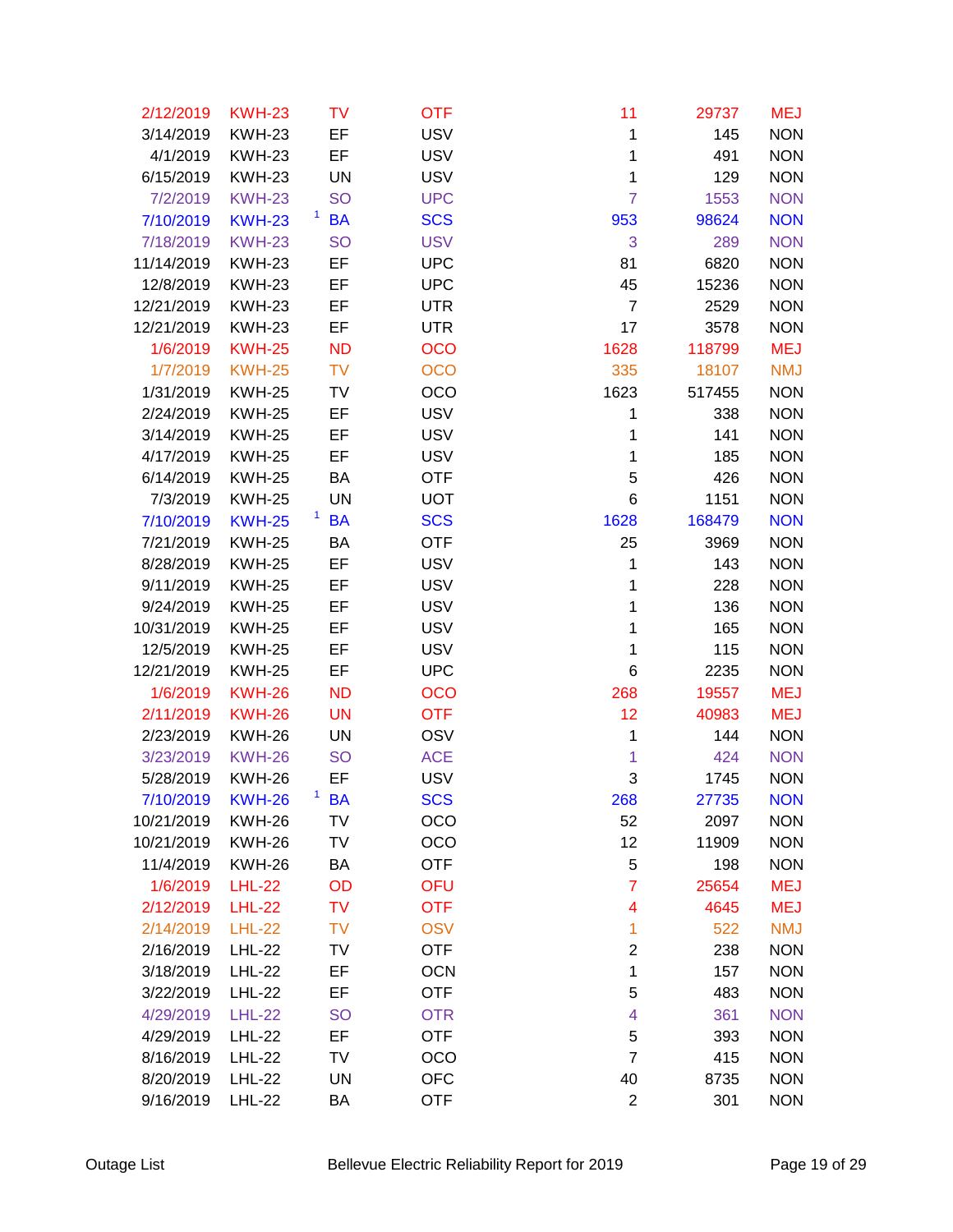| 11/4/2019       | <b>LHL-22</b> | EF        | <b>USV</b> | 1                       | 81     | <b>NON</b> |
|-----------------|---------------|-----------|------------|-------------------------|--------|------------|
| 12/19/2019      | <b>LHL-22</b> | TV        | <b>OPO</b> | 118                     | 86441  | <b>NON</b> |
| 4/17/2019       | <b>LHL-23</b> | <b>SO</b> | <b>UEL</b> | 115                     | 25073  | <b>NON</b> |
| 4/27/2019       | <b>LHL-23</b> | EF        | <b>UPC</b> | 17                      | 2774   | <b>NON</b> |
| 10/3/2019       | <b>LHL-23</b> | <b>SO</b> | <b>OFU</b> | 37                      | 12582  | <b>NON</b> |
| 10/18/2019      | <b>LHL-23</b> | <b>SO</b> | <b>OPO</b> | 5                       | 1708   | <b>NON</b> |
| 11/21/2019      | <b>LHL-23</b> | <b>CE</b> | <b>OMP</b> | 1                       | 81     | <b>NON</b> |
| 1/10/2019       | <b>LHL-25</b> | <b>TV</b> | OCO        | 1                       | 67     | <b>NON</b> |
| 2/11/2019       | <b>LHL-25</b> | <b>TV</b> | <b>OCO</b> | 50                      | 57333  | <b>MEJ</b> |
| 2/11/2019       | <b>LHL-25</b> | <b>TV</b> | <b>OCO</b> | 103                     | 178926 | <b>MEJ</b> |
| 2/11/2019       | <b>LHL-25</b> | <b>TV</b> | <b>OSV</b> | 1                       | 4032   | <b>MEJ</b> |
| 2/13/2019       | <b>LHL-25</b> | <b>TV</b> | <b>OTF</b> | $6\phantom{1}6$         | 7866   | <b>NMJ</b> |
| 2/15/2019       | <b>LHL-25</b> | EF        | <b>OTF</b> | 12                      | 1764   | <b>NMJ</b> |
| 3/14/2019       | <b>LHL-25</b> | EF        | <b>OCN</b> | $\mathbf 1$             | 389    | <b>NON</b> |
| 3/31/2019       | <b>LHL-25</b> | <b>UN</b> | <b>UGF</b> | 1698                    | 310641 | <b>NON</b> |
| 3/31/2019       | <b>LHL-25</b> | UN        | UFJ        | 650                     | 88671  | <b>NON</b> |
| 4/1/2019        | <b>LHL-25</b> | EF        | <b>UFJ</b> | 239                     | 32528  | <b>NON</b> |
| 5/16/2019       | <b>LHL-25</b> | <b>SO</b> | <b>UPC</b> | 224                     | 111880 | <b>NON</b> |
| 5/20/2019       | <b>LHL-25</b> | <b>SO</b> | <b>UPC</b> | 224                     | 58028  | <b>NON</b> |
| 6/6/2019        | <b>LHL-25</b> | <b>SO</b> | <b>ACE</b> | 12                      | 4413   | <b>NON</b> |
| 6/24/2019       | <b>LHL-25</b> | EF        | <b>UPT</b> | 17                      | 3234   | <b>NON</b> |
| 6/26/2019       | <b>LHL-25</b> | AC        | OSV        | 6                       | 518    | <b>NON</b> |
| 8/22/2019       | <b>LHL-25</b> | BA        | <b>OTF</b> | $\overline{\mathbf{4}}$ | 290    | <b>NON</b> |
| 8/29/2019       | <b>LHL-25</b> | <b>SO</b> | <b>UPC</b> | 1                       | 25     | <b>NON</b> |
| 9/18/2019       | <b>LHL-25</b> | EF        | <b>UHH</b> | 16                      | 3074   | <b>NON</b> |
| 9/30/2019       | <b>LHL-25</b> | <b>SO</b> | <b>UPC</b> | 12                      | 298    | <b>NON</b> |
| 10/10/2019      | <b>LHL-25</b> | <b>SO</b> | <b>UPC</b> | $\overline{2}$          | 324    | <b>NON</b> |
| 11/30/2019      | <b>LHL-25</b> | EF        | <b>OTF</b> | $\overline{7}$          | 1453   | <b>NON</b> |
| 12/9/2019       | <b>LHL-25</b> | EF        | <b>USV</b> | $\mathbf 1$             | 261    | <b>NON</b> |
| 12/9/2019       | <b>LHL-25</b> | EF        | <b>USV</b> | 1                       | 819    | <b>NON</b> |
| 12/26/2019      | <b>LHL-25</b> | EF        | <b>UPC</b> | 968                     | 134500 | <b>NON</b> |
| 12/31/2019      | <b>LHL-25</b> | FI        | <b>OMP</b> | 1                       | 52     | <b>NON</b> |
| 4/1/2019 LHL-26 |               | UN        | <b>USV</b> | 1                       | 677    | <b>NON</b> |
| 8/14/2019       | <b>LHL-26</b> | EF        | <b>USV</b> | 1                       | 214    | <b>NON</b> |
| 11/3/2019       | <b>LHL-26</b> | EF        | <b>UTR</b> | $\overline{7}$          | 1825   | <b>NON</b> |
| 1/22/2019       | <b>LOC-22</b> | <b>SO</b> | <b>UPC</b> | 38                      | 13622  | <b>NON</b> |
| 1/22/2019       | <b>LOC-22</b> | OD        | <b>ACE</b> | 40                      | 2595   | <b>NON</b> |
| 2/11/2019       | <b>LOC-22</b> | <b>TV</b> | <b>OTF</b> | 5                       | 11364  | <b>MEJ</b> |
| 2/27/2019       | <b>LOC-22</b> | <b>SO</b> | <b>ACE</b> | 21                      | 11222  | <b>NON</b> |
| 3/14/2019       | LOC-22        | BA        | <b>OTF</b> | $\mathbf{1}$            | 41     | <b>NON</b> |
| 5/30/2019       | <b>LOC-22</b> | <b>SO</b> | <b>UPC</b> | 77                      | 123    | <b>NON</b> |
| 5/30/2019       | <b>LOC-22</b> | <b>SO</b> | <b>UPC</b> | 24                      | 3593   | <b>NON</b> |
| 7/17/2019       | <b>LOC-22</b> | BA        | <b>OTF</b> | 5                       | 315    | <b>NON</b> |
| 8/6/2019        | <b>LOC-22</b> | UN        | <b>UTR</b> | 11                      | 5897   | <b>NON</b> |
| 12/25/2019      | LOC-22        | EF        | OSV        | 22                      | 2032   | <b>NON</b> |
| 5/13/2019       | <b>LOC-25</b> | <b>SO</b> | <b>UCU</b> | $\overline{7}$          | 238    | <b>NON</b> |
| 2/24/2019       | <b>MED-35</b> | EF        | <b>UHM</b> | 191                     | 28930  | <b>NON</b> |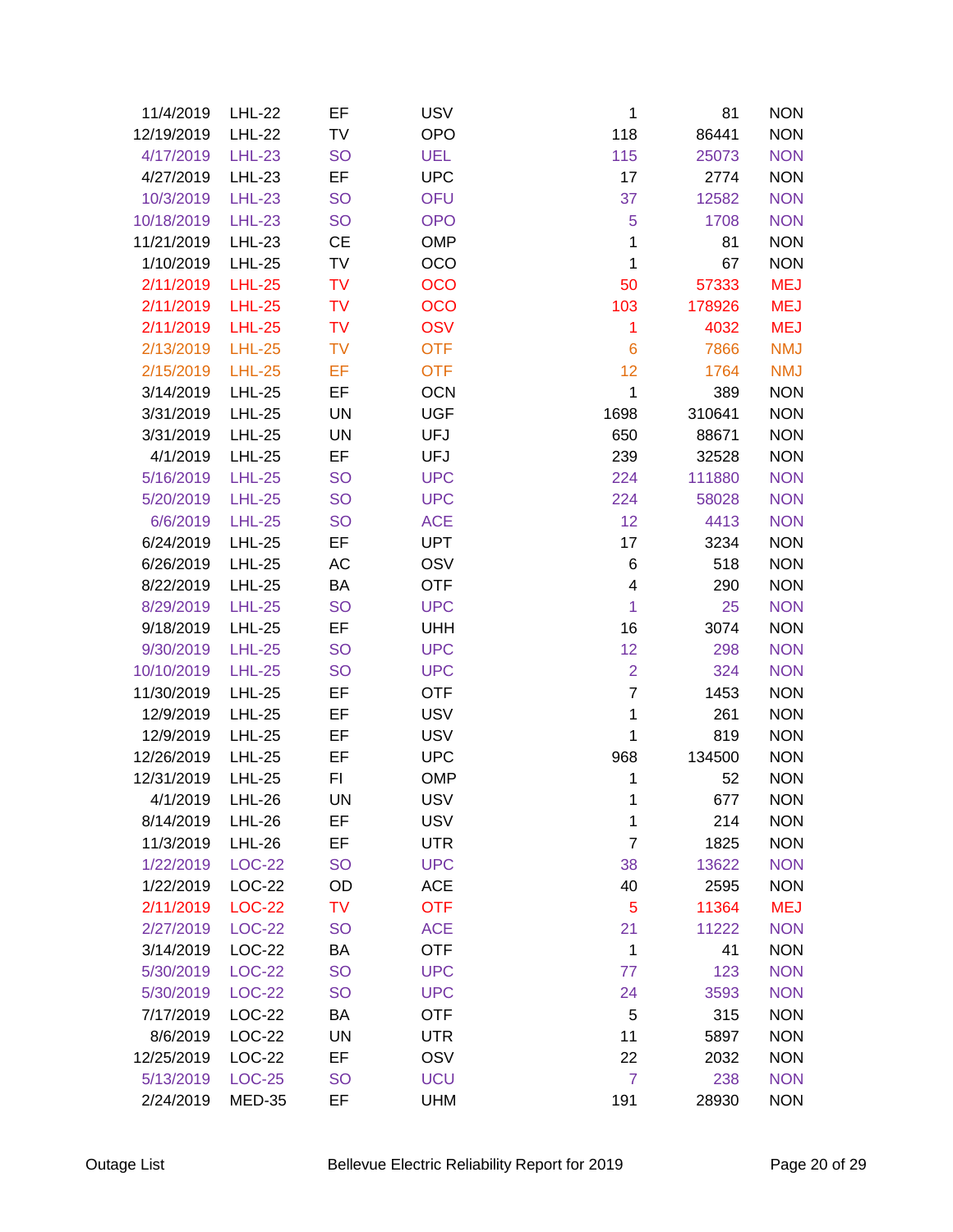| 4/5/2019        | <b>MED-35</b> | EF        | <b>USV</b> | 1                       | 122            | <b>NON</b> |
|-----------------|---------------|-----------|------------|-------------------------|----------------|------------|
| 4/25/2019       | <b>MED-35</b> | EF        | OCO        | 5                       | 1261           | <b>NON</b> |
| 5/13/2019       | <b>MED-35</b> | $2$ UN    | <b>OIN</b> | 191                     | 4011           | <b>NON</b> |
| 1/6/2019        | <b>MED-36</b> | <b>TV</b> | <b>OCO</b> | 672                     | 429701         | <b>MEJ</b> |
| 1/7/2019        | <b>MED-36</b> | <b>TV</b> | <b>OSV</b> | 1                       | 74             | <b>NMJ</b> |
| 1/19/2019       | MED-36        | ΒA        | <b>OTF</b> | $\mathbf 2$             | 404            | <b>NON</b> |
| 3/20/2019       | MED-36        | UN        | <b>UTR</b> | 10                      | 3316           | <b>NON</b> |
| 5/13/2019       | <b>MED-36</b> | $2$ UN    | <b>OIN</b> | 672                     | 14112          | <b>NON</b> |
| 6/20/2019       | MED-36        | TV        | OCO        | 50                      | 5586           | <b>NON</b> |
| 6/28/2019       | MED-36        | EF        | <b>UPC</b> | 54                      | 9856           | <b>NON</b> |
| 6/28/2019       | MED-36        | EF        | <b>UPC</b> | 73                      | 12331          | <b>NON</b> |
| 6/28/2019       | <b>MED-36</b> | <b>SO</b> | <b>OCO</b> | 17                      | 4995           | <b>NON</b> |
| 8/5/2019        | MED-36        | BA        | <b>OTF</b> | $\overline{\mathbf{4}}$ | 656            | <b>NON</b> |
| 10/11/2019      | MED-36        | EF        | <b>UPC</b> | 24                      | 3897           | <b>NON</b> |
| 1/24/2019       | <b>MLK-12</b> | EF        | <b>USV</b> | 6                       | 1246           | <b>NON</b> |
| 2/18/2019       | <b>MLK-12</b> | UN        | <b>UFJ</b> | 19                      | 4438           | <b>NON</b> |
| 10/22/2019      | <b>MLK-12</b> | EF        | <b>OTR</b> | 5                       | 685            | <b>NON</b> |
| 12/2/2019       | <b>MLK-12</b> | <b>CP</b> | OSV        | $\mathbf 1$             | 98             | <b>NON</b> |
| 1/14/2019       | <b>MLK-13</b> | EF        | <b>UTR</b> | 29                      | 7394           | <b>NON</b> |
| 2/15/2019       | <b>MLK-13</b> | <b>UN</b> | <b>OTF</b> | 11                      | 1102           | <b>NMJ</b> |
| 4/10/2019       | <b>MLK-13</b> | EF        | <b>UFJ</b> | $\mathbf 1$             | 148            | <b>NON</b> |
| 5/31/2019       | <b>MLK-13</b> | EF        | <b>UPC</b> | 193                     | 41670          | <b>NON</b> |
| 6/1/2019        | <b>MLK-13</b> | EF        | <b>OMP</b> | $\mathbf 1$             | 80             | <b>NON</b> |
| 6/20/2019       | <b>MLK-13</b> | EF        | <b>UPC</b> | 20                      | 79165          | <b>NON</b> |
| 6/20/2019       | <b>MLK-13</b> | EF        | <b>UPC</b> | 274                     | 45063          | <b>NON</b> |
| 6/24/2019       | <b>MLK-13</b> | EF        | <b>OMP</b> | 1                       | 54             | <b>NON</b> |
| 6/27/2019       | <b>MLK-13</b> | EF        | <b>UPC</b> | 152                     | 59498          | <b>NON</b> |
| 8/1/2019        | <b>MLK-13</b> | EF        | <b>UPS</b> | 420                     | 86434          | <b>NON</b> |
| 8/12/2019       | <b>MLK-13</b> | EF        | <b>UPS</b> | 18                      | 1282           | <b>NON</b> |
| 10/1/2019       | <b>MLK-13</b> | <b>SO</b> | <b>UPT</b> | $\overline{2}$          | 214            | <b>NON</b> |
| 10/18/2019      | <b>MLK-13</b> | <b>SO</b> | <b>UPT</b> | $\overline{2}$          | 205            | <b>NON</b> |
| 11/19/2019      | <b>MLK-13</b> | <b>CE</b> | <b>ACE</b> | 1                       | 247            | <b>NON</b> |
| 1/6/2019 MLK-15 |               | TV        | <b>OSV</b> | 1                       | 2315           | MEJ        |
| 1/31/2019       | <b>MLK-15</b> | <b>SO</b> | <b>UPC</b> | 3                       | 929            | <b>NON</b> |
| 2/27/2019       | <b>MLK-15</b> | EF        | <b>USV</b> | $\overline{7}$          | 589            | <b>NON</b> |
| 3/5/2019        | <b>MLK-15</b> | EF        | UEL        | 1                       | 45             | <b>NON</b> |
| 5/4/2019        | <b>MLK-15</b> | UN        | <b>UPC</b> | 1651                    | 238982         | <b>NON</b> |
| 5/5/2019        | <b>MLK-15</b> | <b>UN</b> | <b>UPC</b> | 1651                    | 29114          | <b>NON</b> |
| 5/8/2019        | <b>MLK-15</b> | EF        | <b>UHH</b> | 2                       | 540            | <b>NON</b> |
| 6/6/2019        | <b>MLK-15</b> | TV        | OCO        | 311                     | 53467          | <b>NON</b> |
| 6/22/2019       | <b>MLK-15</b> | BA        | <b>OTF</b> | 5                       | 300            | <b>NON</b> |
| 7/24/2019       | <b>MLK-15</b> | EF        | <b>UPC</b> | $\overline{2}$          | $\overline{2}$ | <b>NON</b> |
| 8/19/2019       | <b>MLK-15</b> | BA        | <b>OTF</b> | 4                       | 455            | <b>NON</b> |
| 9/3/2019        | <b>MLK-15</b> | ΒA        | <b>OFC</b> | $\overline{2}$          | 213            | <b>NON</b> |
| 9/3/2019        | <b>MLK-15</b> | AC        | OCO        | 1614                    | 90142          | <b>NON</b> |
| 9/14/2019       | <b>MLK-15</b> | EF        | <b>UTR</b> | 13                      | 4217           | <b>NON</b> |
| 9/30/2019       | <b>MLK-15</b> | <b>SO</b> | <b>OPO</b> | 10                      | 1259           | <b>NON</b> |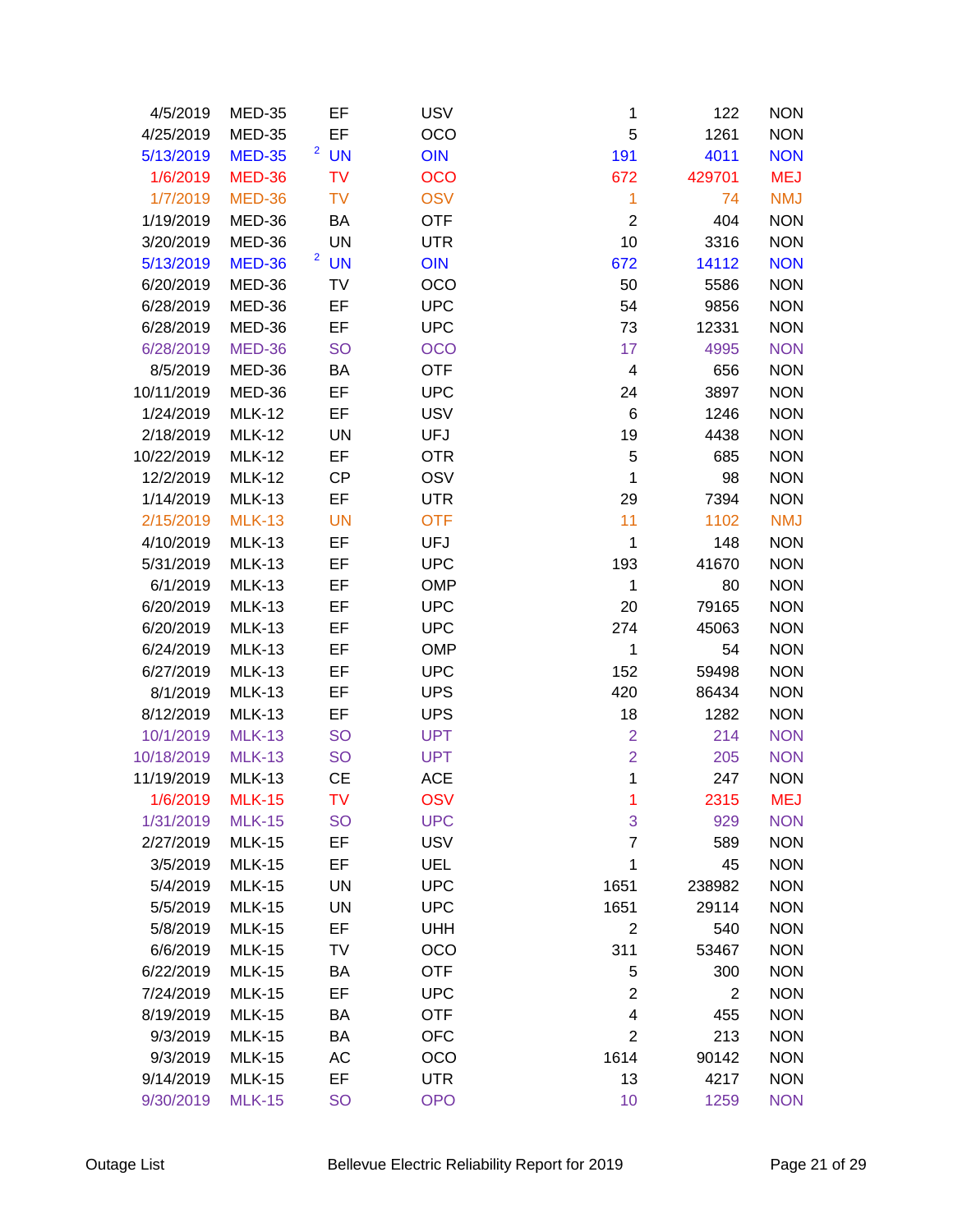| 10/1/2019  | <b>MLK-15</b> | <b>SO</b> | <b>OPO</b> | 14                      | 1443   | <b>NON</b> |
|------------|---------------|-----------|------------|-------------------------|--------|------------|
| 10/2/2019  | <b>MLK-15</b> | <b>SO</b> | <b>OPO</b> | 1                       | 1760   | <b>NON</b> |
| 11/9/2019  | <b>MLK-15</b> | EF        | <b>UPC</b> | 93                      | 27368  | <b>NON</b> |
| 12/1/2019  | <b>MLK-15</b> | ВA        | <b>OTF</b> | 1                       | 74     | <b>NON</b> |
| 12/4/2019  | <b>MLK-15</b> | EF        | <b>UPC</b> | 261                     | 70331  | <b>NON</b> |
| 12/16/2019 | <b>MLK-15</b> | EF        | <b>UPC</b> | 72                      | 24833  | <b>NON</b> |
| 12/16/2019 | <b>MLK-15</b> | EF        | <b>UPC</b> | 14                      | 588    | <b>NON</b> |
| 12/21/2019 | <b>MLK-15</b> | EF        | <b>UTR</b> | 38                      | 10862  | <b>NON</b> |
| 12/21/2019 | <b>MLK-15</b> | EF        | <b>UPC</b> | 58                      | 15613  | <b>NON</b> |
| 12/21/2019 | <b>MLK-15</b> | EF        | <b>UTR</b> | $\boldsymbol{0}$        | 215    | <b>NON</b> |
| 12/21/2019 | <b>MLK-15</b> | EF        | <b>UTR</b> | $\overline{7}$          | 3875   | <b>NON</b> |
| 1/17/2019  | <b>MLK-16</b> | TV        | OFU        | 121                     | 4424   | <b>NON</b> |
| 5/14/2019  | <b>MLK-16</b> | EF        | <b>OPO</b> | 21                      | 1773   | <b>NON</b> |
| 6/24/2019  | <b>MLK-16</b> | EF        | <b>USV</b> | 1                       | 188    | <b>NON</b> |
| 7/3/2019   | <b>MLK-16</b> | AC        | OSV        | 1                       | 159    | <b>NON</b> |
| 7/28/2019  | <b>MLK-16</b> | TV        | OCO        | 21                      | 4013   | <b>NON</b> |
| 8/11/2019  | <b>MLK-16</b> | EF        | <b>USV</b> | 1                       | 573    | <b>NON</b> |
| 8/15/2019  | <b>MLK-16</b> | EF        | <b>UPC</b> | 10                      | 3015   | <b>NON</b> |
| 8/21/2019  | <b>MLK-16</b> | EF        | <b>USV</b> | 1                       | 391    | <b>NON</b> |
| 9/20/2019  | <b>MLK-16</b> | TV        | OSV        | $\mathbf{1}$            | 256    | <b>NON</b> |
| 9/22/2019  | <b>MLK-16</b> | EF        | <b>UPC</b> | 207                     | 37585  | <b>NON</b> |
| 9/22/2019  | <b>MLK-16</b> | EF        | <b>USV</b> | $\overline{2}$          | 559    | <b>NON</b> |
| 10/13/2019 | <b>MLK-16</b> | TV        | <b>OCO</b> | $\overline{c}$          | 504    | <b>NON</b> |
| 4/6/2019   | <b>NOB-12</b> | <b>SO</b> | <b>ACE</b> | 3                       | 669    | <b>NON</b> |
| 7/25/2019  | <b>NOB-12</b> | <b>SO</b> | <b>UEL</b> | 1                       | 76     | <b>NON</b> |
| 3/8/2019   | <b>NOB-14</b> | <b>SO</b> | <b>UPC</b> | 320                     | 200245 | <b>NON</b> |
| 7/23/2019  | <b>NOB-14</b> | <b>SO</b> | <b>UEL</b> | 1                       | 427    | <b>NON</b> |
| 11/10/2019 | <b>NOB-21</b> | <b>SO</b> | <b>UPS</b> | $\overline{2}$          | 1459   | <b>NON</b> |
| 2/2/2019   | <b>NOB-22</b> | <b>SO</b> | <b>UPC</b> | $\overline{2}$          | 539    | <b>NON</b> |
| 3/15/2019  | <b>NOB-22</b> | BA        | <b>OTF</b> | 5                       | 318    | <b>NON</b> |
| 3/19/2019  | <b>NOB-22</b> | TV        | OCO        | $\overline{\mathbf{c}}$ | 212    | <b>NON</b> |
| 5/2/2019   | <b>NOB-22</b> | <b>SO</b> | <b>UGV</b> | 1                       | 172    | <b>NON</b> |
| 6/18/2019  | <b>NOB-22</b> | BA        | <b>OTF</b> | 5                       | 609    | <b>NON</b> |
| 8/2/2019   | <b>NOB-22</b> | <b>SO</b> | <b>UPC</b> | $\overline{7}$          | 1714   | <b>NON</b> |
| 8/11/2019  | <b>NOB-22</b> | EF        | <b>UOT</b> | 18                      | 2187   | <b>NON</b> |
| 9/13/2019  | <b>NOB-22</b> | <b>SO</b> | <b>UEL</b> | 20                      | 2858   | <b>NON</b> |
| 9/14/2019  | <b>NOB-22</b> | <b>SO</b> | <b>ACE</b> | 6                       | 247    | <b>NON</b> |
| 5/28/2019  | <b>NOB-23</b> | EF        | <b>OMP</b> | 1                       | 136    | <b>NON</b> |
| 1/9/2019   | <b>NOB-24</b> | <b>TV</b> | <b>OCO</b> | 1                       | 448    | <b>NMJ</b> |
| 2/9/2019   | <b>NOB-24</b> | <b>TV</b> | <b>OCO</b> | 1020                    | 57732  | <b>MEJ</b> |
| 6/20/2019  | <b>NOB-24</b> | ВA        | <b>UTC</b> | 1                       | 114    | <b>NON</b> |
| 7/7/2019   | <b>NOB-24</b> | BA        | <b>OFC</b> | 37                      | 4423   | <b>NON</b> |
| 7/16/2019  | <b>NOB-24</b> | BA        | <b>OTF</b> | 4                       | 255    | <b>NON</b> |
| 8/21/2019  | <b>NOB-24</b> | BA        | <b>OFC</b> | 1                       | 407    | <b>NON</b> |
| 1/6/2019   | <b>NRU-23</b> | EF        | <b>USV</b> | 1                       | 3050   | <b>MEJ</b> |
| 1/8/2019   | <b>NRU-23</b> | <b>TV</b> | <b>OCN</b> | 1                       | 225    | <b>NMJ</b> |
| 2/11/2019  | <b>NRU-23</b> | TV        | <b>OCO</b> | 3                       | 11726  | <b>MEJ</b> |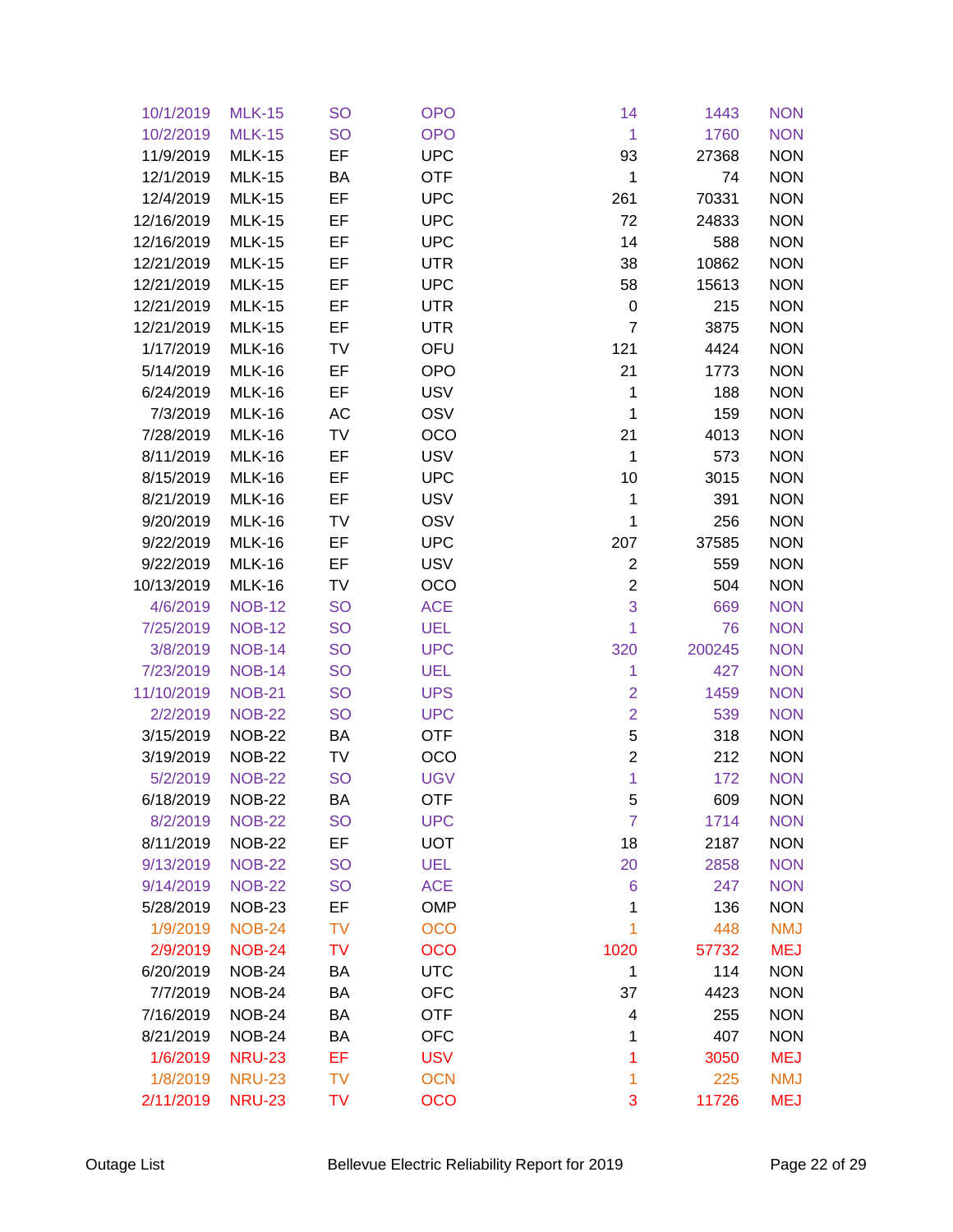| 2/12/2019        | <b>NRU-23</b> | TV        | <b>OCO</b> | 1                       | 3268  | <b>MEJ</b> |
|------------------|---------------|-----------|------------|-------------------------|-------|------------|
| 4/29/2019        | <b>NRU-23</b> | BA        | <b>UOT</b> | 9                       | 936   | <b>NON</b> |
| 5/22/2019        | <b>NRU-23</b> | DU        | <b>USV</b> | 1                       | 184   | <b>NON</b> |
| 5/27/2019        | <b>NRU-23</b> | TV        | <b>UOT</b> | 3                       | 372   | <b>NON</b> |
| 5/29/2019        | <b>NRU-23</b> | ВA        | <b>OFC</b> | 9                       | 1320  | <b>NON</b> |
| 10/18/2019       | <b>NRU-23</b> | EF        | <b>USV</b> | $\overline{\mathbf{4}}$ | 998   | <b>NON</b> |
| 1/6/2019         | <b>NRU-25</b> | TV        | <b>OCO</b> | $6\phantom{1}6$         | 22577 | <b>MEJ</b> |
| 1/6/2019         | <b>NRU-25</b> | <b>ND</b> | <b>OCO</b> | 49                      | 86397 | <b>MEJ</b> |
| 1/6/2019         | <b>NRU-25</b> | <b>TV</b> | OFU        | 49                      | 78294 | <b>MEJ</b> |
| 2/7/2019         | <b>NRU-25</b> | EF        | <b>USV</b> | 1                       | 174   | <b>NON</b> |
| 2/7/2019         | <b>NRU-25</b> | EF        | <b>USV</b> | 1                       | 408   | <b>NON</b> |
| 2/11/2019        | <b>NRU-25</b> | <b>TV</b> | <b>OFU</b> | 49                      | 7905  | <b>MEJ</b> |
| 3/24/2019        | <b>NRU-25</b> | EF        | <b>UPC</b> | $\overline{7}$          | 3297  | <b>NON</b> |
| 5/10/2019        | <b>NRU-25</b> | EF        | <b>UPC</b> | 6                       | 3581  | <b>NON</b> |
| 5/11/2019        | <b>NRU-25</b> | EF        | <b>UPC</b> | 6                       | 3492  | <b>NON</b> |
| 6/25/2019        | <b>NRU-25</b> | BA        | <b>UOT</b> | 4                       | 325   | <b>NON</b> |
| 7/6/2019         | <b>NRU-25</b> | ВA        | <b>UOT</b> | 4                       | 217   | <b>NON</b> |
| 7/9/2019         | <b>NRU-25</b> | DU        | <b>USV</b> | 1                       | 117   | <b>NON</b> |
| 7/20/2019        | <b>NRU-25</b> | <b>UN</b> | <b>UPC</b> | 81                      | 10240 | <b>NON</b> |
| 7/20/2019        | <b>NRU-25</b> | UN        | <b>UPC</b> | $\,6$                   | 2286  | <b>NON</b> |
| 9/12/2019        | <b>NRU-25</b> | EF        | <b>UPC</b> | $\overline{7}$          | 2913  | <b>NON</b> |
| 12/30/2019       | <b>NRU-25</b> | EF        | <b>USV</b> | 1                       | 198   | <b>NON</b> |
| 12/30/2019       | <b>NRU-25</b> | EF        | <b>UTR</b> | 16                      | 4376  | <b>NON</b> |
| 1/6/2019         | <b>NRU-26</b> | <b>TV</b> | <b>OFU</b> | 38                      | 70972 | <b>MEJ</b> |
| 3/23/2019        | <b>NRU-26</b> | <b>SO</b> | <b>OCO</b> | 16                      | 12790 | <b>NON</b> |
| 3/30/2019        | <b>NRU-26</b> | <b>SO</b> | <b>OCO</b> | 14                      | 3672  | <b>NON</b> |
| 4/12/2019        | <b>NRU-26</b> | UN        | OFU        | 1                       | 20    | <b>NON</b> |
| 8/3/2019         | <b>NRU-26</b> | <b>SO</b> | <b>UPC</b> | 1                       | 242   | <b>NON</b> |
| 10/24/2019       | <b>NRU-26</b> | <b>SO</b> |            | 61                      | 29078 | <b>NON</b> |
| 10/25/2019       | <b>NRU-26</b> | <b>SO</b> |            | 14                      | 7105  | <b>NON</b> |
| 4/9/2019         | <b>NRU-27</b> | <b>SO</b> | <b>OPO</b> | 14                      | 3740  | <b>NON</b> |
| 4/10/2019        | <b>NRU-27</b> | <b>SO</b> | <b>OPO</b> | 21                      | 3996  | <b>NON</b> |
| 4/11/2019 NRU-27 |               | <b>SO</b> | <b>OPO</b> | 10                      | 1830  | <b>NON</b> |
| 4/11/2019        | <b>NRU-27</b> | <b>SO</b> | <b>OPO</b> | 36                      | 10003 | <b>NON</b> |
| 4/13/2019        | <b>NRU-27</b> | <b>SO</b> | <b>OPO</b> | $\overline{2}$          | 261   | <b>NON</b> |
| 4/13/2019        | <b>NRU-27</b> | <b>SO</b> | <b>OPO</b> | 1                       | 90    | <b>NON</b> |
| 4/16/2019        | <b>NRU-27</b> | <b>SO</b> | <b>UPC</b> | 14                      | 4253  | <b>NON</b> |
| 4/18/2019        | <b>NRU-27</b> | <b>SO</b> | <b>UGV</b> | $\,$ 6 $\,$             | 565   | <b>NON</b> |
| 4/21/2019        | <b>NRU-27</b> | EF        | UFJ        | 160                     | 26589 | <b>NON</b> |
| 4/21/2019        | <b>NRU-27</b> | EF        | <b>UFJ</b> | 69                      | 12565 | <b>NON</b> |
| 4/22/2019        | <b>NRU-27</b> | EF        | <b>UFJ</b> | 23                      | 1148  | <b>NON</b> |
| 4/22/2019        | <b>NRU-27</b> | EF        | <b>UFJ</b> | 102                     | 12124 | <b>NON</b> |
| 5/3/2019         | <b>NRU-27</b> | <b>SO</b> | <b>OPO</b> | 8                       | 2632  | <b>NON</b> |
| 5/31/2019        | <b>NRU-27</b> | <b>SO</b> | <b>ACE</b> | 6                       | 895   | <b>NON</b> |
| 6/9/2019         | <b>NRU-27</b> | BA        | <b>OTF</b> | $\overline{\mathbf{4}}$ | 430   | <b>NON</b> |
| 6/10/2019        | <b>NRU-27</b> | <b>SO</b> | <b>UPS</b> | 21                      | 6413  | <b>NON</b> |
| 6/11/2019        | <b>NRU-27</b> | OD        | <b>DNO</b> | 1                       | 98    | <b>NON</b> |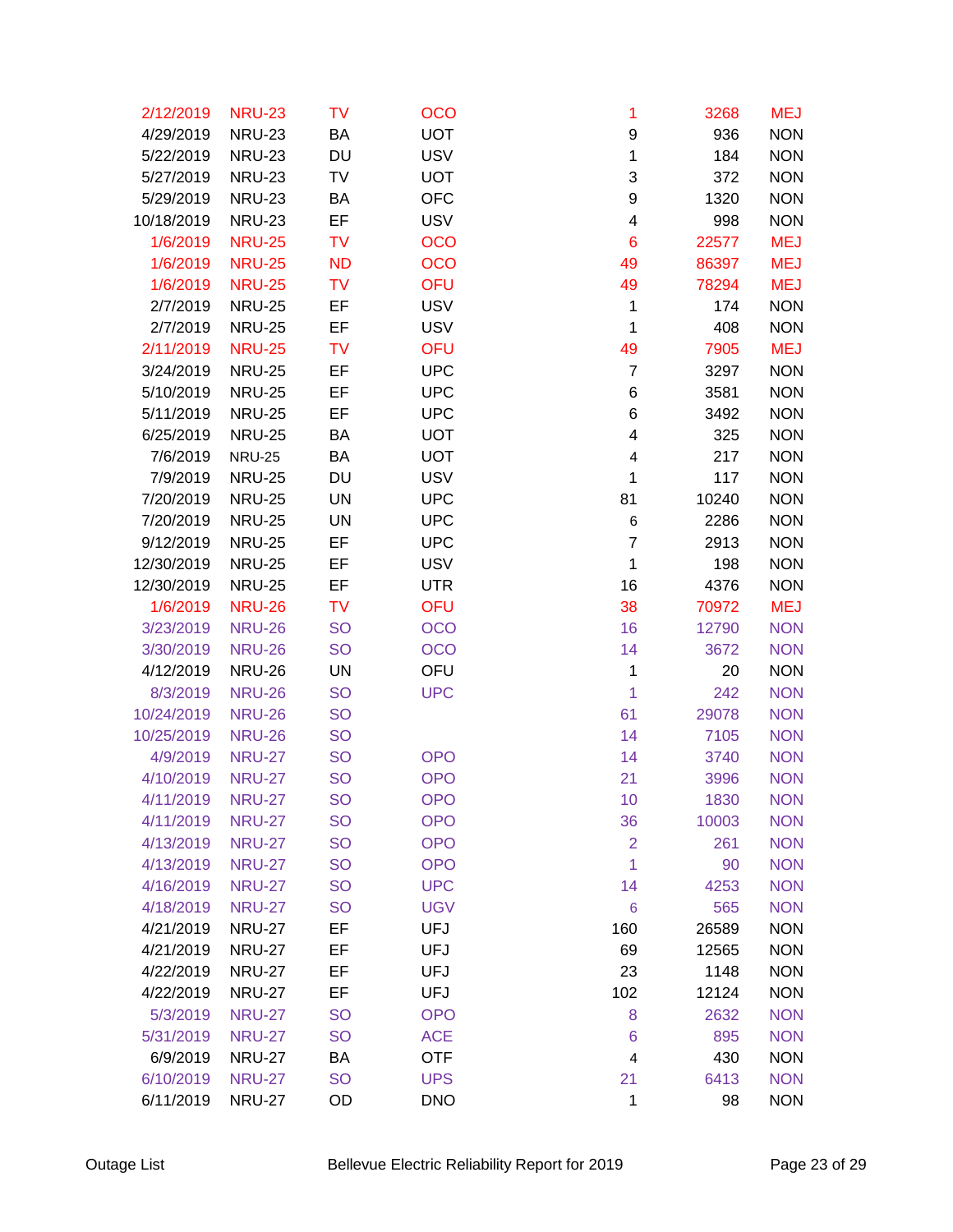| 6/13/2019       | <b>NRU-27</b> | <b>SO</b>                   | <b>UPS</b> | $\overline{2}$          | 265    | <b>NON</b> |
|-----------------|---------------|-----------------------------|------------|-------------------------|--------|------------|
| 6/20/2019       | <b>NRU-27</b> | <b>SO</b>                   | <b>UPS</b> | 17                      | 6563   | <b>NON</b> |
| 6/25/2019       | <b>NRU-27</b> | UN                          | <b>OCN</b> | 1                       | 90     | <b>NON</b> |
| 6/25/2019       | <b>NRU-27</b> | EF                          | <b>OCN</b> | 1                       | 288    | <b>NON</b> |
| 6/25/2019       | <b>NRU-27</b> | EF                          | <b>OCN</b> | 1                       | 147    | <b>NON</b> |
| 7/8/2019        | <b>NRU-27</b> | BA                          | <b>OTF</b> | $\overline{\mathbf{4}}$ | 206    | <b>NON</b> |
| 7/24/2019       | <b>NRU-27</b> | <b>SO</b>                   | <b>UPS</b> | 21                      | 3816   | <b>NON</b> |
| 9/3/2019        | <b>NRU-27</b> | AC                          | <b>OCO</b> | 146                     | 8154   | <b>NON</b> |
| 9/21/2019       | <b>NRU-27</b> | EF                          | <b>UEL</b> | 139                     | 29483  | <b>NON</b> |
| 9/21/2019       | <b>NRU-27</b> | EF                          | <b>UEL</b> | 9                       | 1055   | <b>NON</b> |
| 10/8/2019       | <b>NRU-27</b> | <b>SO</b>                   | <b>UPS</b> | 28                      | 10712  | <b>NON</b> |
| 10/26/2019      | <b>NRU-27</b> | <b>SO</b>                   | <b>UPC</b> | $\overline{2}$          | 367    | <b>NON</b> |
| 11/4/2019       | <b>NRU-27</b> | <b>SO</b>                   | <b>UPT</b> | 16                      | 2154   | <b>NON</b> |
| 11/16/2019      | <b>NRU-27</b> | <b>SO</b>                   | <b>UPC</b> | $\overline{4}$          | 1286   | <b>NON</b> |
| 11/21/2019      | <b>NRU-27</b> | <b>SO</b>                   | <b>OPO</b> | 45                      | 4830   | <b>NON</b> |
| 11/22/2019      | <b>NRU-27</b> | <b>CP</b>                   | <b>UPT</b> | 6                       | 940    | <b>NON</b> |
| 12/18/2019      | <b>NRU-27</b> | EF                          | <b>OMP</b> | 1                       | 105    | <b>NON</b> |
| 1/6/2019        | <b>OVE-12</b> | <b>TV</b>                   | <b>OCO</b> | 570                     | 364479 | <b>MEJ</b> |
| 1/6/2019        | <b>OVE-12</b> | <b>TV</b>                   | <b>OCO</b> | 4                       | 12243  | <b>MEJ</b> |
| 1/8/2019        | <b>OVE-12</b> | <b>TV</b>                   | <b>OSV</b> | 1                       | 763    | <b>NMJ</b> |
| 1/16/2019       | <b>OVE-12</b> | <b>SO</b>                   | <b>ACE</b> | $\overline{\mathbf{4}}$ | 729    | <b>NON</b> |
| 3/7/2019        | <b>OVE-12</b> | EF                          | <b>UPC</b> | 32                      | 9073   | <b>NON</b> |
| 3/7/2019        | <b>OVE-12</b> | EF                          | <b>UPC</b> | 8                       | 1784   | <b>NON</b> |
| 3/12/2019       | <b>OVE-12</b> | <b>UN</b>                   | <b>USV</b> | 1                       | 106    | <b>NON</b> |
| 3/24/2019       | <b>OVE-12</b> | EF                          | <b>USV</b> | 1                       | 202    | <b>NON</b> |
| 3/25/2019       | <b>OVE-12</b> | EF                          | <b>USC</b> | 10                      | 2446   | <b>NON</b> |
| 3/26/2019       | <b>OVE-12</b> | <b>UN</b>                   | <b>UPS</b> | 570                     | 53808  | <b>NON</b> |
| 4/7/2019        | <b>OVE-12</b> | EF                          | <b>UPS</b> | 76                      | 2219   | <b>NON</b> |
| 5/13/2019       | <b>OVE-12</b> | $2$ UN                      | <b>OIN</b> | 570                     | 11970  | <b>NON</b> |
| 7/18/2019       | <b>OVE-12</b> | AC                          | <b>UPC</b> | 126                     | 17808  | <b>NON</b> |
| 7/18/2019       | <b>OVE-12</b> | EF                          | <b>UPC</b> | 38                      | 3712   | <b>NON</b> |
| 8/6/2019        | <b>OVE-12</b> | <b>SO</b>                   | <b>OCO</b> | 38                      | 738    | <b>NON</b> |
| 8/6/2019 OVE-12 |               | <b>SO</b>                   | <b>OCO</b> | $\overline{4}$          | 72     | <b>NON</b> |
| 9/11/2019       | <b>OVE-12</b> | EF                          | <b>OTR</b> | 4                       | 988    | <b>NON</b> |
| 9/23/2019       | <b>OVE-12</b> | EF                          | <b>USV</b> | 6                       | 1805   | <b>NON</b> |
| 11/18/2019      | <b>OVE-12</b> | EF                          | <b>USV</b> | 1                       | 121    | <b>NON</b> |
| 11/25/2019      | <b>OVE-12</b> | DU                          | <b>UTR</b> | 4                       | 2818   | <b>NON</b> |
| 11/26/2019      | <b>OVE-12</b> | EF                          | <b>UTR</b> | 5                       | 4897   | <b>NON</b> |
| 1/6/2019        | <b>OVE-15</b> | <b>TV</b>                   | <b>OCO</b> | 283                     | 180961 | <b>MEJ</b> |
| 1/9/2019        | <b>OVE-15</b> | <b>TV</b>                   | <b>OTF</b> | $\overline{2}$          | 368    | <b>NMJ</b> |
| 2/9/2019        | <b>OVE-15</b> | <b>TV</b>                   | <b>OCO</b> | 44                      | 8209   | <b>MEJ</b> |
| 3/19/2019       | <b>OVE-15</b> | TV                          | OCO        | 6                       | 453    | <b>NON</b> |
| 3/26/2019       | <b>OVE-15</b> | <b>UN</b>                   | <b>UPS</b> | 472                     | 44557  | <b>NON</b> |
| 4/12/2019       | <b>OVE-15</b> | EF                          | <b>USV</b> | 1                       | 101    | <b>NON</b> |
| 4/13/2019       | <b>OVE-15</b> | <b>UN</b>                   | <b>USV</b> | 1                       | 427    | <b>NON</b> |
| 5/13/2019       | <b>OVE-15</b> | $\overline{a}$<br><b>UN</b> | <b>OIN</b> | 761                     | 15981  | <b>NON</b> |
| 8/15/2019       | <b>OVE-15</b> | EF                          | <b>USV</b> | 1                       | 181    | <b>NON</b> |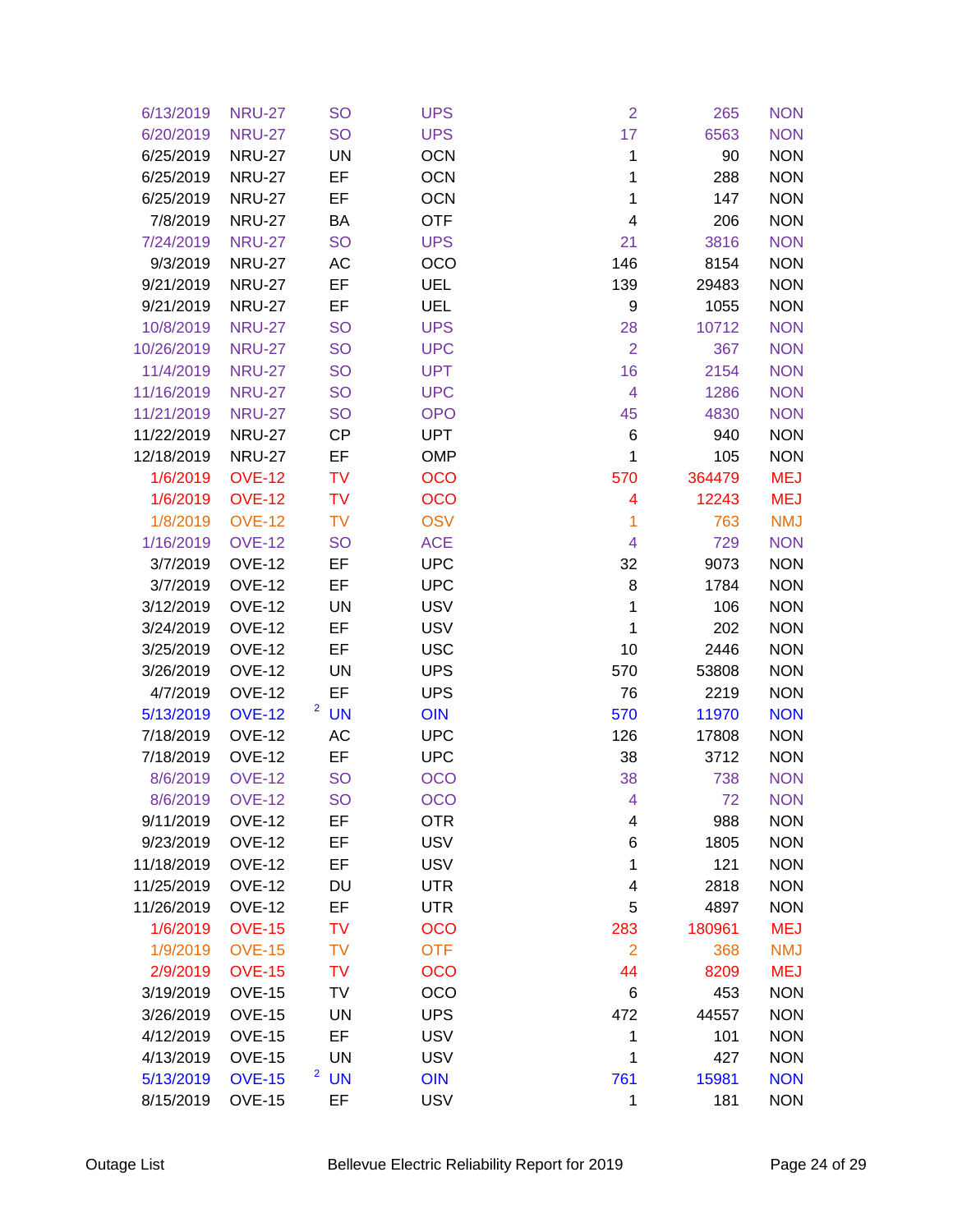| 9/12/2019  | <b>OVE-15</b> | <b>SO</b>                 | <b>OCO</b> | 4              | 200            | <b>NON</b> |
|------------|---------------|---------------------------|------------|----------------|----------------|------------|
| 9/12/2019  | <b>OVE-15</b> | <b>SO</b>                 | <b>OCO</b> | 6              | 164            | <b>NON</b> |
| 9/12/2019  | <b>OVE-15</b> | <b>SO</b>                 | OCO        | 16             | 200            | <b>NON</b> |
| 9/12/2019  | <b>OVE-15</b> | <b>SO</b>                 | <b>OCO</b> | 13             | 439            | <b>NON</b> |
| 9/12/2019  | <b>OVE-15</b> | <b>SO</b>                 | <b>OCO</b> | 12             | 163            | <b>NON</b> |
| 9/12/2019  | <b>OVE-15</b> | <b>SO</b>                 | <b>OCO</b> | 11             | 292            | <b>NON</b> |
| 9/16/2019  | <b>OVE-15</b> | EF                        | <b>OJU</b> | 11             | 6889           | <b>NON</b> |
| 10/8/2019  | <b>OVE-15</b> | DU                        | <b>USC</b> | 1              | 259            | <b>NON</b> |
| 10/21/2019 | <b>OVE-15</b> | $1$ EF                    | <b>USV</b> | 1              | 248            | <b>NON</b> |
| 1/4/2019   | <b>PHA-13</b> | $1$ EF                    | <b>USV</b> | 1              | $\overline{2}$ | <b>NON</b> |
| 1/6/2019   | <b>PHA-13</b> | TV                        | <b>OCO</b> | 77             | 142465         | <b>MEJ</b> |
| 1/6/2019   | <b>PHA-13</b> | <b>TV</b>                 | <b>OCO</b> | 216            | 745190         | <b>MEJ</b> |
| 1/8/2019   | <b>PHA-13</b> | <b>UN</b>                 | <b>OCO</b> | $\mathbf 0$    | 4348           | <b>NMJ</b> |
| 1/8/2019   | <b>PHA-13</b> | <b>TV</b>                 | <b>OTR</b> | $\overline{4}$ | 7180           | <b>NMJ</b> |
| 1/9/2019   | <b>PHA-13</b> | <b>TV</b>                 | <b>OTF</b> | 11             | 1753           | <b>NMJ</b> |
| 1/10/2019  | <b>PHA-13</b> | TV                        | OSV        | $\overline{7}$ | 3125           | <b>NON</b> |
| 1/16/2019  | <b>PHA-13</b> | TV                        | <b>UOT</b> | 11             | 1173           | <b>NON</b> |
| 1/20/2019  | <b>PHA-13</b> | TV                        | OSV        | 1              | 241            | <b>NON</b> |
| 1/31/2019  | <b>PHA-13</b> | $1$ EF                    | <b>UHH</b> | 11             | 1212           | <b>NON</b> |
| 2/22/2019  | <b>PHA-13</b> | TV                        | OFU        | 40             | 7852           | <b>NON</b> |
| 3/19/2019  | <b>PHA-13</b> | <b>SO</b>                 | <b>UPC</b> | 8              | 758            | <b>NON</b> |
| 4/2/2019   | <b>PHA-13</b> | BA                        | OFU        | 41             | 4054           | <b>NON</b> |
| 5/1/2019   | <b>PHA-13</b> | UN                        | <b>OJU</b> | 8              | 244            | <b>NON</b> |
| 5/11/2019  | <b>PHA-13</b> | <b>CP</b>                 | OSV        | 6              | 2815           | <b>NON</b> |
| 5/16/2019  | <b>PHA-13</b> | <b>SO</b>                 | <b>UEL</b> | 3              | 93             | <b>NON</b> |
| 5/18/2019  | <b>PHA-13</b> | BA                        | <b>OTF</b> | $\overline{7}$ | 451            | <b>NON</b> |
| 5/29/2019  | <b>PHA-13</b> | BA                        | OFU        | 49             | 4836           | <b>NON</b> |
| 7/3/2019   | <b>PHA-13</b> | TV                        | OCO        | 1              | 484            | <b>NON</b> |
| 7/10/2019  | <b>PHA-13</b> | $\mathbf{1}$<br><b>BA</b> | <b>SCS</b> | 1025           | 106076         | <b>NON</b> |
| 7/17/2019  | <b>PHA-13</b> | TV                        | <b>UTC</b> | 1              | 73             | <b>NON</b> |
| 8/29/2019  | <b>PHA-13</b> | EF                        | <b>USV</b> | 1              | 155            | <b>NON</b> |
| 9/6/2019   | <b>PHA-13</b> | AC                        | <b>UPT</b> | 4              | 2065           | <b>NON</b> |
| 9/6/2019   | <b>PHA-13</b> | AC                        | <b>UPT</b> | 4              | 302            | <b>NON</b> |
| 9/18/2019  | <b>PHA-13</b> | UN                        | <b>UPC</b> | 7              | 2809           | <b>NON</b> |
| 9/27/2019  | <b>PHA-13</b> | BA                        | <b>OTF</b> | 8              | 771            | <b>NON</b> |
| 10/8/2019  | <b>PHA-13</b> | EF                        | OSV        | 12             | 2580           | <b>NON</b> |
| 11/1/2019  | <b>PHA-13</b> | EF                        | <b>USV</b> | 1              | 375            | <b>NON</b> |
| 1/6/2019   | <b>PHA-16</b> | TV                        | <b>OCO</b> | 57             | 105896         | <b>MEJ</b> |
| 2/1/2019   | <b>PHA-16</b> | TV                        | <b>OTR</b> | 1              | 302            | <b>NON</b> |
| 2/13/2019  | <b>PHA-16</b> | <b>TV</b>                 | <b>OSV</b> | 1              | 2154           | <b>NMJ</b> |
| 2/17/2019  | <b>PHA-16</b> | AC                        | <b>OPO</b> | 1376           | 205211         | <b>NON</b> |
| 2/17/2019  | <b>PHA-16</b> | <b>CP</b>                 | <b>OPO</b> | 0              | 73822          | <b>NON</b> |
| 3/25/2019  | <b>PHA-16</b> | BA                        | <b>OTF</b> | 3              | 433            | <b>NON</b> |
| 5/18/2019  | <b>PHA-16</b> | UN                        | <b>OCN</b> | 9              | 1028           | <b>NON</b> |
| 9/10/2019  | <b>PHA-16</b> | EF                        | <b>OTF</b> | 11             | 1094           | <b>NON</b> |
| 10/2/2019  | <b>PHA-16</b> | <b>SO</b>                 | <b>UEL</b> | 17             | 2094           | <b>NON</b> |
| 12/14/2019 | <b>PHA-16</b> | EF                        | <b>OTR</b> | $\overline{2}$ | 160            | <b>NON</b> |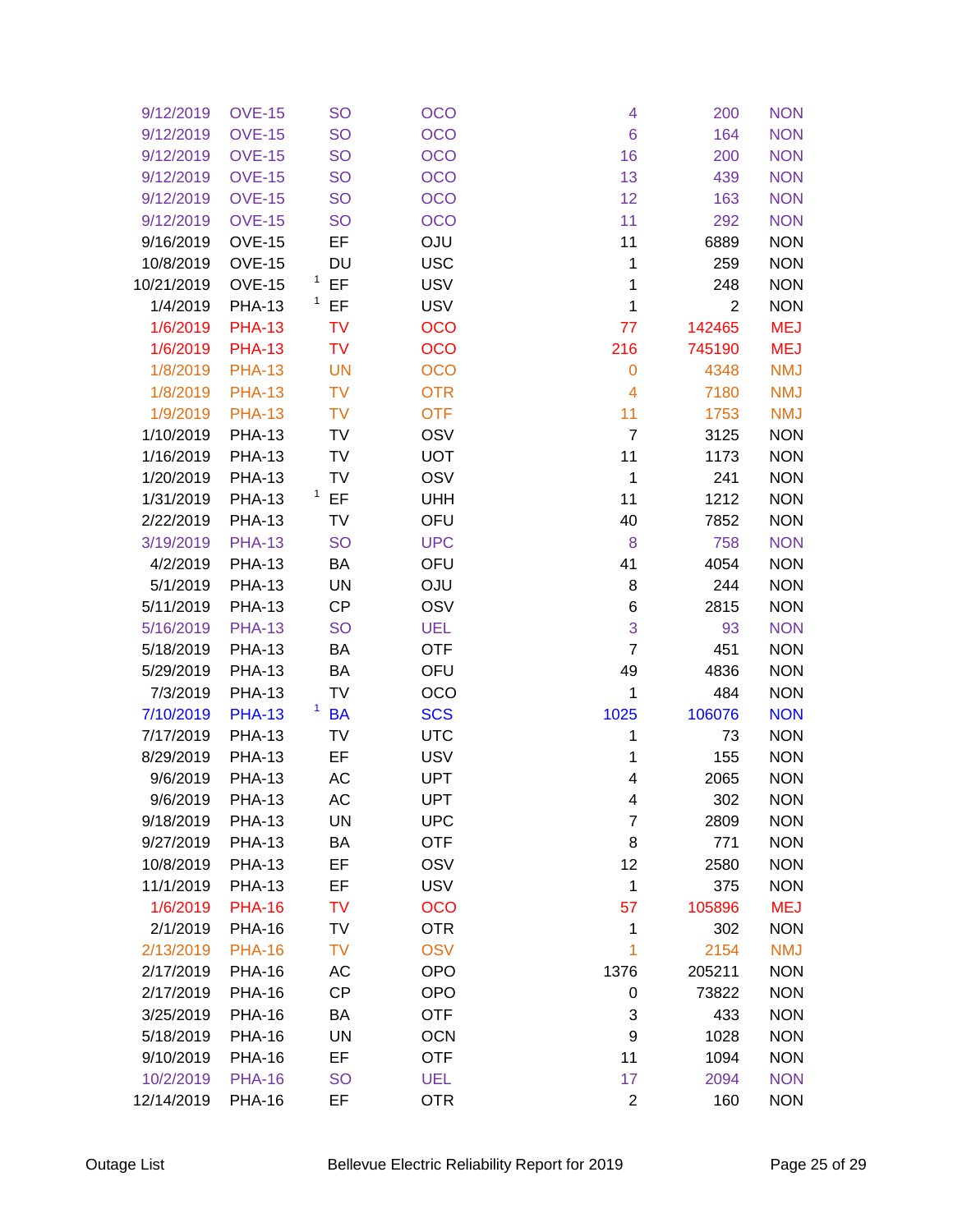| 12/31/2019      | <b>PHA-16</b> | TV        | <b>OCO</b> | 64              | 34046  | <b>NON</b> |
|-----------------|---------------|-----------|------------|-----------------|--------|------------|
| 1/6/2019        | <b>PHA-17</b> | EF        | <b>OCO</b> | 36              | 81938  | <b>MEJ</b> |
| 1/6/2019        | <b>PHA-17</b> | <b>TV</b> | <b>OCO</b> | 97              | 84329  | <b>MEJ</b> |
| 1/23/2019       | <b>PHA-17</b> | EF        | <b>OJU</b> | 36              | 2533   | <b>NON</b> |
| 2/12/2019       | <b>PHA-17</b> | <b>TV</b> | <b>OTF</b> | 11              | 12815  | <b>MEJ</b> |
| 2/14/2019       | <b>PHA-17</b> | <b>TV</b> | <b>OTF</b> | $6\phantom{1}6$ | 5181   | <b>NMJ</b> |
| 9/24/2019       | <b>PHA-17</b> | EF        | <b>UTR</b> | 18              | 4933   | <b>NON</b> |
| 11/18/2019      | <b>PHA-17</b> | BA        | OFU        | 10              | 653    | <b>NON</b> |
| 12/20/2019      | <b>PHA-17</b> | TV        | <b>OFC</b> | 155             | 52256  | <b>NON</b> |
| 1/15/2019       | <b>ROS-17</b> | EF        | <b>USV</b> | 1               | 135    | <b>NON</b> |
| 2/11/2019       | <b>ROS-17</b> | <b>TV</b> | <b>OCO</b> | 112             | 305432 | <b>MEJ</b> |
| 2/13/2019       | <b>ROS-17</b> | <b>TV</b> | <b>OCO</b> | $\overline{7}$  | 170    | <b>MEJ</b> |
| 2/14/2019       | <b>ROS-17</b> | <b>TV</b> | <b>OCO</b> | 23              | 4014   | <b>NMJ</b> |
| 2/14/2019       | <b>ROS-17</b> | <b>TV</b> | <b>OCO</b> | 23              | 1612   | <b>NMJ</b> |
| 2/14/2019       | <b>ROS-17</b> | <b>UN</b> | <b>OTF</b> | 18              | 14665  | <b>NMJ</b> |
| 3/29/2019       | <b>ROS-17</b> | <b>UN</b> | <b>OTF</b> | 10              | 1328   | <b>NON</b> |
| 4/5/2019        | <b>ROS-17</b> | EF        | <b>USV</b> | 1               | 137    | <b>NON</b> |
| 5/9/2019        | <b>ROS-17</b> | <b>UN</b> | <b>OTF</b> | 5               | 329    | <b>NON</b> |
| 5/14/2019       | <b>ROS-17</b> | EF        | <b>USV</b> | 1               | 156    | <b>NON</b> |
| 7/12/2019       | <b>ROS-17</b> | BA        | <b>OTR</b> | 107             | 3639   | <b>NON</b> |
| 8/9/2019        | <b>ROS-17</b> | BA        | <b>PMF</b> | 49              | 4410   | <b>NON</b> |
| 9/8/2019        | <b>ROS-17</b> | EF        | <b>OCN</b> | 1               | 248    | <b>NON</b> |
| 10/30/2019      | <b>ROS-17</b> | BA        | <b>PMF</b> | 49              | 2189   | <b>NON</b> |
| 11/7/2019       | <b>ROS-17</b> | EF        | <b>USV</b> | 1               | 269    | <b>NON</b> |
| 1/6/2019        | <b>SBE-22</b> | <b>TV</b> | <b>OCO</b> | 75              | 251225 | <b>MEJ</b> |
| 1/7/2019        | <b>SBE-22</b> | <b>TV</b> | <b>OSV</b> | 1               | 342    | <b>NMJ</b> |
| 2/9/2019        | <b>SBE-22</b> | <b>TV</b> | <b>OCO</b> | 413             | 94930  | <b>MEJ</b> |
| 3/19/2019       | <b>SBE-22</b> | TV        | OCO        | 412             | 25551  | <b>NON</b> |
| 3/25/2019       | <b>SBE-22</b> | BA        | <b>OFC</b> | 29              | 2789   | <b>NON</b> |
| 6/30/2019       | <b>SBE-22</b> | BA        | <b>OFC</b> | 31              | 3431   | <b>NON</b> |
| 7/14/2019       | <b>SBE-22</b> | BA        | <b>OTF</b> | 3               | 307    | <b>NON</b> |
| 11/21/2019      | <b>SBE-22</b> | <b>SO</b> | <b>UPC</b> | 1               | 342    | <b>NON</b> |
| 2/9/2019 SBE-23 |               | TV        | <b>OCO</b> | 124             | 28502  | MEJ        |
| 4/5/2019        | <b>SBE-23</b> | TV        | <b>OPO</b> | 124             | 21479  | <b>NON</b> |
| 12/3/2019       | <b>SBE-23</b> | EF        | OCO        | 124             | 8385   | <b>NON</b> |
| 2/9/2019        | <b>SBE-25</b> | <b>TV</b> | <b>OCO</b> | 532             | 122283 | <b>MEJ</b> |
| 2/9/2019        | <b>SBE-25</b> | <b>TV</b> | <b>OFU</b> | 38              | 3891   | <b>MEJ</b> |
| 7/4/2019        | <b>SBE-25</b> | BA        | <b>UOT</b> | 44              | 2397   | <b>NON</b> |
| 7/15/2019       | <b>SBE-25</b> | BA        | <b>OTR</b> | 71              | 8269   | <b>NON</b> |
| 1/1/2019        | <b>SBE-26</b> | EF        | <b>UTR</b> | 29              | 7937   | <b>NON</b> |
| 1/6/2019        | <b>SBE-26</b> | <b>TV</b> | <b>OCO</b> | 574             | 521020 | <b>MEJ</b> |
| 1/6/2019        | <b>SBE-26</b> | <b>TV</b> | <b>OCO</b> | 18              | 43292  | <b>MEJ</b> |
| 1/6/2019        | <b>SBE-26</b> | <b>TV</b> | <b>OCO</b> | $\overline{2}$  | 3200   | <b>MEJ</b> |
| 1/6/2019        | <b>SBE-26</b> | EF        | <b>OSW</b> | 1130            | 58392  | <b>MEJ</b> |
| 1/6/2019        | <b>SBE-26</b> | EF        | <b>OCO</b> | 675             | 143995 | <b>MEJ</b> |
| 1/6/2019        | <b>SBE-26</b> | <b>TV</b> | OFU        | 329             | 29460  | <b>MEJ</b> |
| 1/7/2019        | <b>SBE-26</b> | <b>TV</b> | <b>OCO</b> | 8               | 2434   | <b>NMJ</b> |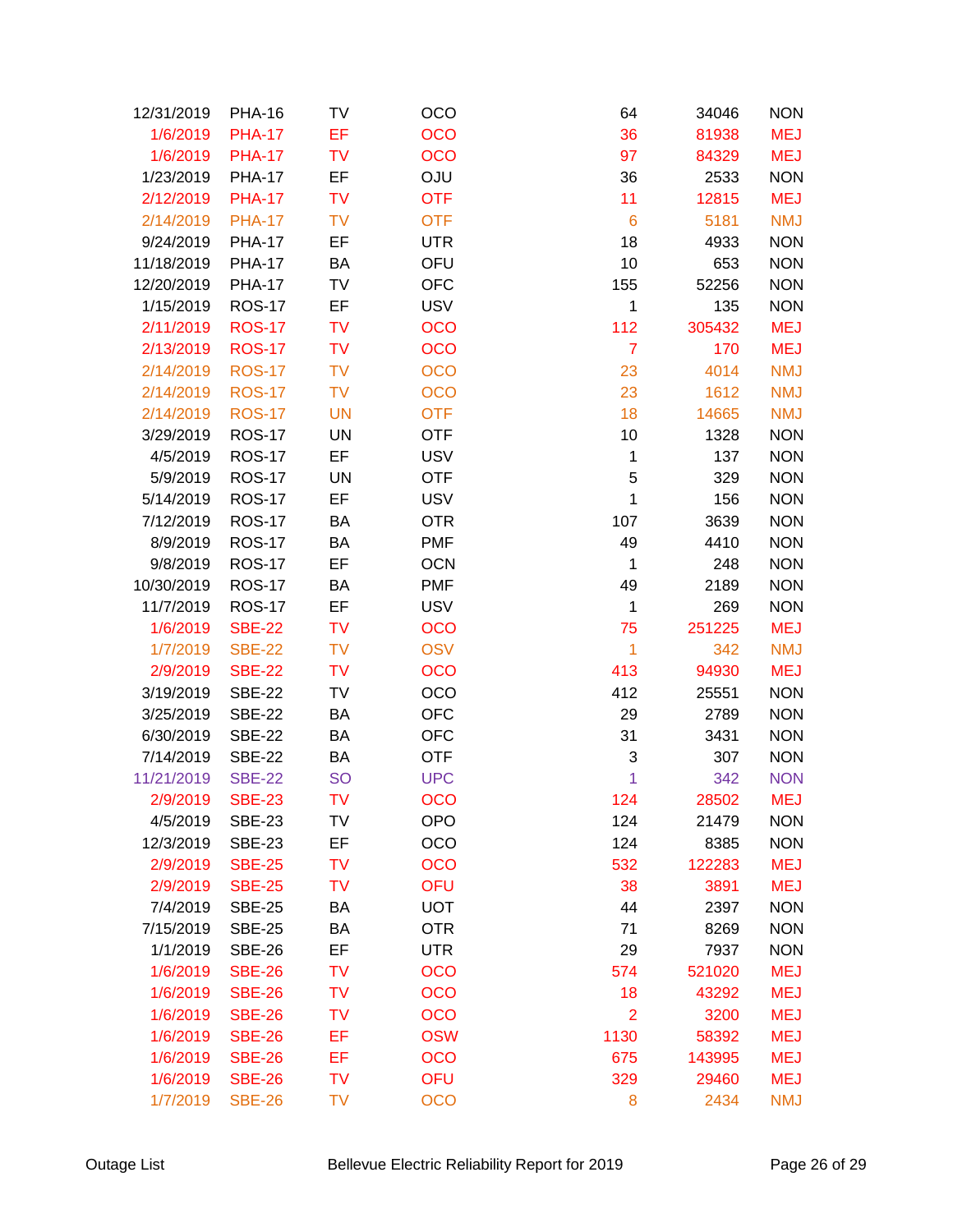| 1/7/2019   | <b>SBE-26</b> | <b>TV</b> | <b>OSV</b> | 6              | 1401   | <b>NMJ</b> |
|------------|---------------|-----------|------------|----------------|--------|------------|
| 1/8/2019   | <b>SBE-26</b> | <b>TV</b> | <b>OSV</b> | 1              | 373    | <b>NMJ</b> |
| 1/9/2019   | <b>SBE-26</b> | TV        | <b>OCO</b> | 26             | 3810   | <b>NMJ</b> |
| 1/9/2019   | <b>SBE-26</b> | <b>TV</b> | <b>OTF</b> | $\overline{2}$ | 746    | <b>NMJ</b> |
| 2/3/2019   | <b>SBE-26</b> | EF        | <b>USV</b> | 1              | 253    | <b>NON</b> |
| 2/9/2019   | <b>SBE-26</b> | <b>TV</b> | <b>OCO</b> | 1748           | 401786 | <b>MEJ</b> |
| 2/10/2019  | <b>SBE-26</b> | TV        | <b>OCO</b> | 39             | 2932   | <b>NMJ</b> |
| 2/18/2019  | <b>SBE-26</b> | EF        | <b>UPC</b> | 11             | 3474   | <b>NON</b> |
| 4/8/2019   | <b>SBE-26</b> | BA        | <b>OTF</b> | 1              | 122    | <b>NON</b> |
| 4/18/2019  | <b>SBE-26</b> | EF        | <b>USV</b> | 1              | 315    | <b>NON</b> |
| 4/18/2019  | <b>SBE-26</b> | EF        | <b>USV</b> | 1              | 78     | <b>NON</b> |
| 4/24/2019  | <b>SBE-26</b> | <b>SO</b> | <b>OFC</b> | 70             | 3934   | <b>NON</b> |
| 4/26/2019  | <b>SBE-26</b> | EF        | <b>UTR</b> | $\overline{7}$ | 855    | <b>NON</b> |
| 5/7/2019   | <b>SBE-26</b> | EF        | OSV        | 1              | 134    | <b>NON</b> |
| 5/30/2019  | <b>SBE-26</b> | <b>SO</b> | <b>OCO</b> | 15             | 508    | <b>NON</b> |
| 8/5/2019   | <b>SBE-26</b> | EF        | <b>OCN</b> | 4              | 587    | <b>NON</b> |
| 9/11/2019  | <b>SBE-26</b> | EF        | <b>OTR</b> | 4              | 1104   | <b>NON</b> |
| 11/15/2019 | <b>SBE-26</b> | <b>CP</b> | <b>OPO</b> | 22             | 16171  | <b>NON</b> |
| 2/22/2019  | <b>SOM-13</b> | EF        | <b>USV</b> | 1              | 151    | <b>NON</b> |
| 6/2/2019   | <b>SOM-13</b> | <b>UN</b> | <b>USV</b> | 1              | 120    | <b>NON</b> |
| 6/5/2019   | <b>SOM-13</b> | EF        | <b>USV</b> | 1              | 100    | <b>NON</b> |
| 10/1/2019  | <b>SOM-13</b> | EF        | <b>UPC</b> | 29             | 4427   | <b>NON</b> |
| 10/8/2019  | <b>SOM-13</b> | <b>SO</b> | <b>UPT</b> | 5              | 27     | <b>NON</b> |
| 10/8/2019  | <b>SOM-13</b> | <b>SO</b> | <b>UPT</b> | 5              | 921    | <b>NON</b> |
| 12/13/2019 | <b>SOM-13</b> | EF        | <b>USV</b> | 1              | 27     | <b>NON</b> |
| 2/6/2019   | <b>SOM-15</b> | AC        | <b>UPT</b> | 16             | 592    | <b>NON</b> |
| 5/22/2019  | <b>SOM-15</b> | EF        | <b>UPC</b> | 30             | 4667   | <b>NON</b> |
| 6/12/2019  | <b>SOM-15</b> | EF        | <b>USV</b> | 1              | 112    | <b>NON</b> |
| 9/18/2019  | <b>SOM-15</b> | EF        | <b>USV</b> | 1              | 232    | <b>NON</b> |
| 9/18/2019  | <b>SOM-15</b> | EF        | <b>USV</b> | 1              | 134    | <b>NON</b> |
| 11/2/2019  | <b>SOM-15</b> | EF        | <b>USV</b> | 1              | 196    | <b>NON</b> |
| 12/26/2019 | <b>SOM-15</b> | EF        | <b>USV</b> | 1              | 161    | <b>NON</b> |
| 12/27/2019 | <b>SOM-15</b> | EF        | <b>UTR</b> | 1              | 764    | <b>NON</b> |
| 1/6/2019   | <b>SOM-16</b> | <b>TV</b> | <b>OCO</b> | 2572           | 676307 | <b>MEJ</b> |
| 1/6/2019   | <b>SOM-16</b> | <b>UN</b> | <b>OCO</b> | 6              | 11776  | <b>MEJ</b> |
| 1/31/2019  | <b>SOM-16</b> | <b>SO</b> | <b>OPO</b> | 94             | 32356  | <b>NON</b> |
| 2/9/2019   | <b>SOM-16</b> | TV        | <b>OCO</b> | 5              | 3406   | <b>MEJ</b> |
| 2/11/2019  | <b>SOM-16</b> | OD        | <b>OCO</b> | 456            | 165026 | <b>MEJ</b> |
| 2/11/2019  | <b>SOM-16</b> | EF        | <b>UTR</b> | 3              | 13657  | <b>MEJ</b> |
| 2/19/2019  | <b>SOM-16</b> | UN        | <b>UTR</b> | 1              | 430    | <b>NON</b> |
| 3/11/2019  | <b>SOM-16</b> | DU        | <b>UPC</b> | 238            | 47560  | <b>NON</b> |
| 4/20/2019  | <b>SOM-16</b> | EF        | <b>USV</b> | 1              | 541    | <b>NON</b> |
| 5/3/2019   | <b>SOM-16</b> | <b>SO</b> | <b>ACE</b> | 32             | 984    | <b>NON</b> |
| 5/3/2019   | <b>SOM-16</b> | <b>SO</b> | <b>ACE</b> | 32             | 631    | <b>NON</b> |
| 5/6/2019   | <b>SOM-16</b> | EF        | <b>USV</b> | 1              | 425    | <b>NON</b> |
| 5/8/2019   | <b>SOM-16</b> | <b>SO</b> | <b>OTR</b> | 4              | 609    | <b>NON</b> |
| 5/15/2019  | <b>SOM-16</b> | <b>SO</b> | <b>UEL</b> | 4              | 1499   | <b>NON</b> |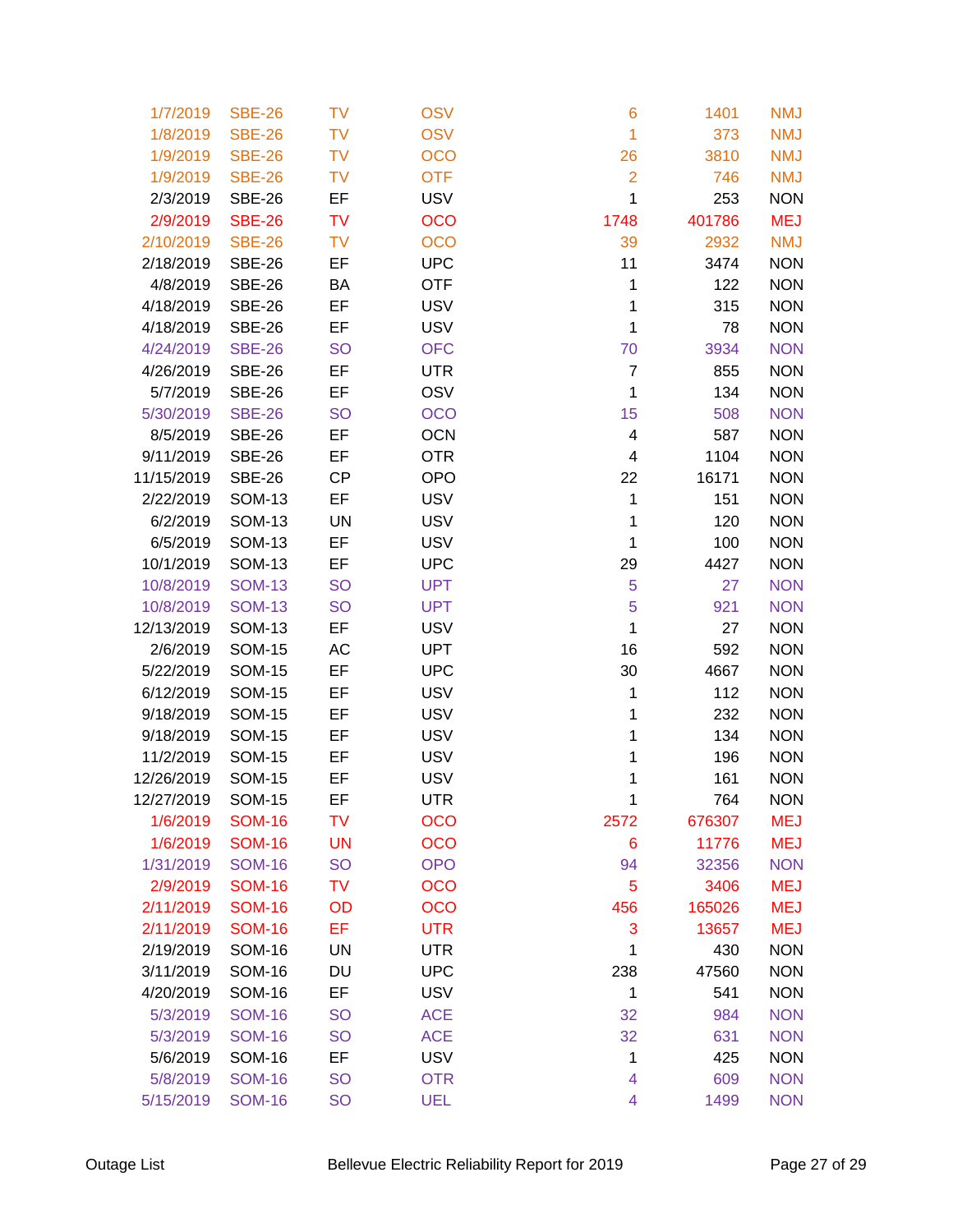| 6/4/2019   | <b>SOM-16</b> | EF        | <b>UPT</b> | 25                      | 3203   | <b>NON</b> |
|------------|---------------|-----------|------------|-------------------------|--------|------------|
| 6/10/2019  | <b>SOM-16</b> | <b>UN</b> | OCO        | 260                     | 46484  | <b>NON</b> |
| 6/10/2019  | <b>SOM-16</b> | BA        | <b>OTF</b> | 1                       | 99     | <b>NON</b> |
| 7/5/2019   | <b>SOM-16</b> | DU        | <b>USV</b> | 1                       | 52     | <b>NON</b> |
| 7/15/2019  | <b>SOM-16</b> | AC        | <b>OFC</b> | 6                       | 425    | <b>NON</b> |
| 7/30/2019  | <b>SOM-16</b> | BA        | <b>PMF</b> | 45                      | 7235   | <b>NON</b> |
| 8/3/2019   | <b>SOM-16</b> | BA        | <b>OFC</b> | 5                       | 377    | <b>NON</b> |
| 8/20/2019  | <b>SOM-16</b> | EF        | <b>USV</b> | $\mathbf{1}$            | 160    | <b>NON</b> |
| 8/28/2019  | <b>SOM-16</b> | EF        | <b>UEL</b> | 76                      | 19259  | <b>NON</b> |
| 9/7/2019   | <b>SOM-16</b> | BA        | OCO        | 2623                    | 347023 | <b>NON</b> |
| 9/7/2019   | <b>SOM-16</b> | П         | <b>OTR</b> | 4                       | 1091   | <b>NON</b> |
| 9/8/2019   | <b>SOM-16</b> | $\sqcup$  | <b>OTR</b> | 3                       | 967    | <b>NON</b> |
| 9/8/2019   | <b>SOM-16</b> | $\sqcup$  | <b>OTR</b> | 3                       | 1530   | <b>NON</b> |
| 9/12/2019  | <b>SOM-16</b> | EF        | <b>UTR</b> | $\overline{\mathbf{4}}$ | 1541   | <b>NON</b> |
| 10/4/2019  | <b>SOM-16</b> | EF        | OSV        | $\mathbf{1}$            | 117    | <b>NON</b> |
| 10/14/2019 | <b>SOM-16</b> | <b>SO</b> | <b>UPC</b> | $\overline{7}$          | 732    | <b>NON</b> |
| 10/18/2019 | <b>SOM-16</b> | EF        | <b>UTR</b> | 54                      | 26223  | <b>NON</b> |
| 11/26/2019 | <b>SOM-16</b> | EF        | <b>USV</b> | $\mathbf 1$             | 180    | <b>NON</b> |
| 1/28/2019  | <b>SOM-17</b> | EF        | <b>USV</b> | $\mathbf{1}$            | 266    | <b>NON</b> |
| 2/17/2019  | <b>SOM-17</b> | OD        | OFU        | 12                      | 1545   | <b>NON</b> |
| 2/27/2019  | <b>SOM-17</b> | EF        | <b>UHH</b> | 3                       | 333    | <b>NON</b> |
| 3/25/2019  | <b>SOM-17</b> | BA        | <b>OFC</b> | 46                      | 4007   | <b>NON</b> |
| 3/31/2019  | <b>SOM-17</b> | <b>UN</b> | <b>OCN</b> | $\mathbf 1$             | 113    | <b>NON</b> |
| 4/24/2019  | <b>SOM-17</b> | EF        | OCO        | 23                      | 2201   | <b>NON</b> |
| 6/9/2019   | <b>SOM-17</b> | EF        | <b>UPS</b> | 1705                    | 130220 | <b>NON</b> |
| 6/21/2019  | <b>SOM-17</b> | EF        | <b>OPO</b> | 5                       | 868    | <b>NON</b> |
| 6/30/2019  | <b>SOM-17</b> | EF        | <b>OTR</b> | 3                       | 984    | <b>NON</b> |
| 7/5/2019   | <b>SOM-17</b> | EF        | <b>OGD</b> | $\boldsymbol{9}$        | 704    | <b>NON</b> |
| 7/17/2019  | <b>SOM-17</b> | EF        | <b>USV</b> | $\mathbf{1}$            | 144    | <b>NON</b> |
| 7/29/2019  | <b>SOM-17</b> | BA        | OFU        | 74                      | 11280  | <b>NON</b> |
| 7/29/2019  | <b>SOM-17</b> | BA        | OFU        | $\mathbf 1$             | 52     | <b>NON</b> |
| 8/13/2019  | <b>SOM-17</b> | TV        | <b>UOT</b> | 3                       | 38     | <b>NON</b> |
| 8/19/2019  | <b>SOM-17</b> | EF        | <b>UEL</b> | 313                     | 146182 | <b>NON</b> |
| 9/7/2019   | <b>SOM-17</b> | BA        | <b>OCO</b> | 914                     | 120922 | <b>NON</b> |
| 10/24/2019 | <b>SOM-17</b> | EF        | <b>USV</b> | $\mathbf 1$             | 568    | <b>NON</b> |
| 12/20/2019 | <b>SOM-17</b> | EF        | <b>UOT</b> | 170                     | 18479  | <b>NON</b> |
|            |               |           |            |                         |        |            |

| Totals                                             | 95.942 | 22.623.086 |
|----------------------------------------------------|--------|------------|
| Substation and transmission outages                | 13.798 | 2.424.166  |
| Totals excluding substation & transmission outages | 82.144 | 20.198.920 |
| <b>Scheduled Outages</b>                           | 3.098  | 742.426    |

Notes:

- 1 Squirrel caused substation outage
- 2 Broken Insulator caused Transmission Outage

Storm Codes:<br>MEJ

- 
- MEJ Not included in SAIDI or SAIFI calculations<br>MEN Not included in SAIDI calculation, included i MEN Not included in SAIDI calculation, included in SAIFI calculation<br>NMJ Included in SAIDI calculation, not included in SAIFI calculation
	- Included in SAIDI calculation, not included in SAIFI calculation
- NON Included in SAIDI & SAIFI calculations